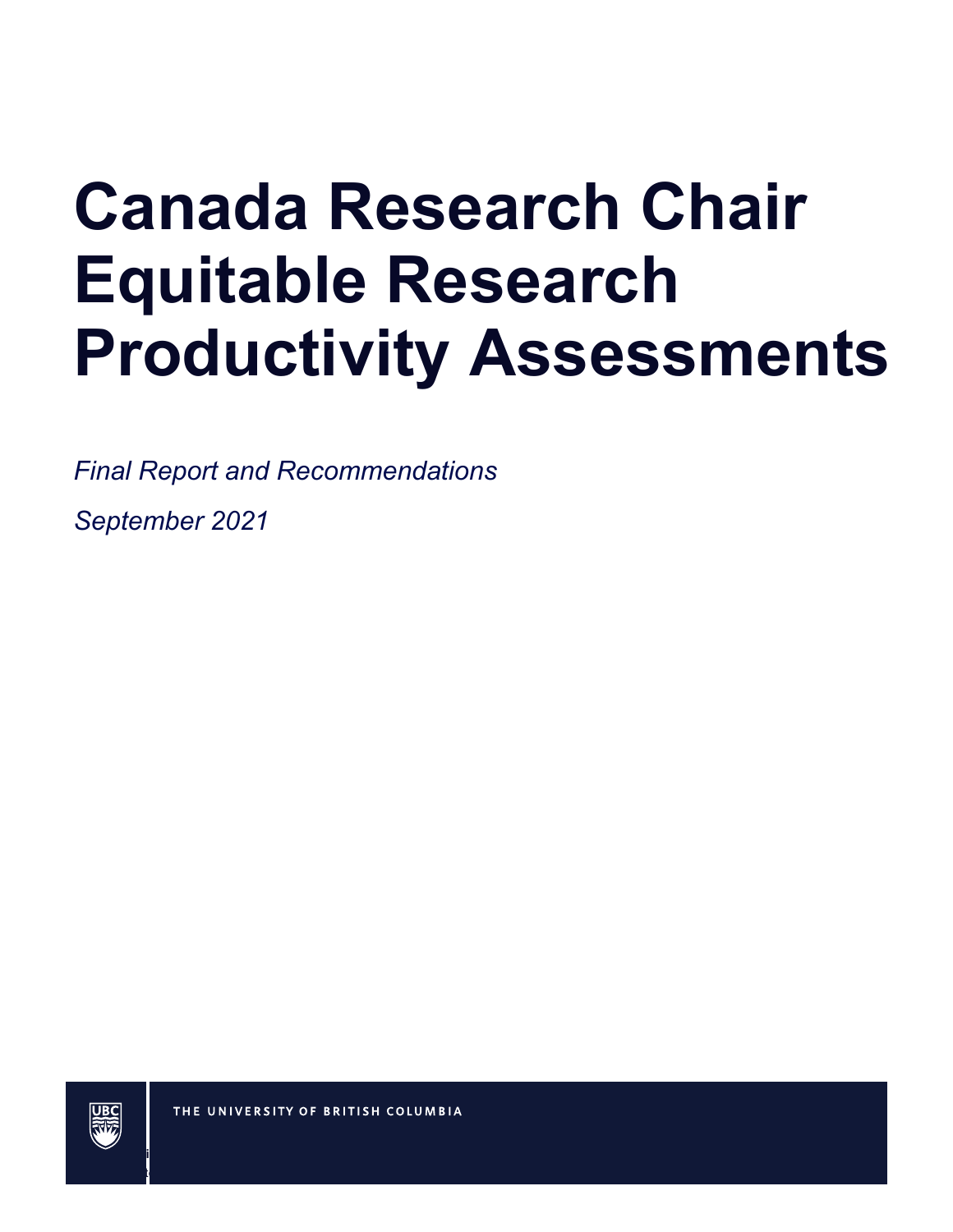# **Executive Summary**

Academia, comprised of institutions established for a particular definition of the elite mind and athletic body, is steeped in ableism and active discrimination against people with disabilities (disablism). Efforts to challenge the systemic ableism and disablism in the academy across Canada are stymied by ableist rhetoric of what constitutes research productivity and excellence. This filters out disabled people across the hierarchy of higher education, resulting in poor representation and preserving the stigma surrounding disability. This report examines the issues arising in hiring, retaining, and supporting scholars with disabilities in Canada Research Chairs (CRCs), exploring the following questions:

- 1. What barriers and inequities in the assessment of research productivity and scholarly activity of candidates with disabilities prevent them from being nominated as CRCs?
- 2. How might we change that assessment to remove those barriers and inequities?
- 3. Why is the preferential hiring process not effective for disabled scholars?

Dismantling these systemic barriers to change how research productivity is measured in the 21<sup>st</sup> century will take great transformative effort. Through thoughtful input of disabled and nondisabled scholars and administrators, this research found eight areas requiring action and attention to move toward this transformation: institutional ableism, recruitment, selection committees, metrics, interviews, renewal/retention/promotion, higher education, and the CRC Program. Summarized recommendations appear below.

**Institutional Ableism: Create more disability visibility in academia** through educating people about disability, creating proactive accessibility via universal design and flexibility in leaves of absence, having HR specialists for the accommodations process, supporting disabled communities and justice movements on campus, and valuing disabled lives, their experience, and the advocacy work that they do to create inclusive spaces.

**Recruitment: Advertise in ways that are more inclusive of disabled scholars,** including advertising broadly for people within a specific field, rather than creating narrow and specific job descriptions; publishing clear information about how access and accommodations are provided at the institution; clearly identifying how to contact a designated HR accommodations specialist to provide expert and detailed support to applicants with specific questions.

**Selection Committees: Ensure committee members are developing the capacity to understand and mitigate bias and ableism in selection processes**, including: establishing the weighting of the selection/evaluation criteria, including the alternative metrics provided in this report; accepting legitimacy of approved leaves; including disabled voices and perspectives on committees.

**Metrics: Incorporate more and different excellence indicators in evaluations** including: experiential knowledge, dissemination of knowledge and other forms of publication, research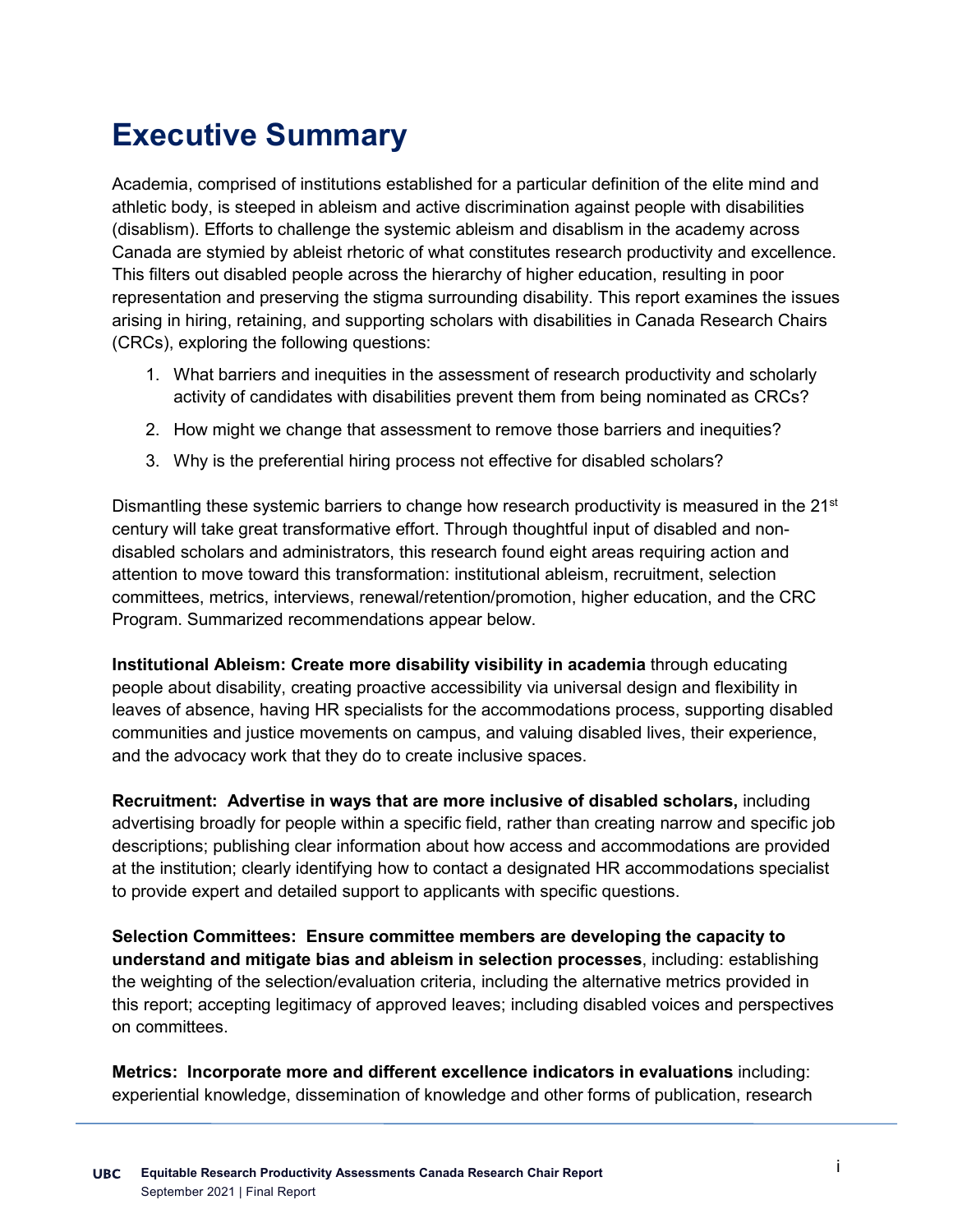sustainability and mentorship, collaboration and cross-disciplinary research, and building and maintaining relationships within communities.

**Interviewing: Conduct more inclusive interviews** by providing materials in advance, having multiple options for interviewing (including virtual), reducing the number of engagements per day, and allowing for more breaks. Provide detailed information about access and accommodations.

**Renewal, Promotion, and Retention: Develop a more hospitable working environment** by allowing flexibility, having access and accommodations needs in place prior to position start date, providing support for disabled CRC chairholders, recognizing service work, and ensuring that assessment metrics are being communicated across every level of the process.

**Higher Education: Create transformative system level change,** including establishing centralized accommodation funds, developing clear plans for greater visibility of disability and reduced stigma around disclosure; maintaining flexible working environments; listening to disabled voices on campus; including disabled perspectives in internal review committees for CRCs and for promotion and tenure.

**CRC Program: Acknowledge and repair harm to disabled scholars,** including developing policy and regulations addressing ableism, ensuring chair funding is for research purposes only, requiring that renewal processes take into consideration more equitable metrics, and including disabled voices and perspectives. Additional funding could institute an early research award to help create a pipeline for disabled scholars who are not in tenure track positions and could also evaluate the impact of implementing these CRC Program equity initiatives.

The CRC Program has a vital role in promoting changes in scholarly assessment by using their leverage as a national program. This program can also spread awareness and advocate for the valued contributions and inclusion of disabled scholars within academia across Canada by encouraging expanded and more equitable metrics of research productivity as a new norm, developing more accessible granting processes in the Tri-Council Agencies, and working with disabled scholars to revise and improve disability definitions for applicants. However, changing the ableism that has been fundamental to academia will require efforts from across its systems.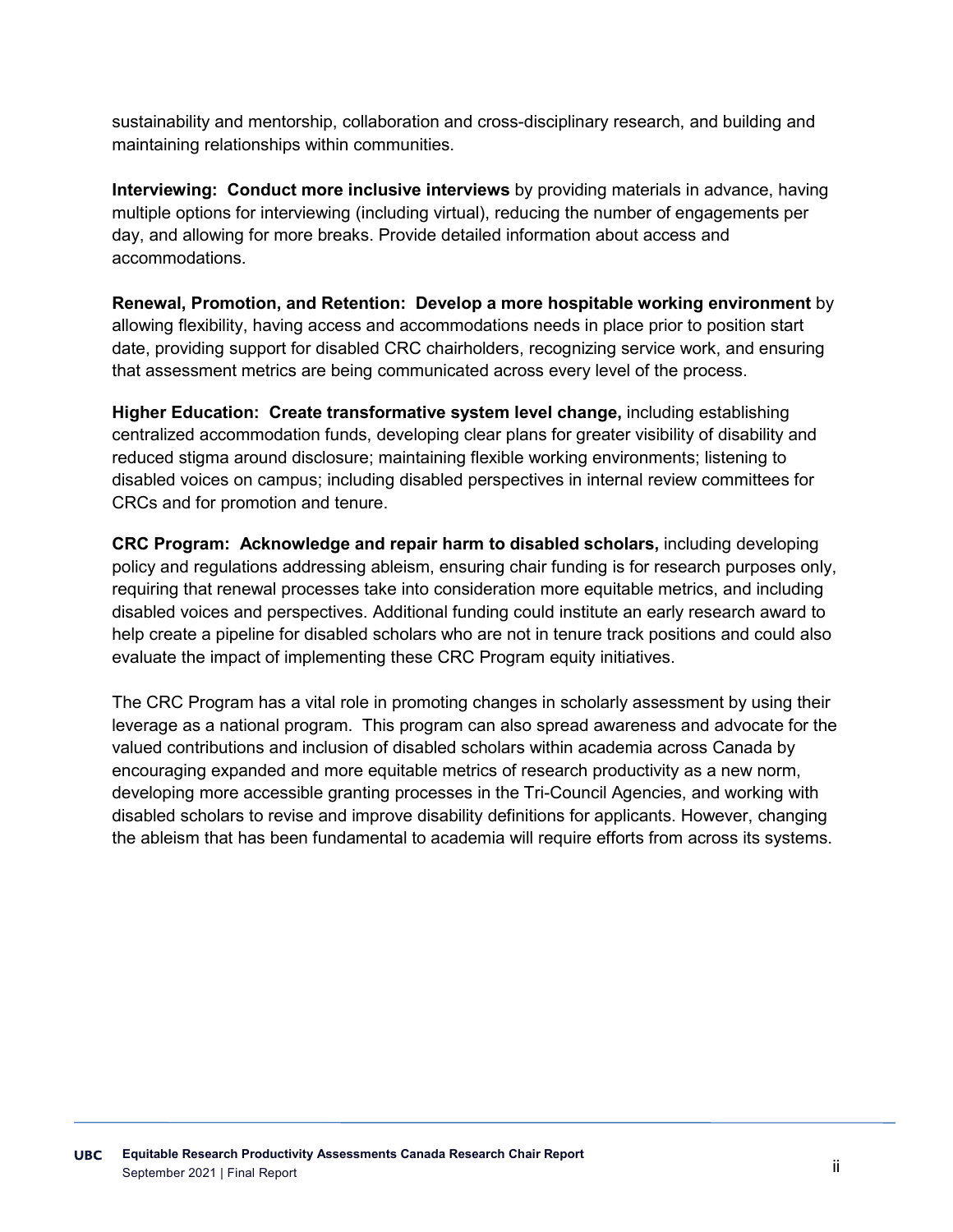# **Canada Research Chair Equitable Productivity Assessments**

| <b>Introduction</b>                                                                     | 1              |
|-----------------------------------------------------------------------------------------|----------------|
| 1.1 Terminology                                                                         | 1              |
| <b>Background</b>                                                                       | $\overline{2}$ |
| 2.1 General Statistics                                                                  | $\overline{c}$ |
| 2.2 Academic Environments                                                               | 4              |
| 2.3 Tri-Council Agencies                                                                | 6              |
| Methodologies                                                                           | 7              |
| <b>Findings</b>                                                                         | 8              |
| 4.1 Institutional Ableism: the need for universal access and design                     | 8              |
| 4.1.1 Disability Tax                                                                    | 8              |
| 4.1.2 Disability as an afterthought                                                     | 10             |
| 4.2 Recruitment                                                                         | 12             |
| 4.3 Selection Committees                                                                | 13             |
| <b>4.4 Assessment Metrics</b>                                                           | 15             |
| 4.4.1 Standard metrics                                                                  | 15             |
| 4.4.2. Alternative Metrics                                                              | 18             |
| 4.5 Interviews and Selection                                                            | 20             |
| 4.5.1 Interviews                                                                        | 20             |
| 4.5.2 Selection                                                                         | 21             |
| 4.6 Renewal, Promotion, and Retention                                                   | 22             |
| 4.7 Higher Education and the CRC Program                                                | 24             |
| <b>Recommendations</b>                                                                  | 25             |
| 5.1 Institutional ableism                                                               | 25             |
| 5.2 Recruitment                                                                         | 27             |
| 5.3 Selection committees                                                                | 27             |
| 5.4 Metrics                                                                             | 28             |
| 5.5 Interviews and Selection                                                            | 28             |
| 5.6 Renewal, Promotion, and Retention                                                   | 29             |
| 5.7 Higher Education                                                                    | 29             |
| 5.8 CRC Program Specific Recommendations                                                | 31             |
| <b>Conclusion</b>                                                                       | 32             |
| <b>Appendices</b>                                                                       | 34             |
| <b>Appendix 1: Interview Questions</b><br>Appendix 2: Interview & Workshop Participants |                |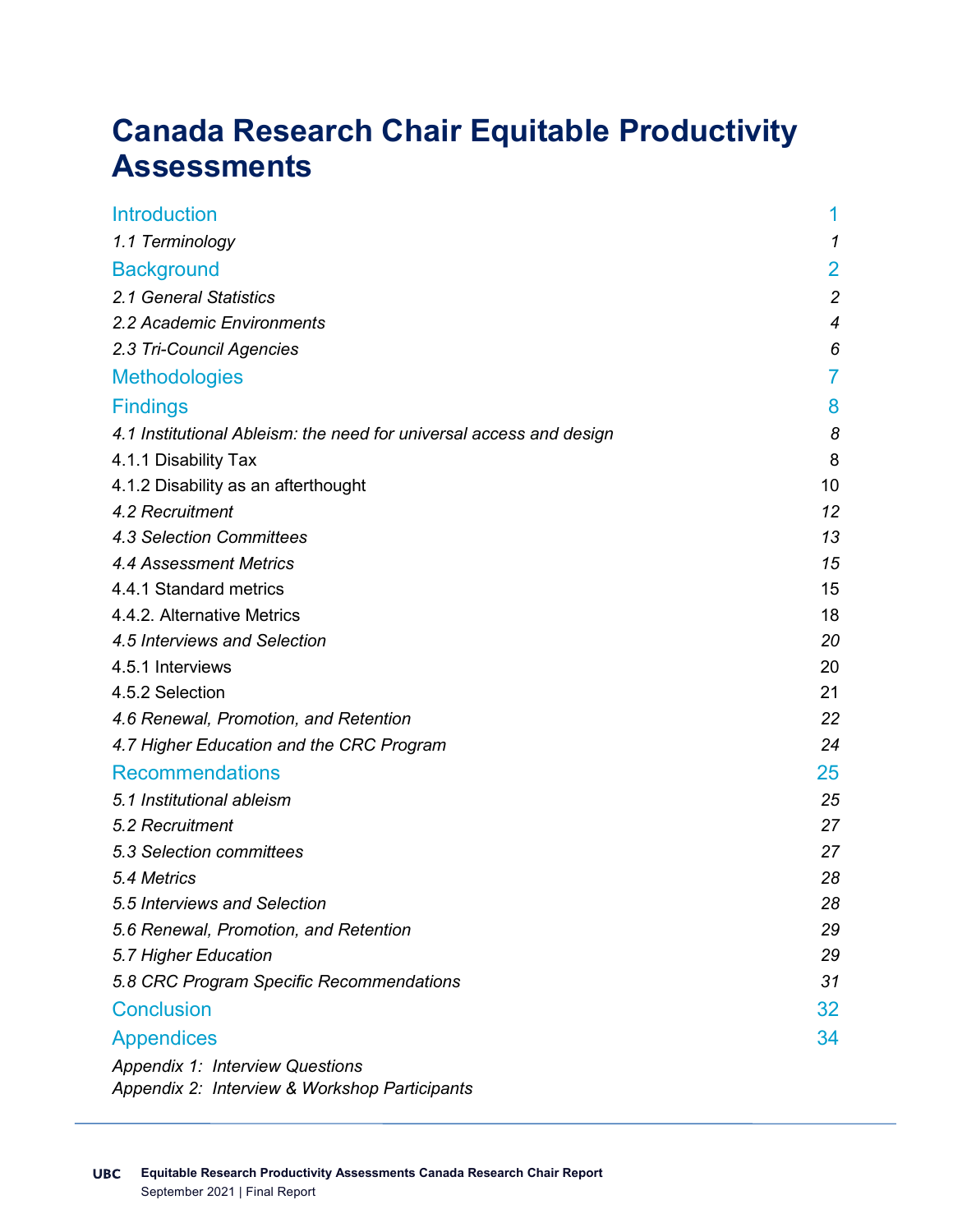# **Introduction**

In response to the persistent under-representation of marginalized groups in the Canada Research Chairs program, institutional targets were set in the [2019 Addendum](https://www.chairs-chaires.gc.ca/program-programme/equity-equite/2019_addendum-eng.aspx)  [to the 2006 Canadian Human Rights Settlement Agreement.](https://www.chairs-chaires.gc.ca/program-programme/equity-equite/2019_addendum-eng.aspx) These targets incrementally raise the representation of "women, visible minorities (members of groups that are racially categorized), persons with disabilities, and Indigenous peoples (the "Four Designated Groups" or "FDG") to reflect representation within the Canadian population"[1](#page-4-0). LGBTQ+ representation and retention within the CRC program will be monitored and best practices for increasing representation instituted as well.

This clarity of intent has resulted in the special program for restricted and preferential nominations of Canada Research Chairs (CRCs) at the University of British Columbia (UBC), approved by the BC Human Rights Tribunal in 2019, and amended in 2020. Under the restricted program, applicants for chairs must self-identify as one of the FDGs. The preferential program also provides for preferential nominations of disabled people/persons with disabilities. Both programs are time-limited and upon meeting the CRC representation requirements for all FDGs, restrictions will be lifted. Despite the preferential nominations program, the nomination and success of applicants with disabilities relative to the number of applicants is much lower than other equity groups at UBC.

This research report explores the following research questions related to the hiring, retention, and support of CRCs who self-identify with disabilities: 1) What barriers and inequities in the assessment of research productivity and scholarly activity of candidates with disabilities prevent them from being nominated as CRCs; and 2) How might we change that assessment to remove those barriers and inequities? A related question, also explored during this research and which informs this report, is: Why is the preferential hiring process not effective for disabled scholars?

### **1.1 Terminology**

Disability terminology is widely contested within both the non-disabled community and the disabled community. [2](#page-4-1) Many individuals use identity-first language (e.g., disabled person) because disability is intrinsic to their identity, culture, and community. Others

<span id="page-4-0"></span> <sup>1</sup> 2019, Canadian Human Rights Commission, 2019 Addendum to the 2006 Canadian Human Rights Settlement Agreement, downloaded fro[m https://www.chairs-chaires.gc.ca/program-programme/equity-equite/2019\\_addendum](https://www.chairs-chaires.gc.ca/program-programme/equity-equite/2019_addendum-eng.aspx)[eng.aspx](https://www.chairs-chaires.gc.ca/program-programme/equity-equite/2019_addendum-eng.aspx)

<span id="page-4-1"></span> $2$  Callahan, M. 2018. 'Autistic person' or 'person with autism': is there a right way to identify people? News at Northeastern, [https://news.northeastern.edu/2018/07/12/unpacking-the-debate-over-person-first-vs-identity-first](https://news.northeastern.edu/2018/07/12/unpacking-the-debate-over-person-first-vs-identity-first-language-in-the-autism-community/)[language-in-the-autism-community/](https://news.northeastern.edu/2018/07/12/unpacking-the-debate-over-person-first-vs-identity-first-language-in-the-autism-community/)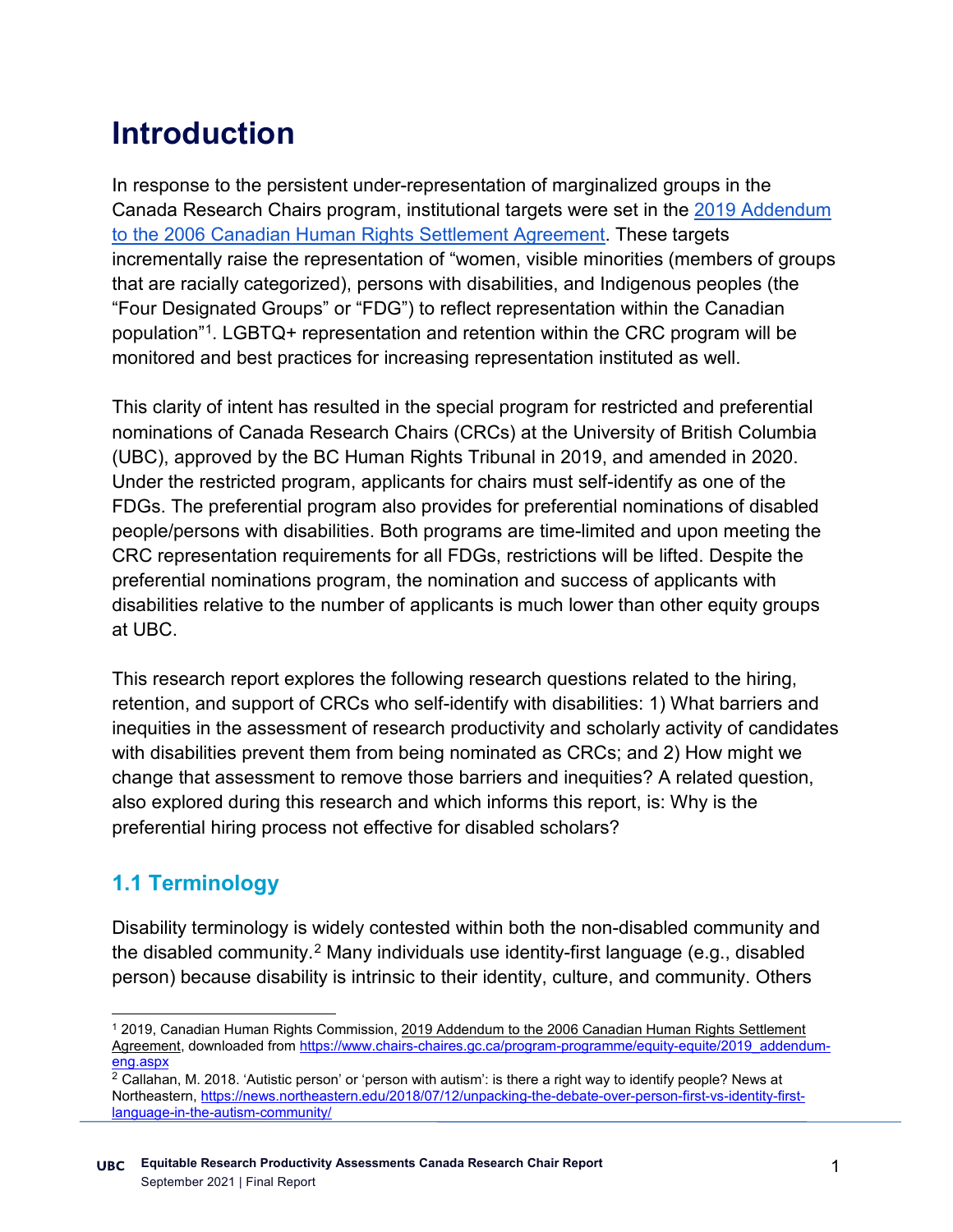may prefer person-first language, which emphasizes a separation between the person and the disability, highlighting the person (e.g., person with disabilities). The definition of disability also creates complications: there are many people who would be considered by definition to be disabled, but do not identify as such, including some D/deaf people,<sup>[3](#page-5-0)</sup> autistic people, and people with chronic illness. However, language and identification are also contested within these communities. Terminology is both political and personal, and it frequently changes to meet community and community members' needs. For the purposes of this report, we have primarily used identity-first language: disabled people, disabled scholars, and disabled academics, except where quoting from or referring to other documents.

# **Background**

# **2.1 General Statistics**

Disabled people are underrepresented in academic institutions, despite their high numbers in the general population. The proportion of the Canadian population that is disabled (aged 15 and older) in the 2017 Canadian Survey on Disability (CSD) is approximately 22%,<sup>[4](#page-5-1)</sup> making them the largest minority group. However, this approximation is much lower than federal Census estimates, wherein 35.3% of Canadians are estimated to have disabilities. [5](#page-5-2) The Census and the Canadian Survey on Disability (CSD) have been moving away from posing questions using a framework based on a non-inclusive and medical model of disability since 2001.<sup>[6](#page-5-3)</sup>

There is not a specific definition<sup>[7](#page-5-4)</sup> of disability used by the Canadian government; however, wording in the Census regarding disability has become more inclusive and more similar to the disabled community's definition.<sup>[8](#page-5-5)</sup> Additionally, there have been modifications in the types of questions asked, encompassing fluctuating and consistent physical, mental, and sensory impairments. This is the first step in a cultural shift in Canada regarding disability, embracing the social definition rather than the medical definition of disability, which is required to create inclusive and equitable spaces.

<span id="page-5-0"></span> $3$  The term D/deaf is used to describe people who are Deaf (identify with Deaf culture and community) and deaf (the audiological term).

<span id="page-5-1"></span><sup>4</sup> Stats Canada, 2018, Canadian Survey on Disability Reports: [https://www150.statcan.gc.ca/n1/pub/89-654-x/89-](https://www150.statcan.gc.ca/n1/pub/89-654-x/89-654-x2018002-eng.htm)  $654-x2018002$ -eng.htm<br><sup>5</sup> ibid<br><sup>6</sup> ibid

<span id="page-5-2"></span>

<span id="page-5-3"></span>

<span id="page-5-4"></span><sup>&</sup>lt;sup>7</sup> Government of Canada, [https://www.canada.ca/en/employment-social](https://www.canada.ca/en/employment-social-development/programs/disability/arc/reference-guide.html)[development/programs/disability/arc/reference-guide.html](https://www.canada.ca/en/employment-social-development/programs/disability/arc/reference-guide.html)

<span id="page-5-5"></span><sup>8</sup> Morris, S., Fawcett, G., Brisebois, L., and J. Hughes. 2018. Canadian Survey on Disability Reports: A demographic, employment and income profile of Canadians with disabilities aged 15 years and over, 2017. <https://www150.statcan.gc.ca/n1/pub/89-654-x/89-654-x2018002-eng.htm>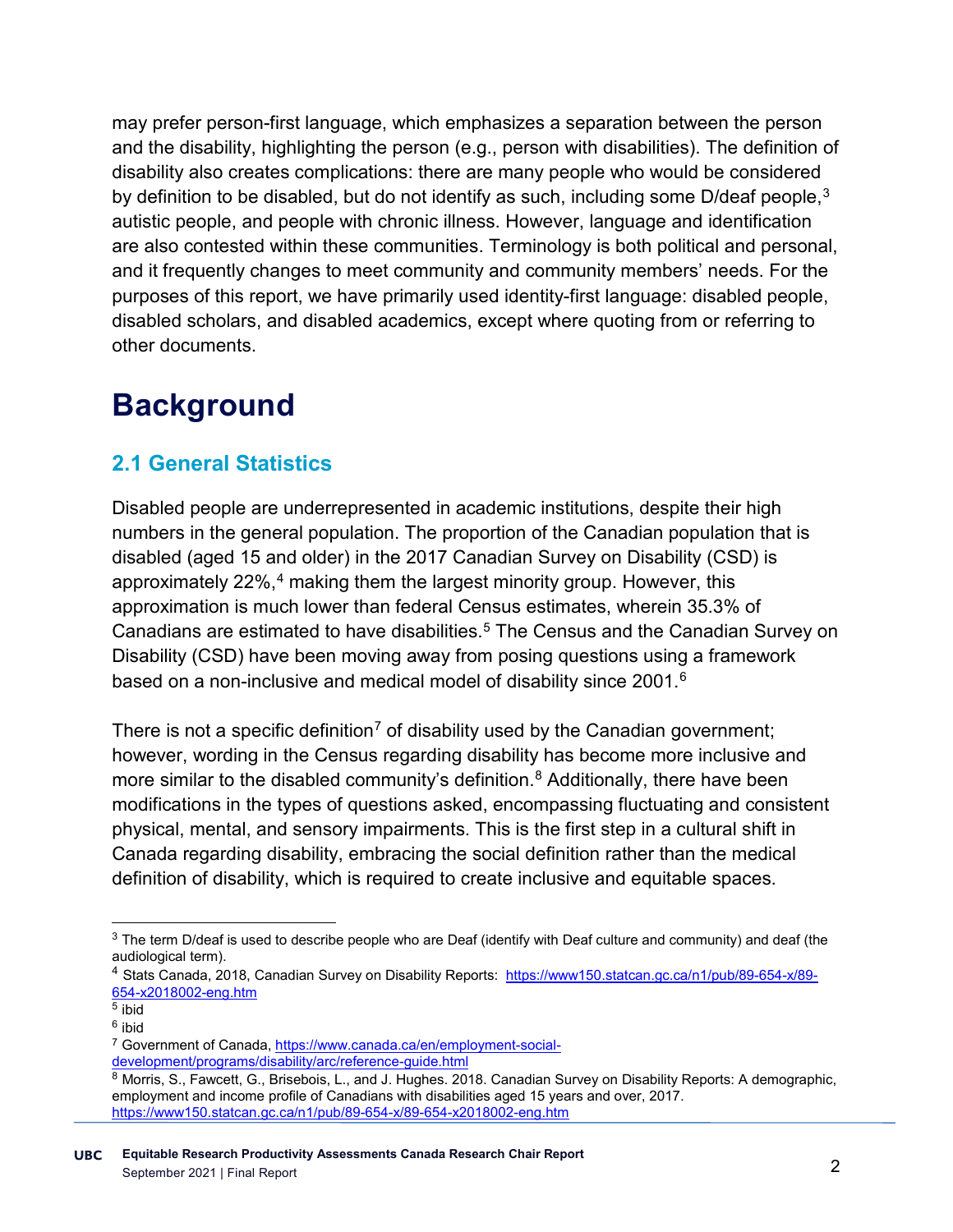There have been several changes over the years, with each new revision encompassing more nuance and disability inclusivity. Currently, the Census and the CSD ask about activities of daily living to assess possible disabilities in people ages 15 years and older, which is how the 35.3% estimated proportion of Canadians with disabilities was determined. The increase in the proportion of the population included in the disability categories when not explicitly naming disability may reflect the stigma associated with disability and being disabled. [9](#page-6-0) Therefore, previous iterations of the Census and CSD would not have fully grasped the proportion of Canadians who are disabled but resisting this label.

The additional shift in terminology and questions resulted in a 61% increase of persons identifying with disability in the 2017 CSD compared to the 2012 CSD. [10](#page-6-1) This occurred even considering the wide stigmatization of disability and accompanying risks when accessing employment, housing, health care, transportation, etc., which results in many not identifying as having a disability or those with invisible disabilities not disclosing their status on forms. However, Canada's aging population also plays a role in increasing numbers, as disability tends to increase with age.

Census data reveal that disability is also more prevalent among those who self-identify as female and those of lower economic status. A higher proportion (p < .05) of disabled people are female; 24% of the female population compared to 20% of the male population (it is unclear whether these labels refer to sex or gender assigned at birth; others were not described).<sup>[11](#page-6-2)</sup> For those with disabilities, the unemployment rate is significantly higher, 41% compared to 20% for non-disabled people. [12](#page-6-3) Of employed individuals with disabilities (ages 25-64), 37% require accommodations in the workplace, $^{\mathsf{13}}$  $^{\mathsf{13}}$  $^{\mathsf{13}}$  but 21% of these individuals report that none of their needs are met. $^{\mathsf{14}}$  $^{\mathsf{14}}$  $^{\mathsf{14}}$ 

Nearly 25% of unemployed disabled visible minorities believe their disability disadvantages them in employment. Of unemployed disabled visible minorities, there is a 14.5% difference in employment potential for visible minorities compared to nonvisible minorities (defined by Statistics Canada as White and Indigenous people<sup>15</sup>), if

<span id="page-6-1"></span><span id="page-6-0"></span> $9$  This could indicate that 22% of the population that is disabled identifies as such, but the remaining 13.3% do not.  $10$  Furrie, A. 2018. Canadian Survey on Disability Reports: The evolution of disability data in Canada: Keeping in step with a more inclusive Canada. https://www150.statcan.gc.ca/n1/pub/89-654-x/89-654-x2018003-eng.htm<br><sup>11</sup> Morris, S., et al. Ibid.

<span id="page-6-3"></span><span id="page-6-2"></span><sup>12</sup> Ibid

<span id="page-6-4"></span><sup>&</sup>lt;sup>13</sup> Morris, S. 2019. Canadian Survey on Disability Reports: Workplace accommodations for employees with disabilities in Canada, 2017. <https://www150.statcan.gc.ca/n1/pub/89-654-x/89-654-x2019001-eng.htm>  $14$  Ibid

<span id="page-6-6"></span><span id="page-6-5"></span><sup>15</sup> Statistics Canada. 2017.<https://www.statcan.gc.ca/eng/concepts/definitions/previous/preminority>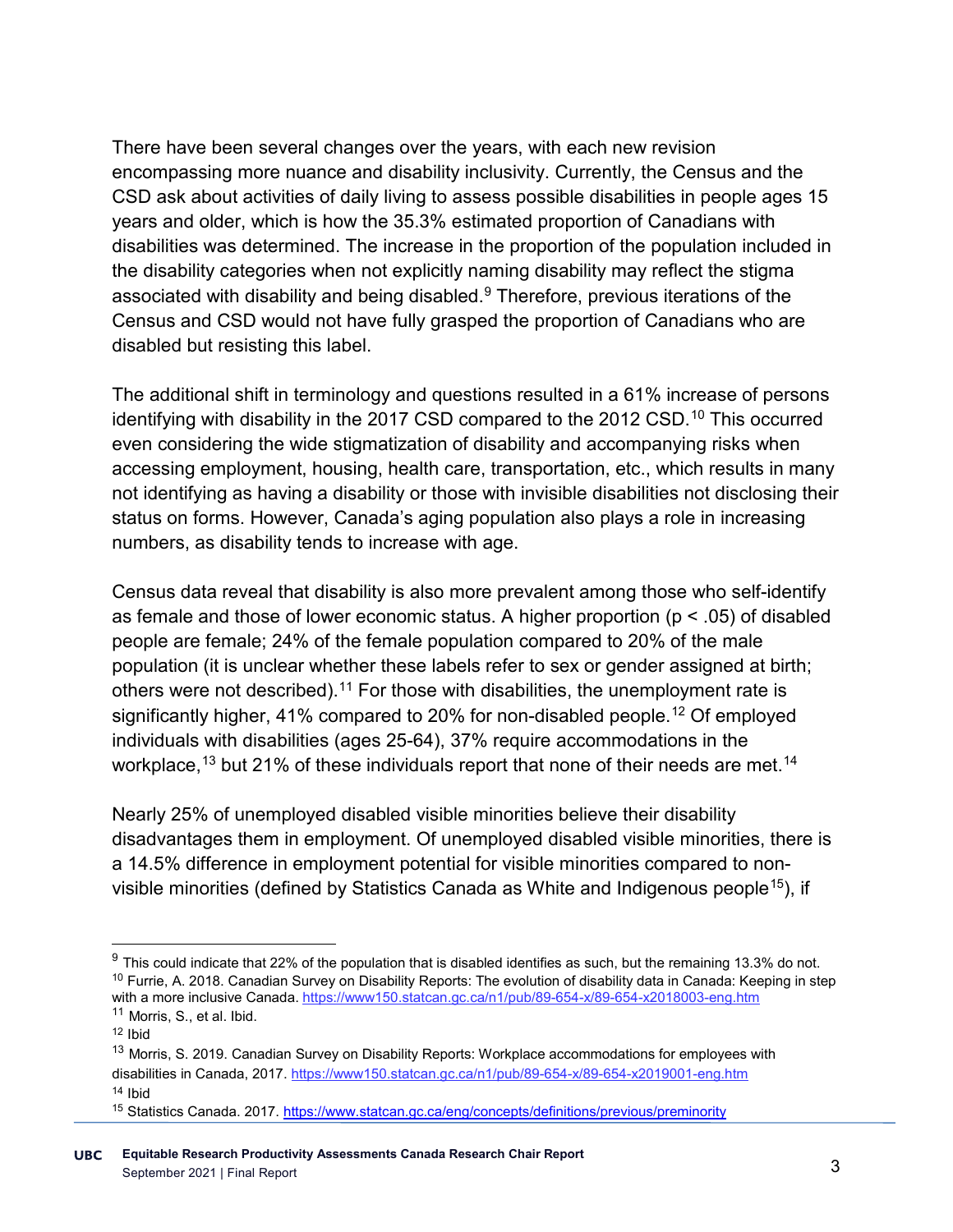they could find an equitable workplace. This is a clear example of racial discrimination layered on top of marginalization due to disability.[16](#page-7-0)

### **2.2 Academic Environments**

"We're missing 25% of our population's perspective on virtually everything in the world."

#### *Canada Research Chair Dr. Danielle Peers*

Academic institutions have been built on an ideology of excellence and ability; meaning social and cultural ideologies play a critical role in the development of higher learning spaces. Historically, many academic institutions were paired with asylum institutions, where academics could survey, research, and experiment upon disabled individuals:

"North American academics have delineated and disciplined the border between able and disabled. These line-drawers were able to solidify their own positions as they closed the doors upon others. The disabled, in this history, were more than left out: disabled people have been experimented upon, sterilized, imprisoned, and killed… the university was the place for the most able, the mental institution or asylum or school for the "feeble-minded" the space for the "least."<sup>[17](#page-7-1)</sup>

While many academic disciplines rely on disabled people as research subjects, disabled people are under-represented in academia as researchers, and this underrepresentation increases from under-graduate through to tenure track positions. Much of the following data regarding disability demographics comes from the United States. The dearth of Canadian demographic data creates an additional barrier to understanding and making equitable improvements for people with disabilities in academia, relative to other equity-deserving groups.

The following statistics represent current published information broadly available regarding rates of disability in higher education and illustrates that decreasing representation at higher levels: 19.4% of US undergraduate students, <sup>[18](#page-7-2)</sup> 6.2% of Canadian graduate students $^{19}$  $^{19}$  $^{19}$  and 12% of US graduate students, $^{20}$  $^{20}$  $^{20}$  10% of international

<span id="page-7-0"></span> $16$  The Daily. 2020. A profile of Canadians with a mobility disability and groups designated as visible minorities with a disability. Statistics Canada[: https://www150.statcan.gc.ca/n1/daily-quotidien/201203/dq201203a-eng.htm](https://www150.statcan.gc.ca/n1/daily-quotidien/201203/dq201203a-eng.htm)

<sup>17</sup> Dolmage, J.T. 2017. *Academic Ableism*. University of Michigan Press.

<span id="page-7-2"></span><span id="page-7-1"></span><sup>&</sup>lt;sup>18</sup> National Center for Education Statistics, 2016,<https://nces.ed.gov/fastfacts/display.asp?id=60>

<span id="page-7-3"></span><sup>&</sup>lt;sup>19</sup> Canadian Graduate and Professional Student Survey, 2019.

[https://secureservercdn.net/45.40.150.136/bba.0c2.myftpupload.com/wp](https://secureservercdn.net/45.40.150.136/bba.0c2.myftpupload.com/wp-content/uploads/2020/08/NATIONAL_CGPSS_2019_ALL.pdf)[content/uploads/2020/08/NATIONAL\\_CGPSS\\_2019\\_ALL.pdf](https://secureservercdn.net/45.40.150.136/bba.0c2.myftpupload.com/wp-content/uploads/2020/08/NATIONAL_CGPSS_2019_ALL.pdf)

<span id="page-7-4"></span><sup>&</sup>lt;sup>20</sup> National Center for Education statistics, National postsecondary student aid study, 2016, <https://nces.ed.gov/datalab/powerstats/codebook.aspx?dataset=122&type=subject>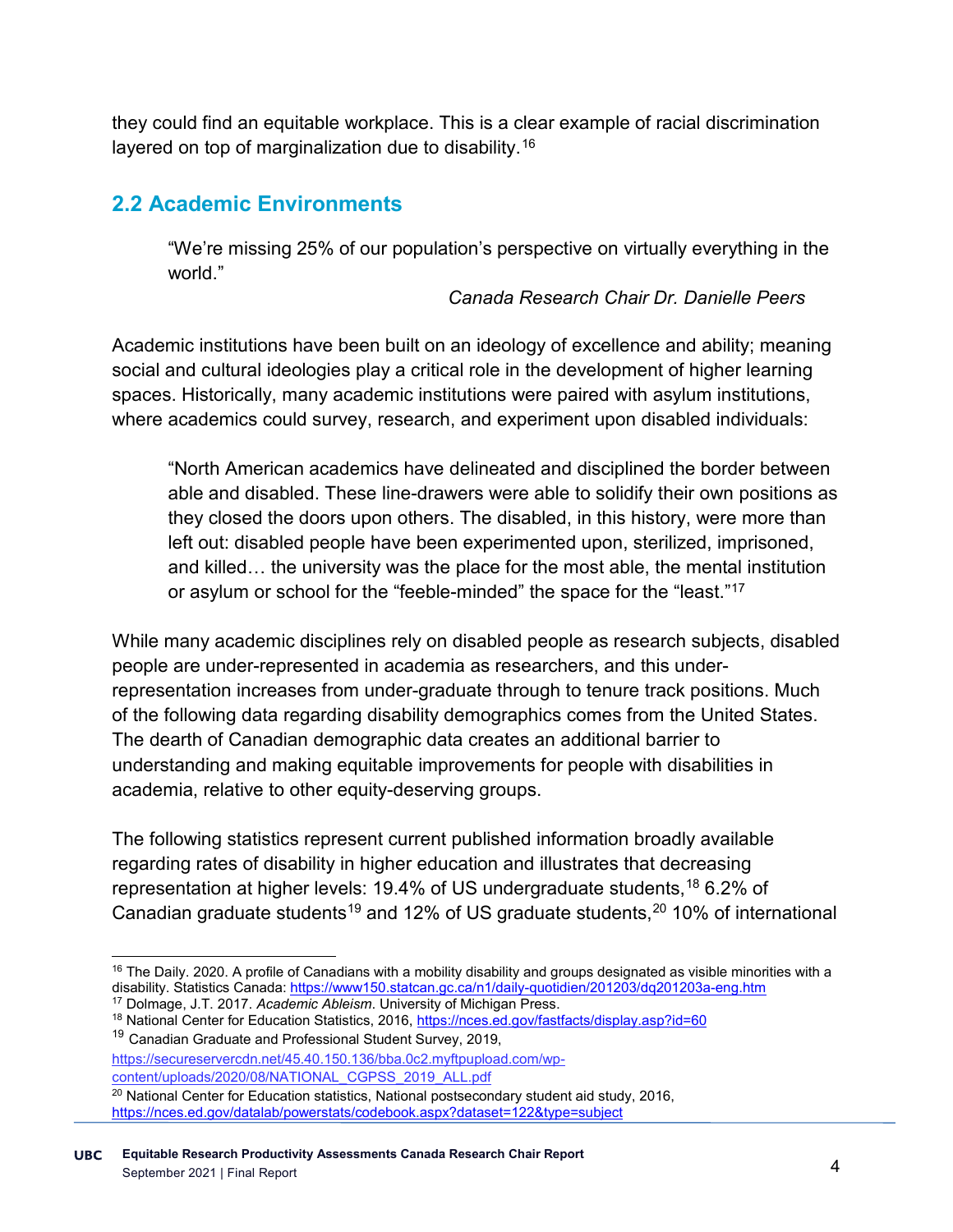science postdoctoral fellows, $^{21}$  $^{21}$  $^{21}$  and 10.2% of US tenured full professors in sciences. $^{22}$  $^{22}$  $^{22}$ While 94% of Canadian high school students with learning disabilities get assistance, only 17% of college students with learning disabilities  $d\rho^{23}$  $d\rho^{23}$  $d\rho^{23}$ , showing the decline in support and access in higher education. In Canada, 14.3% of disabled people aged 15 and older are members of a visible minority.<sup>[24](#page-8-3)</sup> Among disabled visible minorities, 33.9% have a bachelor's degree or higher compared to 17.3% among non-visible minorities (defined by Statistics Canada as White and Indigenous people).<sup>[25](#page-8-4)</sup>

In academic workplaces, disabled persons, Indigenous persons, and sexual minority groups have a higher probability of violence and discrimination, and within these groups, women faculty were 1.5 times more likely to report harassment.<sup>[26](#page-8-5)</sup> Overlapping and compounding discrimination and inequity is evident in these statistics.

Additionally, disabled scholars are often confined to precarious work positions, rather than research faculty positions, further reducing the pool of disabled tenure track professors. Lack of accommodations in higher education, coupled with many necessary medical treatments not covered by Canadian health insurance, means that as young scholars move from their family homes and into the workforce, they are unable to cover their living costs while in work that does not include extended health benefits.  $27,28$  $27,28$  $27,28$  This means that the expected transition period from high school to full employment, which often requires years of living on severely curtailed income, further disadvantages and potentially exacerbates disabilities for disabled people in financially precarious positions of academia: undergraduate, graduate, post-doctoral, and contract faculty.<sup>[29](#page-8-8)</sup> In effect, to reach faculty positions as a disabled person, it may require individuals to hold out, perhaps forgoing treatments, until they are in a stable posting with extended health benefits.

<span id="page-8-0"></span> <sup>21</sup> Woolston, C. 2020. Postdocs under pressure: 'can I even do this anymore?' *Nature,*  <https://www.nature.com/articles/d41586-020-03235-y>

<span id="page-8-1"></span><sup>&</sup>lt;sup>22</sup> National Center for Science and Engineering Statistics, 2019, table: 9-30 <u>https://ncses.nsf.gov/pubs/nsf21321/data-</u> [tables](https://ncses.nsf.gov/pubs/nsf21321/data-tables)

<span id="page-8-2"></span><sup>23</sup> Dolmage, J.T. 2017. *Academic Ableism*. University of Michigan Press.

<span id="page-8-3"></span><sup>&</sup>lt;sup>24</sup> Statistics Cansda Infographics. 2020. The visible minority population with a disability in Canada: employment and education.<https://www150.statcan.gc.ca/n1/pub/11-627-m/11-627-m2020086-eng.htm>

<span id="page-8-4"></span><sup>25</sup> The Daily. 2020-12-03. *A profile of Canadians with a mobility disability and groups designated as visible minorities with a disability[. https://www150.statcan.gc.ca/n1/daily-quotidien/201203/dq201203a-eng.htm](https://www150.statcan.gc.ca/n1/daily-quotidien/201203/dq201203a-eng.htm)*

<span id="page-8-5"></span><sup>&</sup>lt;sup>26</sup> Hango, D. 2021. Harassment and discrimination among faculty and researchers in Canada's postsecondary institutions. *Insights on Canadian Society, Statistics Canada. [https://www150.statcan.gc.ca/n1/pub/75-006](https://www150.statcan.gc.ca/n1/pub/75-006-x/2021001/article/00006-eng.htm) [x/2021001/article/00006-eng.htm](https://www150.statcan.gc.ca/n1/pub/75-006-x/2021001/article/00006-eng.htm)*

<span id="page-8-6"></span> $^{27}$  Loeppky, J. 2021. The 'crip tax': everything has a cost, but for people with disabilities that's quite literally the case. CBC,<https://www.cbc.ca/news/canada/saskatchewan/crip-tax-opinion-1.5856848>

<span id="page-8-7"></span><sup>&</sup>lt;sup>28</sup> Andre, J. 2016. These are the hidden costs of living with a disability. Huffington Post, [https://www.huffingtonpost.ca/jacki-andre/the-hidden-costs-of-havin\\_b\\_11647994.html](https://www.huffingtonpost.ca/jacki-andre/the-hidden-costs-of-havin_b_11647994.html)

<span id="page-8-8"></span><sup>29</sup> Adjunct, A.K. 2008. The revolving ramp: disability and the new adjunct economy. *Disability Studies Quarterly,*  28(3).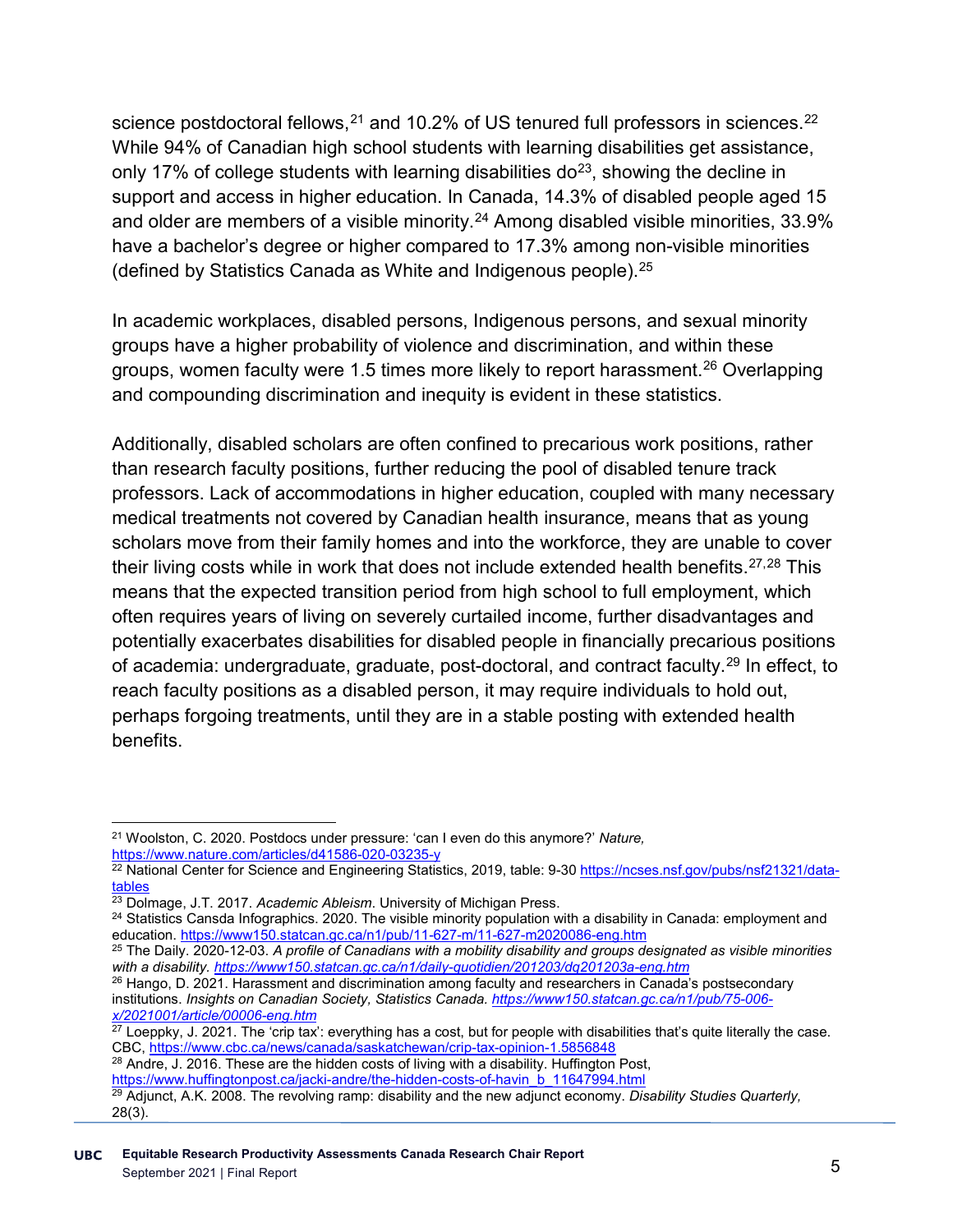Academic careers entail specific academic professional milestones, measured against "the tenure clock", for promotions and tenure. A certain number of published papers, conferences, and successful grant applications, for example, are often the benchmark for entry into any academic career, with the hiring process and potential to be considered for tenure tied to these measures. Milestones are cumulative and often depend on one another, so any delays in this academic schedule puts scholars at further disadvantage.

Pace of production is a critical component of academic research that may require accommodations for disabled scholars.<sup>[30](#page-9-0)</sup> This is also the most difficult to manage because productivity is often quantified by the number and annual rate of publications. Productivity assessments also consider grants and awards received; however, grant applications can be inaccessible and timelines can be a barrier, and extensions to grant deadlines can be perceived as an inability to complete the work rather than a necessary accommodation. For disabled scholars, these milestones are often achieved later, and over time this accumulates to affect the assessment of productivity.

# **2.3 Tri-Council Agencies**

Tri-Council grants have low representation of disabled scholars in their applicant pool: there were 1.8% disabled NSERC Discovery grant applicants with 1.4% awarded,  $31$ 4.1% of applicants for the SSHRC Insight Development grant were disabled and 3.8% were awarded,<sup>[32](#page-9-2)</sup> and 3.2% of CIHR grant applicants identified as disabled but 2% were successful.<sup>[33](#page-9-3)</sup> In the CRC program, a total of 5.5% of chairholders identify as disabled and therefore, of the \$300 million that the CRC program spends annually, only \$16.5 million is awarded to support academics who self-identify as disabled. Considering that 10% of full professors self-identify as disabled,  $34$  disproportionately fewer applicants and grants awarded indicates that they are receiving insufficient funding to foster sustainability and excellence in their research careers and are potentially being 'defunded' out of the academy.

Currently, the CRC program's target for 2029 is that 7.5% of chairholders will selfidentify as disabled, with a review in 2025. This target is based on the 8.9% of the 2016

[eng.aspx](https://www.sshrc-crsh.gc.ca/about-au_sujet/publications/drr/2019-2020/gba_plus-acs_plus-eng.aspx)

<span id="page-9-0"></span><sup>&</sup>lt;sup>30</sup> Mahipaul, S., and E. Katzman. 2020. What does it mean to be 'productive'? A conversation between disability allies[. https://medium.com/national-center-for-institutional-diversity/what-does-it-mean-to-be-productive-a](https://medium.com/national-center-for-institutional-diversity/what-does-it-mean-to-be-productive-a-conversation-between-disability-allies-e1bf32976ca2)[conversation-between-disability-allies-e1bf32976ca2](https://medium.com/national-center-for-institutional-diversity/what-does-it-mean-to-be-productive-a-conversation-between-disability-allies-e1bf32976ca2)

<span id="page-9-1"></span><sup>31</sup> NSERC, 2020, Table 17[: https://www.nserc-crsng.gc.ca/\\_doc/DGP2020\\_e.pdf](https://www.nserc-crsng.gc.ca/_doc/DGP2020_e.pdf)

<span id="page-9-2"></span><sup>&</sup>lt;sup>32</sup> SSHRC, 2020[, https://www.sshrc-crsh.gc.ca/about-au\\_sujet/publications/drr/2019-2020/gba\\_plus-acs\\_plus-](https://www.sshrc-crsh.gc.ca/about-au_sujet/publications/drr/2019-2020/gba_plus-acs_plus-eng.aspx)

<sup>33</sup> CIHR, 2019,<https://cihr-irsc.gc.ca/e/52552.html>

<span id="page-9-4"></span><span id="page-9-3"></span><sup>34</sup> National Center for Science and Engineering Statistics, 2019, table: 9-30 [https://ncses.nsf.gov/pubs/nsf21321/data](https://ncses.nsf.gov/pubs/nsf21321/data-tables)[tables](https://ncses.nsf.gov/pubs/nsf21321/data-tables)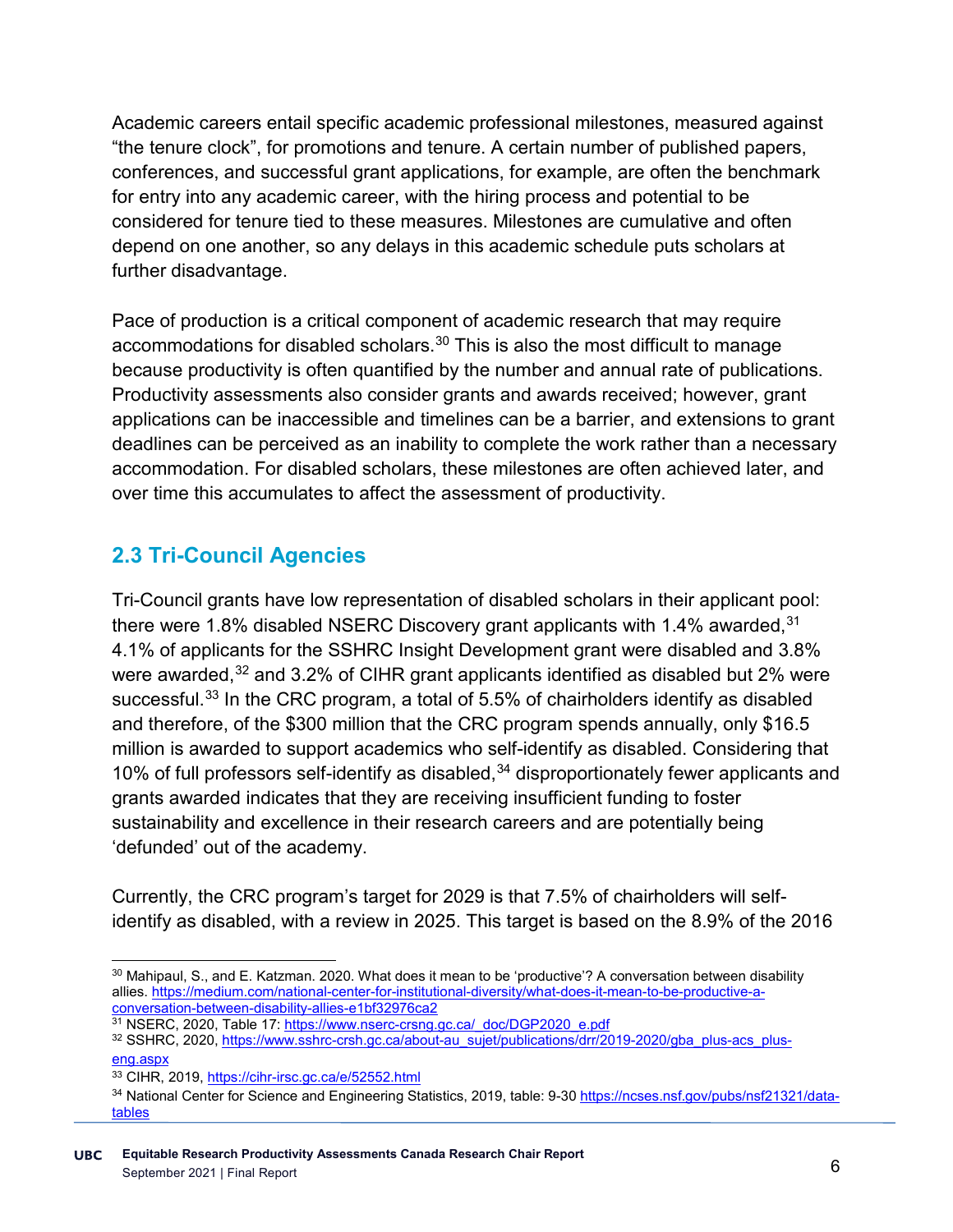Canadian available workforce that identifies as disabled as part of the Employment Equity Occupational Group unit of University Professors and Lecturers. [35](#page-10-0)

# **Methodologies**

In January and February of 2021, we interviewed eight key informants. Discussion topics and questions (see Appendix Table 1) were informed by an extensive literature review. These interviewees were faculty members from UBC and the University of Toronto, as well as other Canadian scholars, and were both disabled and non-disabled individuals. The purpose of these interviews was to help address the first research question: What barriers and inequities in the research productivity assessment of candidates with disabilities prevent them from being nominated as CRCs?

The outcomes of the interviews, as well as the literature review presented here, helped ground the questions and agenda that were used for four focus group discussions. Two groups were composed exclusively of disabled scholars, one was with non-disabled faculty and administrators, and the last was a mixed group. There was a total of 21 participants, with individuals from the Tri-Council Agencies, UBC, Brock University, Dalhousie University, McMaster University, Ontario College of Art and Design University, Ryerson University, St. Francis Xavier University, University of Alberta, University of Manitoba, University of Victoria, University of Western Ontario, University of Winnipeg, York University, and self-employed/sessional/unemployed disabled scholars. Each focus group was 90-120 minutes in length and comprised a series of questions to guide participants in an exploration of the process of recruiting, assessing, hiring, and promoting disabled academics for the CRC program (see Appendix 1, Table 2 for focus group questions).

Following the focus groups, interviewees' perspectives (obtained from notes and direct transcripts) were coded, analyzed, and synthesized into findings. These findings were presented at a 3-hour online workshop held on June 30, 2021 with 22 participants and 6 facilitators/notetakers, including some of the original participants from the focus groups. The workshop began with a presentation of these findings and then discussion with the option of providing more feedback and suggestions for recommendations. Participants were disabled and non-disabled faculty, disabled scholars from across Canada, and representatives of NSERC and CIHR.

<span id="page-10-0"></span><sup>35</sup> Government of Canada, 2016, [https://www.canada.ca/en/employment-social-development/services/labour](https://www.canada.ca/en/employment-social-development/services/labour-standards/reports/employment-equity-data-report-2016.html#aC)[standards/reports/employment-equity-data-report-2016.html#aC](https://www.canada.ca/en/employment-social-development/services/labour-standards/reports/employment-equity-data-report-2016.html#aC) Appendix C & D for more information.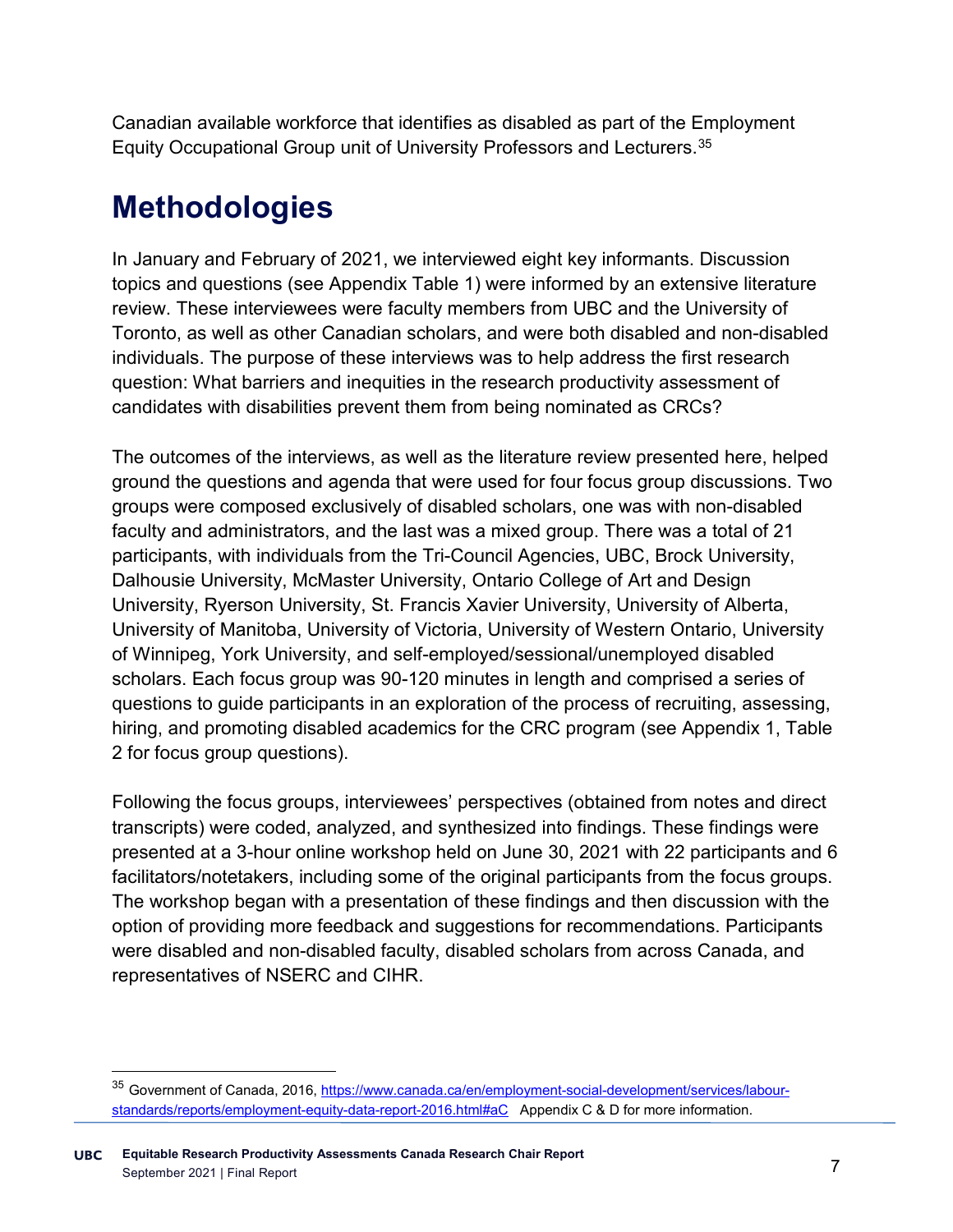Participants in the interviews and the subsequent workshop (see Appendix 2, List of Participants) have been exceptionally generous with their time, experiences, and analysis, as demonstrated by the quotes found throughout this report (anonymous or attributed by permission) from the interviews. Respectfully representing diverse perspectives while working to achieve the aims of the research on specific actions related to the CRC program can create tensions. Highlighting findings most relevant and related to the current CRC program may mean not sharing various lived experiences related to the larger system of academia, and this can feel like people's voices were not heard. Reporting on efforts to create inclusion also necessitates discussing systemic inertia where changes may not have been integrated. To mitigate that exclusive focus that silences some voices, this report presents findings and recommendations for two contexts: higher education in Canada and the federal CRC program.

A final draft of the report was shared with all participants in the research interviews, focus groups, or workshop. The insightful suggestions that were received have been incorporated into this report, with appreciation to those participants for their careful reading of the draft.

# **Findings**

The key themes that emerged from the focus groups included experiences and barriers related to: institutional ableism, recruitment, selection, metrics, interviews, renewal/ retention and promotion, and higher education and the CRC program. Quotes throughout this section are from participants of the focus groups during March and April 2021.

# **4.1 Institutional Ableism: the need for universal access and design**

#### **4.1.1 Disability Tax**

Disabled people are required to complete additional daily tasks regarding disability and inaccessibility on campus that take time away from their research and productivity. Disabled scholars must navigate accommodations processes through the filter of their own needs in an opaque and confusing system that is built for standardized bodies and abilities on campus. Individuals tasked with providing accommodations through decentralized systems may have variable levels of training about the accommodations available and different interpretations of what is reasonable. These accommodations and access to support are often defined by arbitrary and exclusionary rules and regulations, particularly since the accommodations are deemed "within reason" by nondisabled people. For example, leaves of absence for disabled scholars are routinely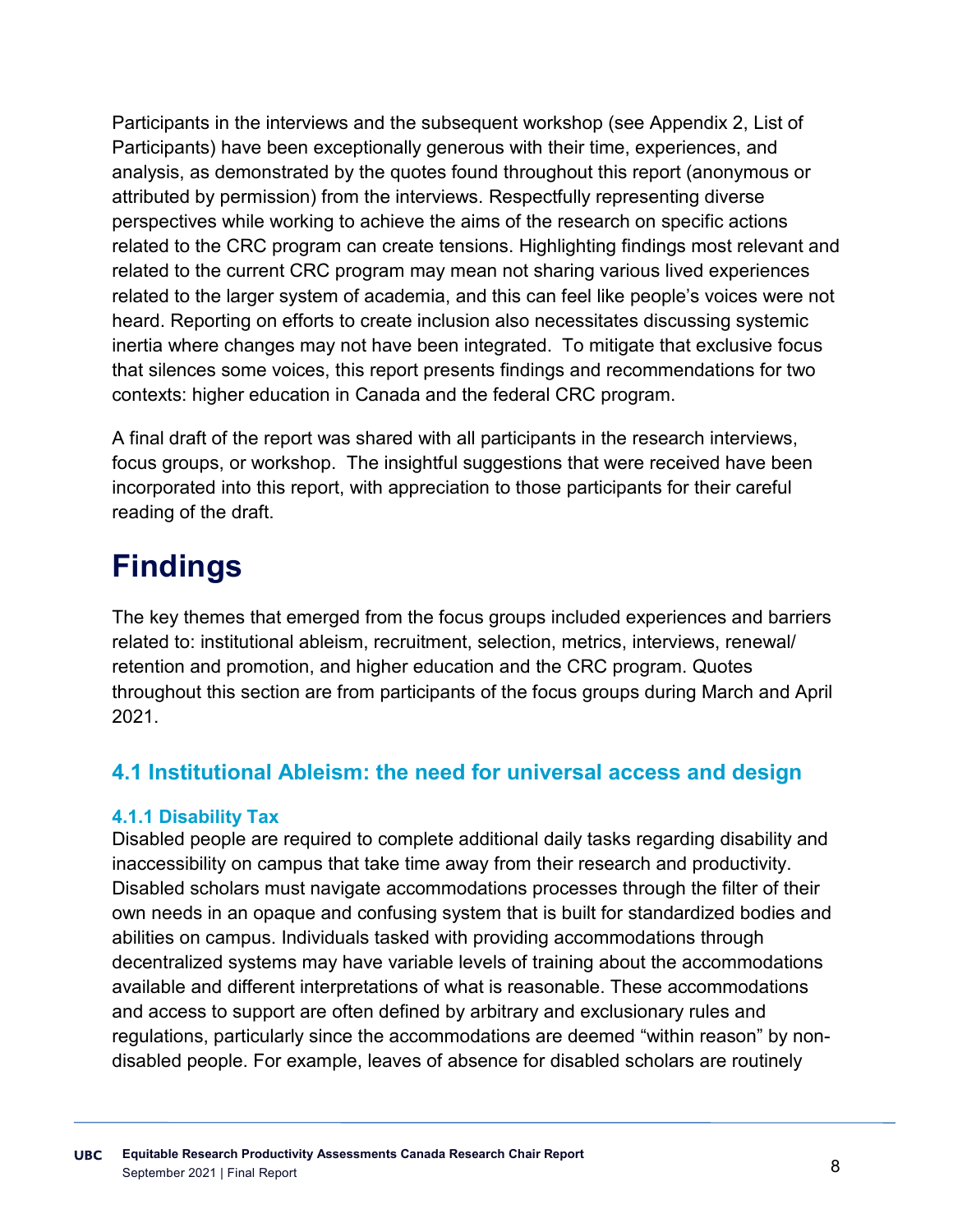stigmatized, in contrast to other types of leaves that have been hard-fought and have become less stigmatized over time, such as parental leave.

Disabled people invest time and energy navigating daily drivers of discrimination and inaccessible spaces, such as campus architecture, research spaces, human interaction, transportation, etc. This investment indicates a lack of understanding and recognition of disabled bodyminds<sup>[36](#page-12-0)</sup> in campus spaces, partly resulting from a lack of input in design, creating a vicious cycle that continues to limit disabled voices and presence on campus. Unconscious ableism and disablism<sup>[37](#page-12-1)</sup> and the lack of knowledge regarding disability discourse, as well as the fear of disability, drive this cycle. The discomfort of enabled people, or non-disabled people, with disabled people, produces an unconscious fear of disability and may heighten fears of becoming disabled themselves, <sup>[38](#page-12-2)</sup> which inhibits the conversations required and prevents society from moving forward.[39](#page-12-3)

The medicalization of accommodation harms disabled people because it makes it much more difficult to obtain support, especially for those without diagnoses. This stems from a deep mistrust and suspicion of people claiming disability<sup>40</sup>, and ignores the evidence of the exceedingly small percentage of people who seek accommodations and leaves of absence compared to the proportion that are disabled. In addition, medicalization of accommodations disproportionately affects other equity groups, as limited access to systems of healthcare and diagnosis affects women, LGBTQ+, BIPOC, and lower socioeconomic individuals differentially. [41,](#page-12-5)[42](#page-12-6)

Disability leaves are medicalized and must be justified in a way that medical appointments for other leaves and situations are not: "no one asks where the ultrasound is"; but disabled scholars must often specify hospital and appointment dates and locations. Justification for disability leave must be made repeatedly and with profound detail. Providing this justification is part of the costly and unsubsidized work of being

<span id="page-12-1"></span> $37$  Ableism is defined as the societal expectations of non-disabled normality, whereas disablism is direct discrimination against disabled people -- Bê, A. 2019. Ableism and disablism in higher education: the case of two students living with chronic illnesses. *Alter,* 13(3): 179-19[. https://doi.org/10.1016/j.alter.2019.03.004](https://doi.org/10.1016/j.alter.2019.03.004) 38 Breen, J. & Forwell, S. (2021). The difference model of disability: A focus on employment.

<span id="page-12-0"></span><sup>&</sup>lt;sup>36</sup> A term used by disability scholars to underline the ways that bodies and minds are interdependent and cannot be separated: *Schalk, Samantha Dawn (2018). [Bodyminds Reimagined: \(Dis\)ability, Race, and Gender in Black](https://archive.org/details/bodymindsreimagi00scha/page/269)  [Women's Speculative Fiction.](https://archive.org/details/bodymindsreimagi00scha/page/269) Durham: Duke University Press. pp. [269, 5.](https://archive.org/details/bodymindsreimagi00scha/page/269) [ISBN](https://en.wikipedia.org/wiki/ISBN_(identifier)) [9780822370734.](https://en.wikipedia.org/wiki/Special:BookSources/9780822370734)*

<span id="page-12-2"></span>In N. Ferreira, I. Potgieter, & M. Coetzee (Eds.), *Agile coping in the digital era: Emerging issues for research and practice.* (pp. 275-298). Cham, Switzerland: Springer Nature.

<span id="page-12-4"></span><span id="page-12-3"></span><sup>39</sup> Williams, K. 2018. *Fear is why you're ableist*. The Leveller*,* <https://leveller.ca/2018/10/fear-is-why-youre-ableist/> <sup>40</sup> Smith, D.R. 2007. Who says you're disabled? The role of medical evidence in the ADA definition of disability. *Tulane Law Review*, 82(1).

<span id="page-12-5"></span><sup>41</sup> Mirza, S.A., Rooney, C. 2018. *Discrimination prevents LGBTQ people from accessing health care.* Center for American Progress[, https://www.americanprogress.org/issues/lgbtq-rights/news/2018/01/18/445130/discrimination](https://www.americanprogress.org/issues/lgbtq-rights/news/2018/01/18/445130/discrimination-prevents-lgbtq-people-accessing-health-care/)[prevents-lgbtq-people-accessing-health-care/](https://www.americanprogress.org/issues/lgbtq-rights/news/2018/01/18/445130/discrimination-prevents-lgbtq-people-accessing-health-care/)

<span id="page-12-6"></span><sup>42</sup> Waldron, I.R.G. 2010. The impact of inequality on health in Canada: a multi-dimensional framework. *Diversity in Health Care*, 7: 261-270.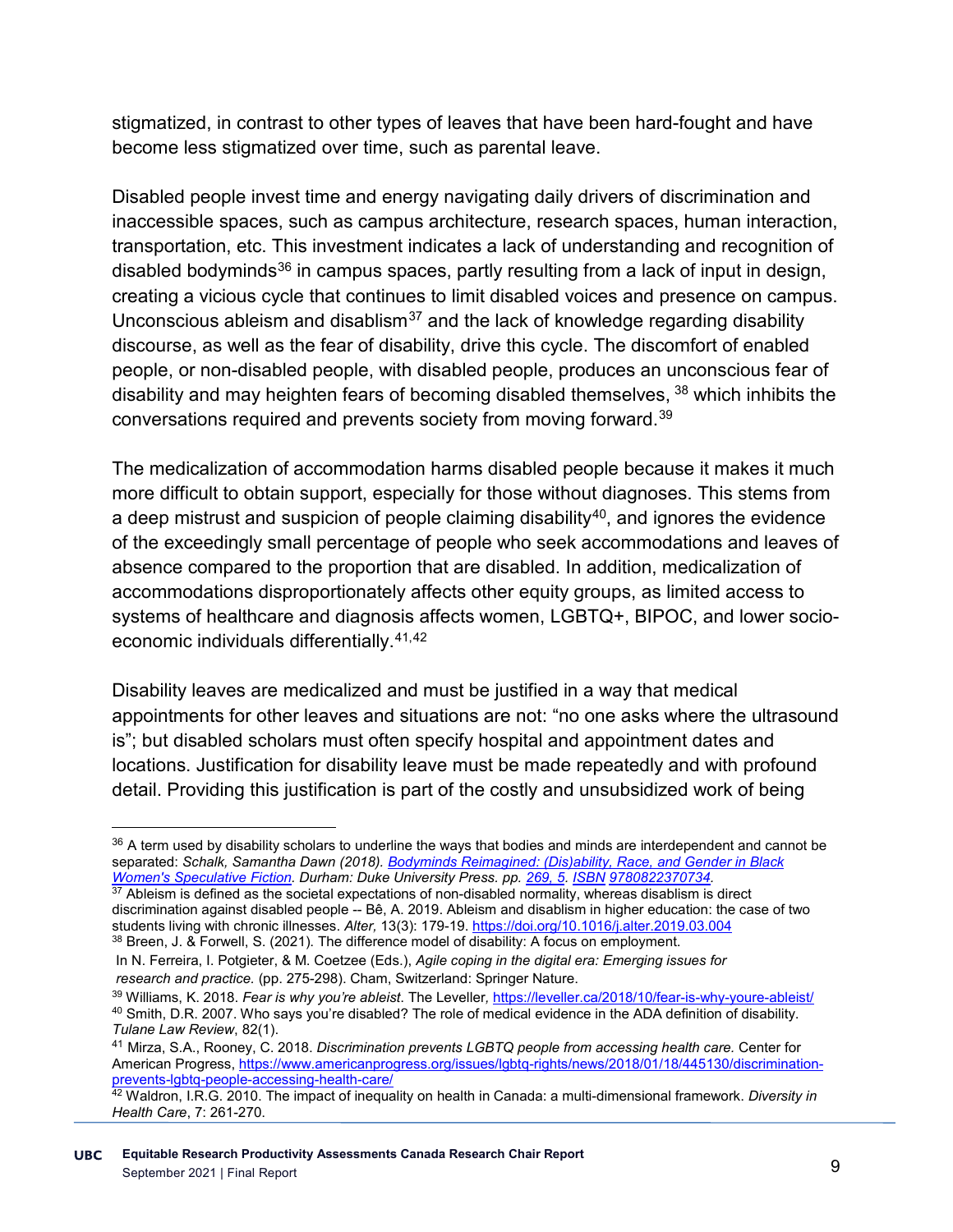disabled, taking up time and energy that could otherwise be focused on academic responsibilities.

"The changes we're talking about here require an understanding of equality differently - an able-bodied mindset that requires verification and proof of a need for accommodation will require a switch in systems and a change in all these systems. It shouldn't be a requirement to revalidate...that's a perspective of those who don't understand."

#### **4.1.2 Disability as an afterthought**

Institutions act to minimize costs rather than maximize disabled researchers' contributions through reactive and minimal accommodations rather than proactive accessibility. While some universities, such as [McGill University,](https://mcgill.ca/equity/employment-equity/central-accommodation-fund) [University of Victoria,](https://www.uvic.ca/hr/health-wellness/return-to-work/central-accommodation-fund/index.php) and [University of Toronto](https://people.utoronto.ca/inclusion/accessibility/accommodation/accommodation-guidelines-for-employees-with-disabilities/) have created a centralized accommodation fund for faculty and staff with disabilities, others are set up to offset costs for departments for assisted technologies and equipment, such as at [University of Alberta](https://www.ualberta.ca/human-resources-health-safety-environment/managing/health-and-wellness-administration/when-faculty-or-staff-members-are-sick-or-injured/reasonable-accommodation-fund.html) and [UBC.](https://facultystaff.students.ubc.ca/student-engagement/centre-accessibility/faculty-and-staff-disabilities) A centralized accommodation fund is easier to navigate: it involves fewer and more specialized personnel as advisors, a streamlined process for getting accommodations set up, and ensures that accommodations are not restricted to assistive technologies and equipment if more is needed. Department and unit personnel are still essential to making everyday interactions and accommodations work, but the responsibility and expertise to decide what is "reasonable", and ensure it is in place, rests with those who are specialists.

While universities as employers have a duty to accommodate based on their respective provincial human rights code/act, there is a lack of institutional and individual accountability for both understanding and accommodating disability, allowing ignorance and exclusion to proliferate. Furthermore, accessibility as an aspect of equity and justice is generally not considered, except to the extent it has been legislated. While there may be a duty to accommodate, there is not a duty to understand what accommodations mean. This is reflected in the 21% of disabled individuals who reported in the 2017 CSD they did not have any of their needs met.<sup>[43](#page-13-0)</sup>

"In many cases the focus on EDI work has been incremental, starting with gender, moving to other equity deserving groups - in some ways disability has been the last group to be incorporated into EDI work [and] thinking about systemic barriers. It has often been case-by-case / ad hoc around

<span id="page-13-0"></span><sup>43</sup> Morris, S. 2019. Canadian Survey on Disability Reports: Workplace accommodations for employees with disabilities in Canada, 2017.<https://www150.statcan.gc.ca/n1/pub/89-654-x/89-654-x2019001-eng.htm>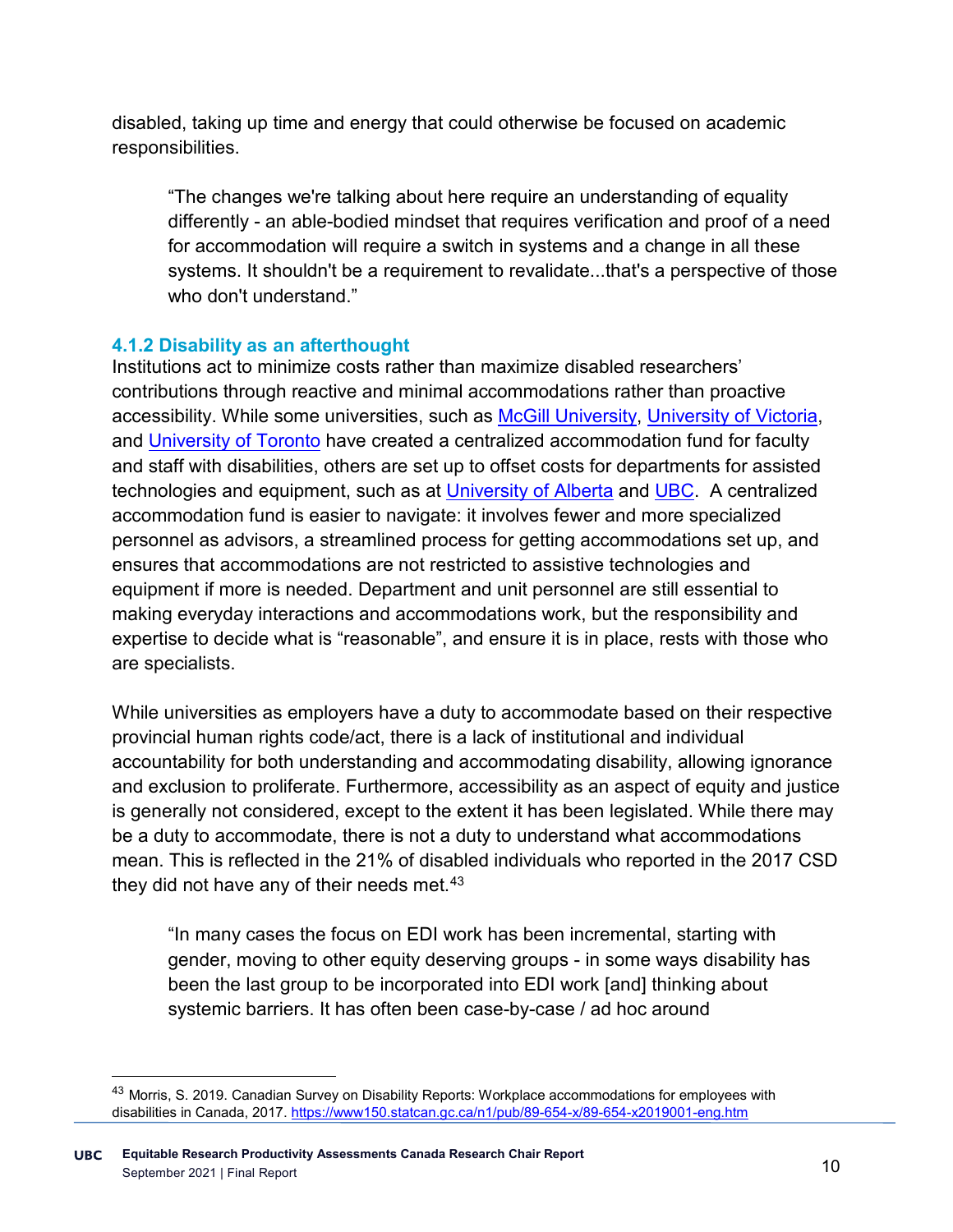accommodations rather than policies and supports in place. We have been reactive rather than proactive."

The accommodations process is currently failing disabled faculty members, given that accommodations are difficult to find and receive, the extensive justification process, and the "within reason" requirements. This emphasizes the need for increased access, rather than "bandage" accommodations, in a centralized manner, such as universal design.

People with marginalized identities in addition to disability face overlapping and compounded discrimination and inequities. For example, disabled people who are also women and/or non-binary face two layers of discrimination: all the ways that women and/or non-binary people are held back, and all the ways that disabled people are held back. If disabled people are also Indigenous and/or racialized, they face layers of discrimination. With all three identities, opportunities, support, and access to justice are further curtailed.

Many disabled scholars have been funneled into and/or had little choice but to accept precarious academic employment. Due to increased time to degree completion, leaves of absence, or alterations in career milestones, disabled scholars are often only offered sessional or adjunct positions. These positions make conducting research extremely difficult and are carried out at the scholar's expense because the employer does not see it as an expectation of their role. Contract teaching is precarious and in general has become more commonplace as a necessary part of academe's infrastructure[.44](#page-14-0),[45,](#page-14-1)[46](#page-14-2) In response to the Canadian Association of University Teachers (CAUT) study in 2015<sup>[47](#page-14-3)</sup> showing the precarity and prevalence of contract work (which increased by 79% from 2005-2015 across Canada), UBC has increased the number of tenure positions both in research and teaching faculty, while decreasing the number of sessional instructors<sup>48</sup>. There is no clear pipeline to assist precariously employed scholars to move to research and tenure track positions. This is another avenue that contributes to a loss of diversity in the professoriate, in addition to the previously mentioned filtering that occurs during undergraduate and graduate degrees and postdoctoral studies. As a result, those in contractual teaching positions are effectively excluded from research and tenure track

<span id="page-14-0"></span> <sup>44</sup> Rose, D. 2020. A snapshot of precarious academic work in Canada. *New Proposals: Journal of Marxism and* 

<span id="page-14-1"></span><sup>&</sup>lt;sup>45</sup> Foster, K., & L.B., Bauer. 2018. *Out of the Shadows: Experiences of Contract Academic Staff.* Canadian Association of University Teachers.

<span id="page-14-2"></span><sup>46</sup> Adjunct, A.K. 2008. The revolving ramp: disability and the new adjunct economy. *Disability Studies Quarterly,*  28(3).

<span id="page-14-3"></span><sup>47</sup> Foster, K, and L.B. Bauer. 2018. Out of the Shadows: EXPERIENCES OF CONTRACT ACADEMIC STAFF. [www.caut.ca/sites/default/files/cas\\_report.pdf](http://www.caut.ca/sites/default/files/cas_report.pdf)

<span id="page-14-4"></span><sup>48</sup> UBC's Planning & Institutional Research Office, 2020, [https://reports.im.it.ubc.ca/t/PAIR/views/FacultyandStaff-](https://reports.im.it.ubc.ca/t/PAIR/views/FacultyandStaff-Website_16231934357380/TenureStreamandNonTenure?%3AisGuestRedirectFromVizportal=y&%3Aembed=y)[Website\\_16231934357380/TenureStreamandNonTenure?%3AisGuestRedirectFromVizportal=y&%3Aembed=y](https://reports.im.it.ubc.ca/t/PAIR/views/FacultyandStaff-Website_16231934357380/TenureStreamandNonTenure?%3AisGuestRedirectFromVizportal=y&%3Aembed=y)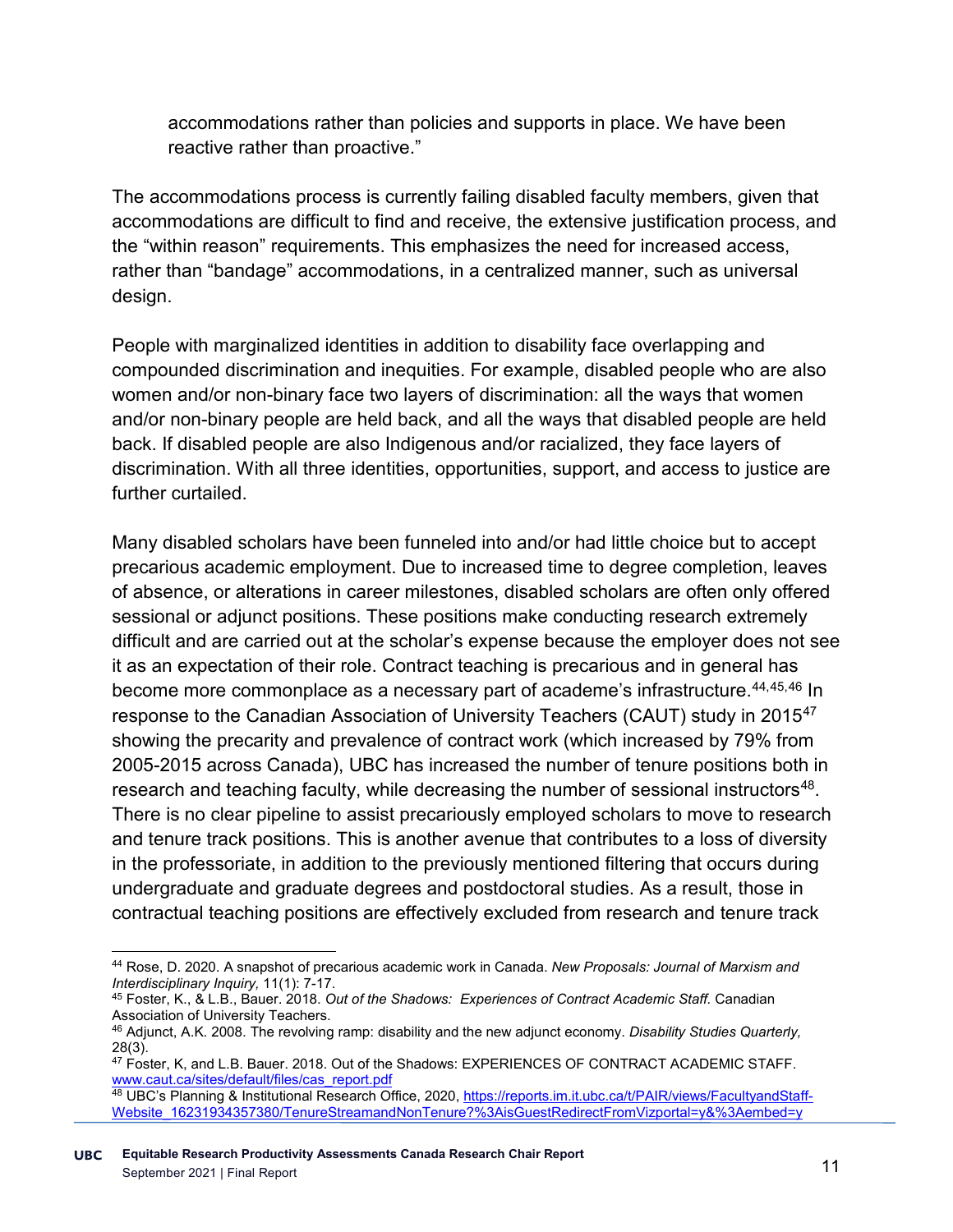positions. Therefore, even if they could do excellent research as a CRC, they are ineligible to apply.

## **4.2 Recruitment**

Systemic ableism in universities filters out disabled people from applying for positions: the language used and information provided in advertisements, accessibility of accommodations and information about supports for disability, university and departmental cultures that have a reputation for being unaccommodating, and expensive or obscure paths to disabled scholar networks all contribute to a likelihood that disabled applicants will not be successful.

Firstly, faculty advertisements (particularly those for CRC positions) may have narrow position descriptions, seemingly with an individual researcher in mind. This targets specific researchers and excludes application submissions from a more diverse pool. These specific advertisements effectively eliminate the competition and disrupt some of the core fundamentals of higher education and "thinking outside the box" philosophy required to push innovation and scholarship. These types of advertisements are the opposite of what the CRC program seeks from chairholders.

Secondly, while advertisements are now required to mention accessibility and accommodations, very little detail is provided. There is often standardized language at the bottom of the advertisement inviting candidates to "let us know if you need accommodations" with contact details. The contact is often the chair of the search committee, creating a power dynamic that can make it more hostile for a disabled scholar to reach out and consider applying.

In order to judge the feasibility of effectively participating in an interview process, let alone working in a given environment, there needs to be more open communication about the types of access that are already in place, as well as accommodations that can be made to further assist applicants. The majority of the work to find accommodation information is through the labour of the individual applicant, and on disabled people in general at all levels of academia.

Information on accessibility, accommodations, etc., provides the context for future experiences and allows the applicant to assess their potential to succeed as a researcher within that setting and community. Before applying, disabled scholars assess a university, faculty, and/or department to determine whether it is a place they will be accepted and thrive. These scholars are far less likely to apply to a department or a university where accessibility measures are not clearly stated and it is difficult to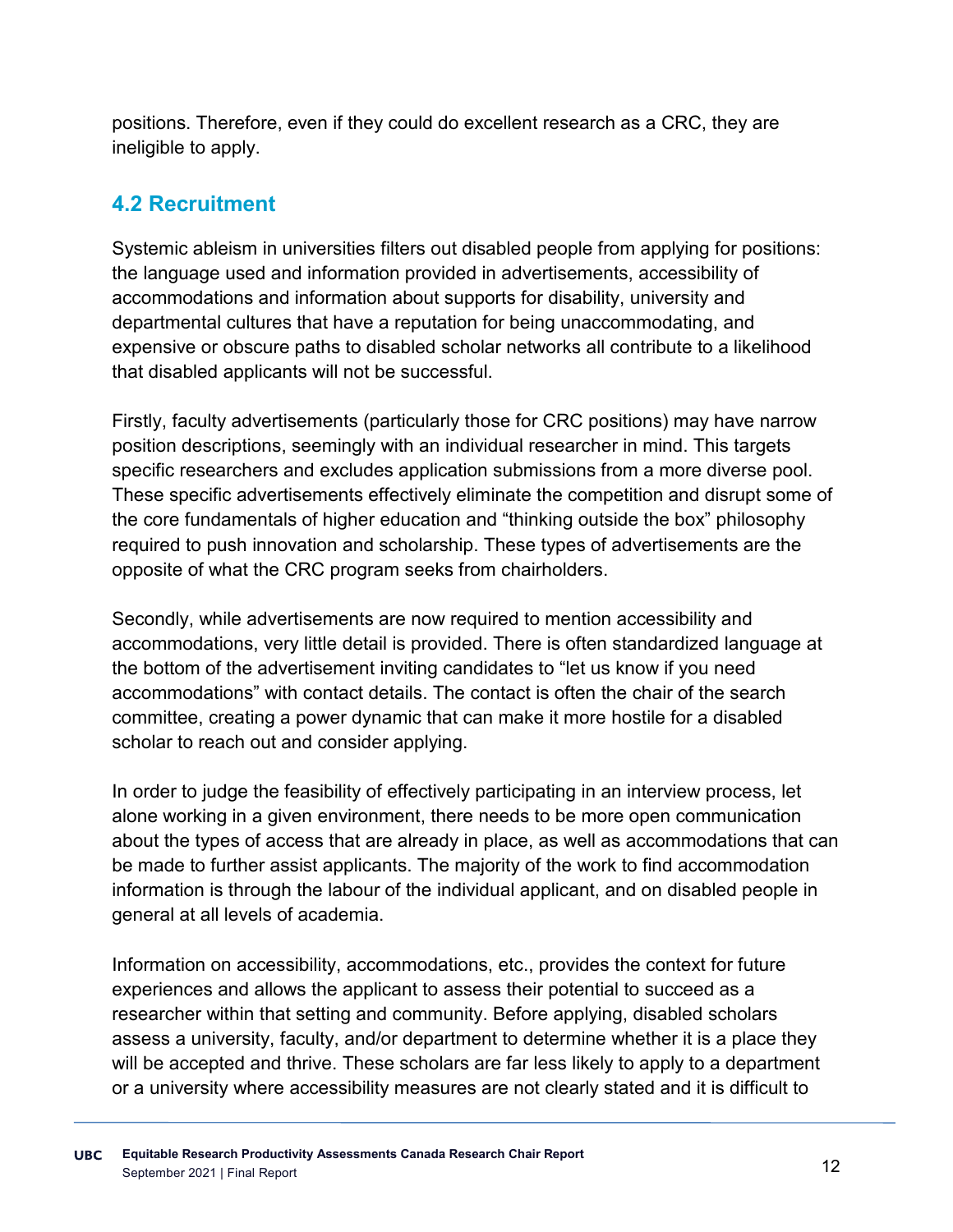navigate the accommodations process. To discern the inclusivity of departments and universities is not an easy task. Part of this knowledge comes from word-of-mouth through disability networks (formal and informal); and part comes from personal research that may indicate a hostile work environment, for example, few disabled people working there or a lack of appreciation in the workplace. Therefore, to increase diversity, universities need to make a conscious cultural shift in the way they approach disability.

"I happened to have a conversation with three of the [CRC] candidates, [the committee] refused to talk about accommodations during the hiring process, they said "No, you can talk to HR afterwards", but people aren't going to leave a position to come to someplace where they're not guaranteed the accommodations they need."

### **4.3 Selection Committees**

Selection committees generally consist of non-disabled faculty, who are ill-equipped and uneducated in disability discourse. This is reflected in the persistent stigma around disability, the lack of disabled voices with a seat at the table, and the desire from committee members for applicants to disclose personal information. This situation is not only directly harmful to the disabled candidate, but it also signals to the candidate how ableist the working environment of the department might be and whether they can trust future colleagues to respect boundaries, privacy, and confidentiality.

Unconscious and conscious stigma around disability is widespread. Society creates norms about what bodies and minds should be like and anything that deviates from these norms is considered either exceptional or wrong. Stigma is so ingrained in our culture that even disabled people feel internalised ableism. Part of this stigma stems from a fear of becoming disabled as the non-disabled population knows how easily they too can become disabled. However, one should then ask oneself, "Why am I so scared of becoming disabled?" There are some responses that may come readily, however a deeper underlying fear that one may not recognize is the fear of being left out, unable to access resources, losing friends, and being treated differently. These fears are rooted in ableism and are perpetuated by non-disabled people, making these situations real for disabled people. Fundamental change needs to occur at the university in order to combat this type of internal and external ableist rhetoric, it cannot simply be an unconscious bias test or bias training requirement for committee members, particularly as most bias training in universities does not include disability.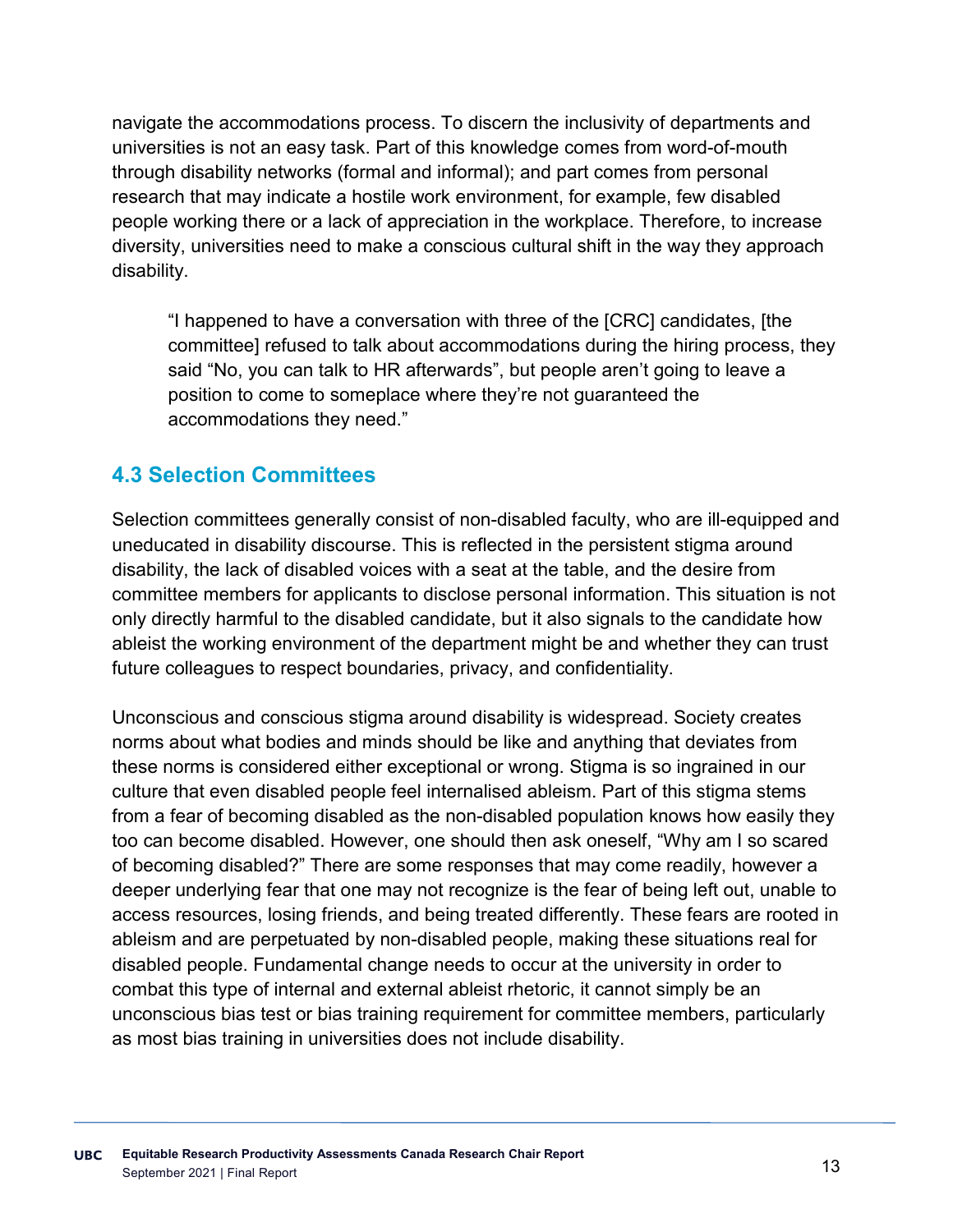In academia the stigma attached to disability and accommodations results in silence about disability from disabled scholars, so that even when there are individuals with disabilities in a department or faculty, hiring committees don't necessarily call on them to participate because they don't know they exist. Voices then are excluded from the decision-making table where hiring of disabled faculty is being considered. A shift here would require disabled scholars being willing to be known as disabled, which may not be possible in the ableist academy, particularly for early career researchers where disclosing could result in discrimination.

Selection committee members often also believe they need more detail about a candidate's disability. While this information can help support an individual's full participation in interviews and within departments, the intent behind it is often unclear. A large part of that desire may come from an ableist perspective of choosing which disabilities are deemed more acceptable than others. Additionally, it may be part of a financial assessment of which disabilities require more accommodation support and thus require added expense for the department or university.

"What degree of context beyond knowing someone has a disability is necessary for them to realistically assess a CV?"

These types of questions seeking more details may also be fishing for answers about whether a disabled candidate will be able "to do the job". If disabled candidates are asked whether they can do the job, then that is a different story; if not, then it is important to critically question the reasons a selection committee needs to know the details.

"Disability is not on the radar and unrecognized, and the interpretation is that someone with a disability is not functioning at the level of someone who doesn't identify with a disability."

If a selection committee is concerned that they do not have the proper resources to support the research and scholarship of a disabled scholar, then pressure should be placed on the senior university administration to ensure direct support to the scholar, while supporting universal design and changing the perception of disability.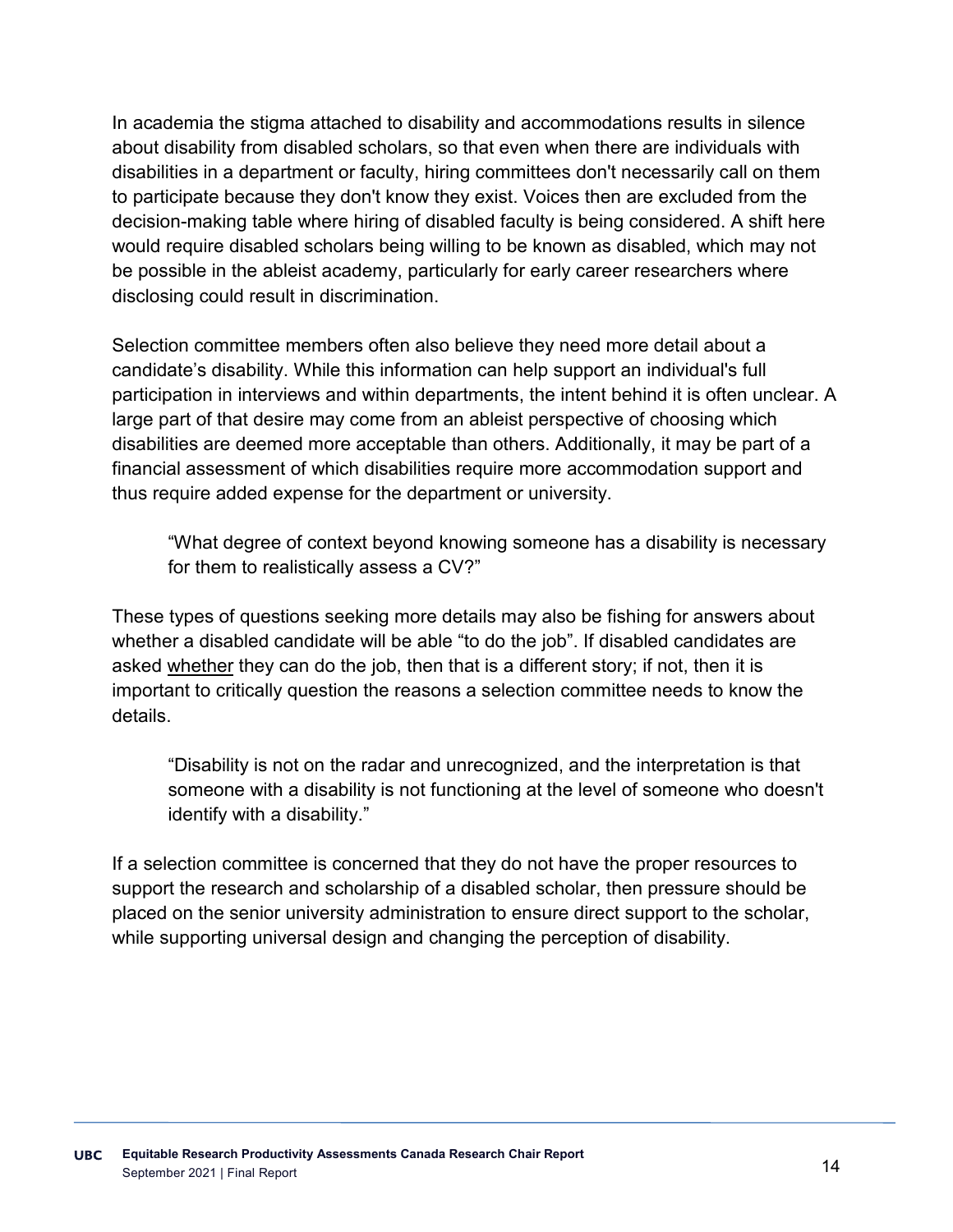#### **4.4 Assessment Metrics**

Assessing scholarly activity and research productivity tends to be conducted by applying to the applications traditional metrics that purport to be unbiased and fair, but require closer examination.

#### **4.4.1 Standard metrics**

Standard metrics for assessing scholarly activity and research productivity are very narrow, and based on a particular archetype of an academic that no longer fits the evolving realities or expectations of academia and society. Applying a metric that is designed with an ableist lens will always disadvantage someone with disabilities. Standard metrics of quality (journal impact factors, rate and number of first author publications, prestige of university, etc.) do not consider the diversity of research contributions, potential, and environments of scholars with disabilities. We recognize that standard metrics are variable across disciplines, but those presented below are commonly referenced by research subjects as representative.

#### **A. High Impact Journals**

There are many reasons scholars may not have published in high impact journals,<sup>[49](#page-18-0)</sup> including a very specialized area of study, attempts to maximize outreach potential, and wanting to support their academic community. The San Francisco Declaration on Research Assessment (DORA), which currently has ~18,000 individual and ~2300 organization signatories in favour of moving away from journal impact factor as a standard measure of excellence, offers different reasons for why this metric is inaccurate and provides other alternatives. Highly specialized areas of study may be seen by journal editors as too niche or obscure to be of interest to broader journal audiences. Diversifying the canon to include research by and for particular communities is not necessarily seen as the mission of some large high impact factor journals. In addition, application processes for submission may have substantial barriers built-in, including such simple things as arbitrary and inflexible timelines, and forms not being accessible through screen readers.

Researchers in the field of the philosophy of disability or the economics of disability, may be more likely to publish in a journal on disability that will reach the disability community than in a well-known philosophy or economics journal.

 <sup>49</sup> San Francisco Declaration on Research Assessment.<https://sfdora.org/read/>

<span id="page-18-0"></span>**UBC** <sup>15</sup> **Equitable Research Productivity Assessments Canada Research Chair Report** September 2021 | Final Report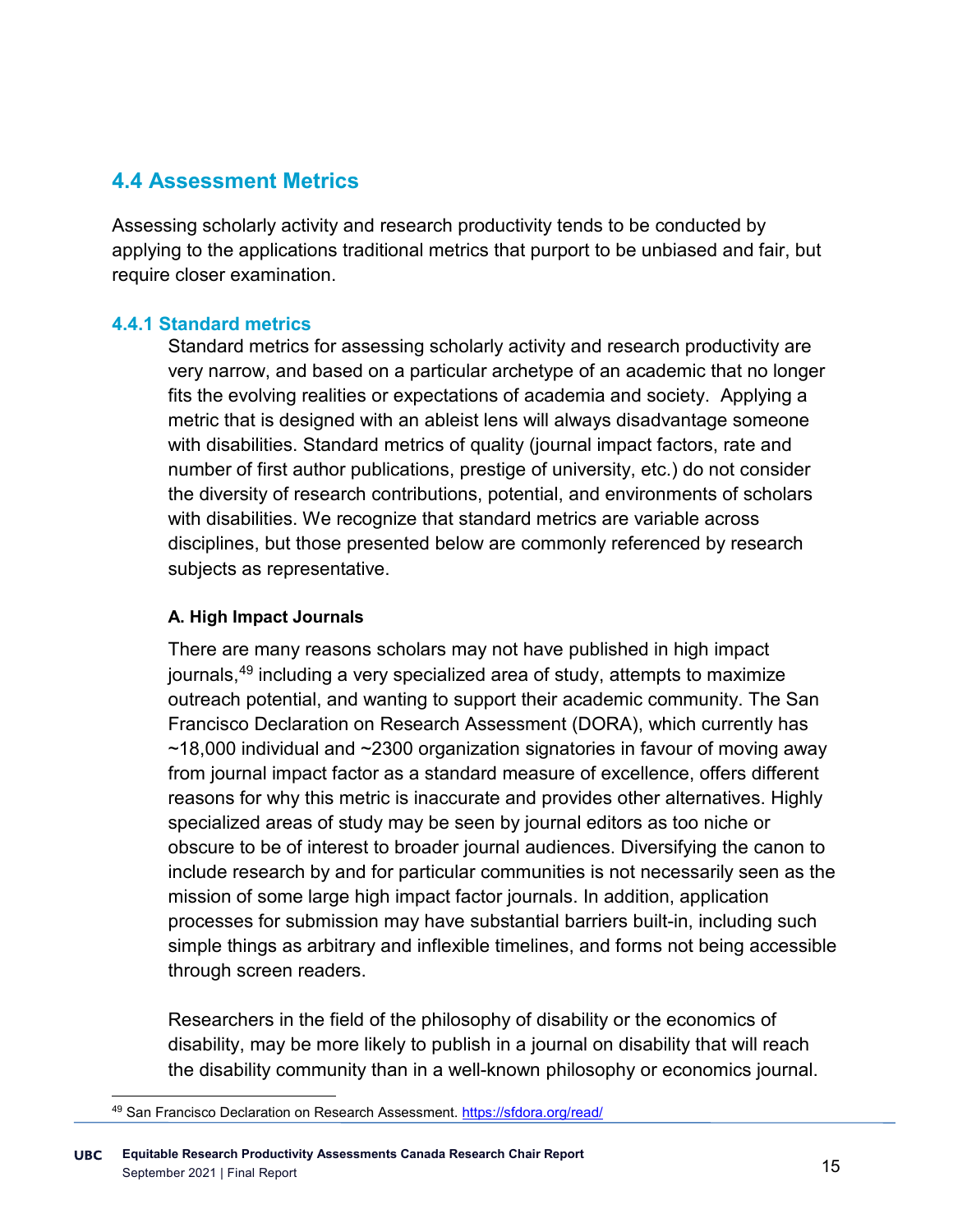Society journals, or those seen as "niche", have lower impact factors than the large non-society affiliated journals, devaluing the scholarly activity that contributes to dissemination of knowledge among those who are most likely to benefit from that knowledge.

Disabled scholars may also be making a conscious choice to support their academic community by elevating these society journals in their community, in response to an increasingly profit-driven model of disseminating research that prioritizes commodification of knowledge over the academic mission of furthering understanding of the world for societal benefit. Commercial publishers make up some of the highest impact factor journals, but they generally have prohibitive publishing costs, which are then not funnelled back into the discipline. In contrast, society and not-for-profit journals use the publication fees (which are lower), to support scholarships, mentoring, and advocacy. [50](#page-19-0),[51](#page-19-1)

#### **B. Publications (Rate, First Authorship)**

In addition to journal impact factor, metrics associated with publications are the number of publications in a given timeframe, and how many of those are first authored papers. The rate of publication, as a criterion or metric, privileges some kinds of research over others, and creates a narrower field of research possible, particularly for Canada Research Chair nominations. Without an understanding of the length of time optimal productivity or quality results can take in particular areas of research, and/or the relationships and groundwork that are required to establish credibility as a researcher, the rate of publication is a metric lacking nuance.

First authorship may often reflect the power relationships within a research group rather than the person who produced and authored the research paper: this can disadvantage disabled, BIPOC, young and/or female researchers, and is compounded if the primary researcher has more than one of these identities. Disabled scholars may have fewer sole author papers, and more multi-person publications, as collaborative or community-engaged research provide more flexibility, relevance, and sustainability, while incorporating more perspectives into the research. Conversely, disabled researchers may have fewer research collaborations, depending on their ability to make contacts (i.e., through reduced

<span id="page-19-0"></span> <sup>50</sup> Schloss, P.D., Johnston, M., and A. Casadevall. Support science by publishing in scientific society journals. *ASM Journals: mBio,* 8(5). Doi:<https://doi.org/10.1128/mBio.01633-17>

<span id="page-19-1"></span><sup>51</sup> Crotty, D. 2018. *Why society and not-for-profit journals are worth preserving: better economic and continuing value for the community.* Scholarly Kitchen, [https://scholarlykitchen.sspnet.org/2018/12/06/why-society-and-not-for-profit](https://scholarlykitchen.sspnet.org/2018/12/06/why-society-and-not-for-profit-journals-are-worth-preserving-better-economic-and-continuing-value-for-the-community/)[journals-are-worth-preserving-better-economic-and-continuing-value-for-the-community/](https://scholarlykitchen.sspnet.org/2018/12/06/why-society-and-not-for-profit-journals-are-worth-preserving-better-economic-and-continuing-value-for-the-community/)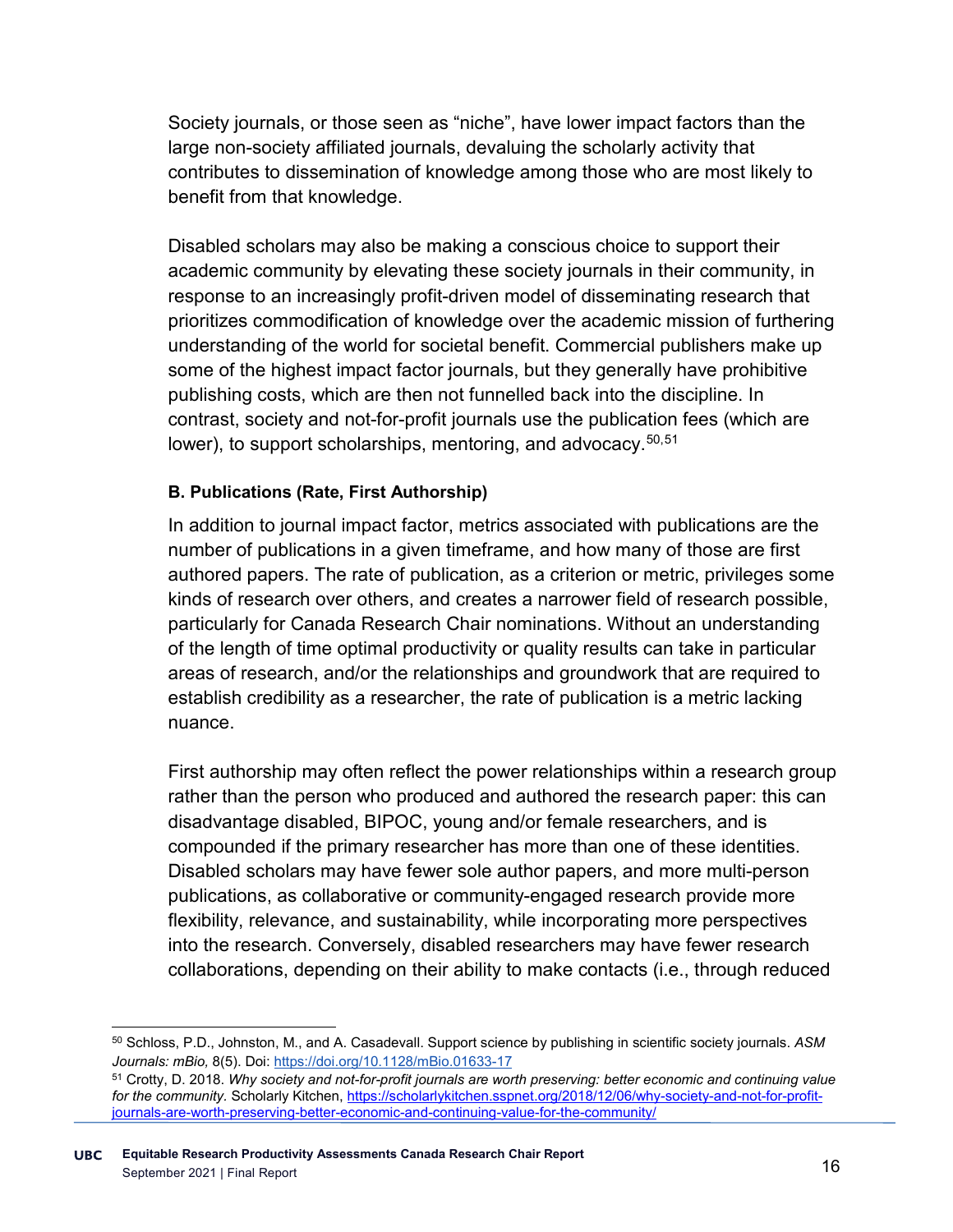conference attendance). As a metric of research productivity, authorship requires more than a default to first or sole authorship as being a sign of quality.

#### **C. Number and Amount of Grants**

Disabled researchers may have interruptions to their careers which slow their progress in achieving academic milestones. Since grants and awards can be cumulative (e.g., Canada Research Chair awards are more likely to garner funding) and begin during undergraduate degrees, this can result in disabled scholars being less competitive for grants. Research on this demonstrates that those from equity-deserving groups receive smaller amounts,  $52$  even when they have requested more, and the marginalization that occurs with this metric is also cumulative. Additionally, disabled researchers may not apply for as many grants as their non-disabled counterparts. Grant writing is an energy drain and this can be difficult for certain disabilities (for example chronic pain, fatigue, or attention deficit disabilities). Therefore, the number of grants awarded may not fully or accurately reflect research excellence. For instance, if an individual applies for 12 grants and receives 3, compared to someone who applies for 5 grants and receives 2, the success rate (25% vs. 40%) of applications to awards reflects very differently on these two individuals.

#### **D. Conference Presentations and Papers**

The number of conferences attended and papers presented is often associated with higher research productivity. Prior to the COVID-19 pandemic, conferences often required travel. Depending on the disability, travel and long conference days can be extremely difficult. In addition, conference organizers may not have implemented the strategies necessary to ensure full participation (e.g., accessible venues, American Sign Language or Quebec Sign Language interpretation, quiet breakout spaces, etc.). Because of these barriers, many disabled scholars will have attended fewer conferences and given fewer presentations. The pandemic has forced conference organizers to develop virtual alternatives, which can lead to developing new hybrid conference models that are more accessible to many disabled researchers and other researchers with circumstances that make travel difficult.

<span id="page-20-0"></span> $52$  This study, as with so many that focus on EDI, did not investigate the impacts on disabled researchers. However, it does explicitly explore gendered differences among other equity groups:

Witterman, H. et al. 2019. Are gender gaps due to evaluations of the applicant or the science? A natural experiment at a national funding agency.*The Lancet,* [Volume 393, ISSUE 10171,](https://www.thelancet.com/journals/lancet/issue/vol393no10171/PIIS0140-6736(19)X0006-9) P531-540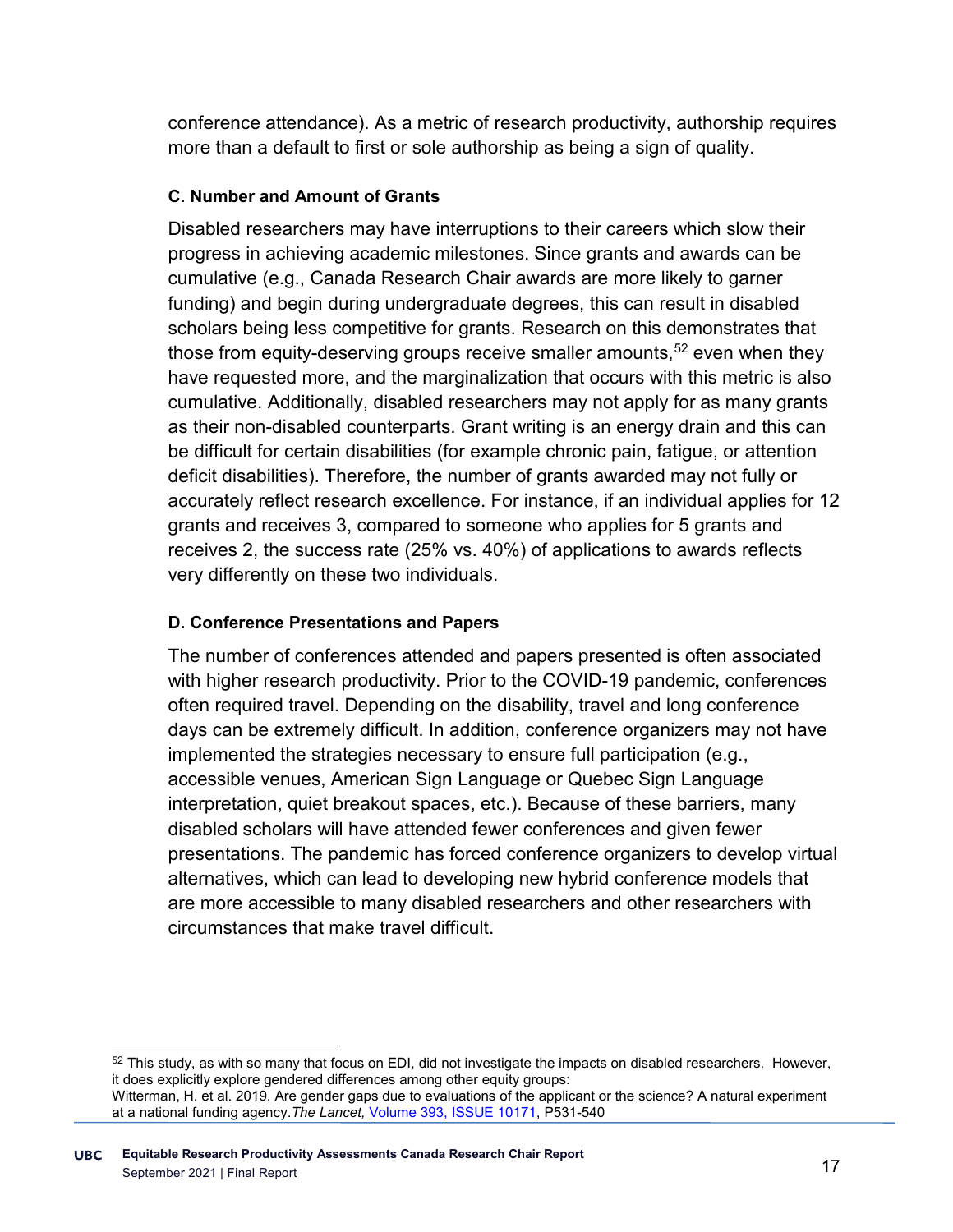#### **E. Prestige of Degree-Granting Universities**

Privileging applicants from prestigious universities perpetuates inequities faced by those who require supportive and accommodating living situations, affordable education, and/or have caregiving/receiving needs. It enshrines the privileges of location and/or support through high school, application, financing, ability to travel, etc.

#### **4.4.2. Alternative Metrics**

While there is not a single set of metrics that will work for everyone, particularly for the diversity of disabled scholars, increasing the breadth of the metrics used can make assessments more equitable. Experiential knowledge and dissemination of knowledge are hugely important in academia, and yet are not key indicators of academic rigour. Mentoring of up-and-coming scholars, building relationships with community members, and outreach are all integral to academia.

#### **A. Experiential knowledge**

Understanding the nuance of experiences and being able to discern where these affect data and analysis has been repeatedly proven to be essential to interrupting erroneous assumptions and the erasure of various populations, yet lived experience is not considered as a primary metric for strengthening research across the academy. Once again, this metric will benefit many marginalized scholars, as well as those other scholars who are unaware of their biases.

#### **B. Dissemination of knowledge**

Outreach is an important way of disseminating research. It can include knowledge translation, and result in communicating new knowledge through less formal channels that reach people in the community rather than restricting it to people in the academy. Outreach is also important for creating bridges between the general public and academia, preventing the dichotomy of ivory tower/real world that has been built since academia's foundations, currently contributing to the decline in acceptance and trust of experts.  $53,54$  $53,54$  $53,54$ 

#### **C. Research Sustainability & Collaborations**

Researchers have a duty to ensure that research capacity in the academy renews itself and is increasingly effective at dealing with complexity. Mentoring

<span id="page-21-0"></span> <sup>53</sup> Willyard, C., Scudellari, M., and L. Nordling. 2018. *How three research groups are tearing down the ivory tower*. Nature News Feature[. https://www.nature.com/articles/d41586-018-06858-4](https://www.nature.com/articles/d41586-018-06858-4)

<span id="page-21-1"></span><sup>54</sup> Sears, M.A. 2019. *Hey, academics. Get out of the ivory tower. We need your expertise.* Maclean's Magazine, <https://www.macleans.ca/opinion/hey-academics-get-out-of-the-ivory-tower-we-need-your-expertise/>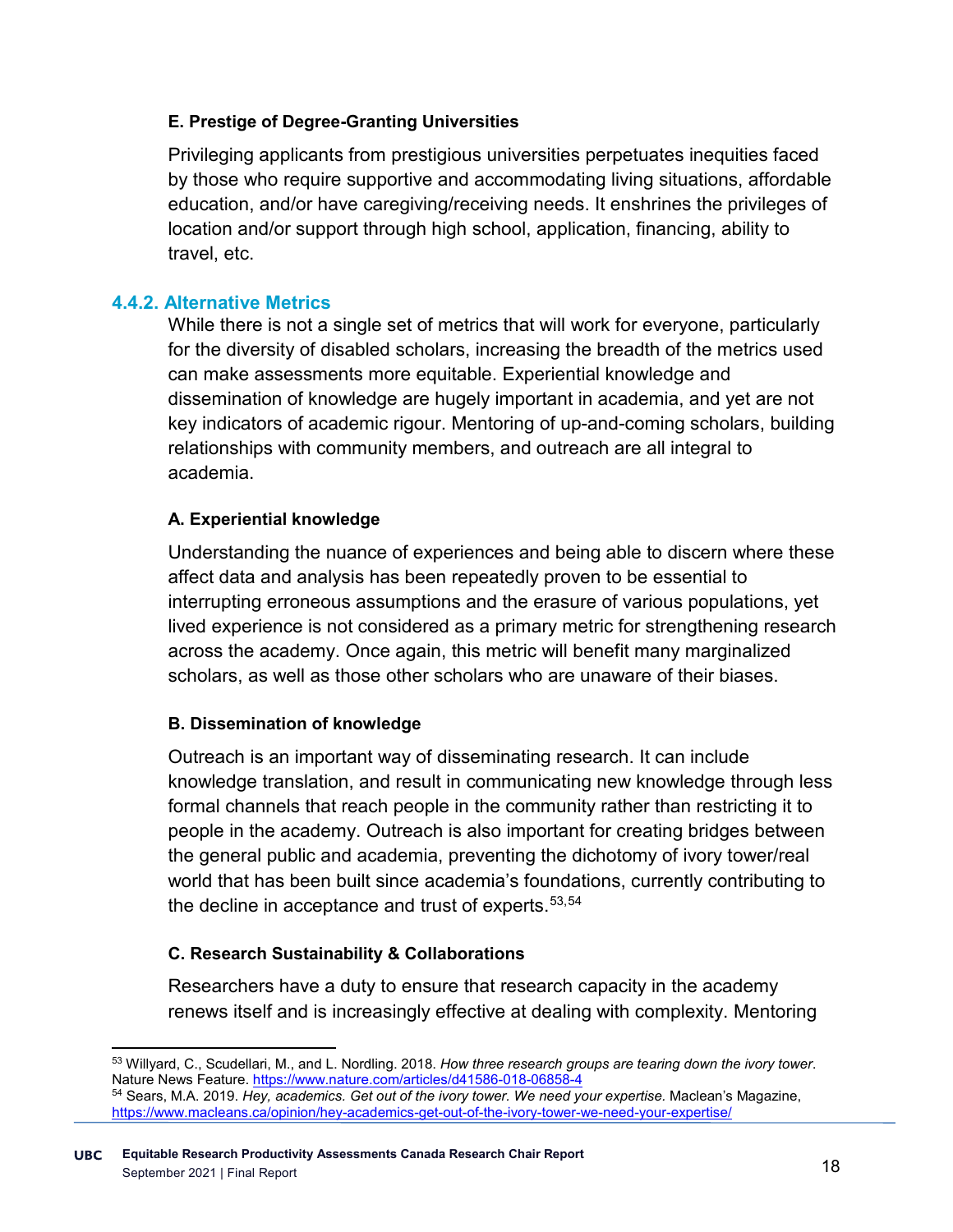and continuing the development of research capacity, including relationships within communities is essential. The very ground-breaking research that faculty members are hired to generate is often carried out by mentees, particularly in STEM fields. Mentoring may look quite different in different disciplines and for different researchers.

Effective mentoring ensures both the sustainability of research, and the ability of new researchers to understand and participate in research collaborations effectively. Disabled scholars may be mentoring a larger number of graduate students and post doctorates who are wondering how to navigate academia with disabilities themselves, or are seeking more comprehensive perspectives in building their own research communities and collaborations (this could be evaluated through mentee references).<sup>[55](#page-22-0)</sup>

Collaboration, within and across disciplines, departments, and institutions is increasingly providing evidence of more innovative and higher quality research that is better suited to the complexity of current issues; however, collaboration requires particular skills and perspectives, as well as time, to create this value and this should also be considered in assessing productivity.

Building and maintaining relationships within communities where research occurs requires enormous effort and time, particularly in comparison to scholars who do not interact with communities. This type of research may happen at a slower pace, resulting in those pace milestones occurring later. These important components of academia should be considered in the metrics applied in the assessment of candidates.

There's no one-size-fits-all set of metrics that will do the hard work of equitable productivity assessments. Expanding 'standard' metrics ensures that research is reflective of, and relevant to, the broader community. It also enlivens a commitment to institutional social responsibility. These expanded metrics include valuing collaborations, contributions to the academy, mentoring and teaching of future researchers, and relationships with community to ensure knowledge validation and mobilization. While this will benefit all scholars and scholarship, continued and nuanced attention is required to ensure that the scholarship of disabled researchers is properly assessed.

<span id="page-22-0"></span> <sup>55</sup> Sprunger, J.G. 2017. *The benefits of engaging in collaborative research relationships.* Observer Magazine, Association for Psychological Science.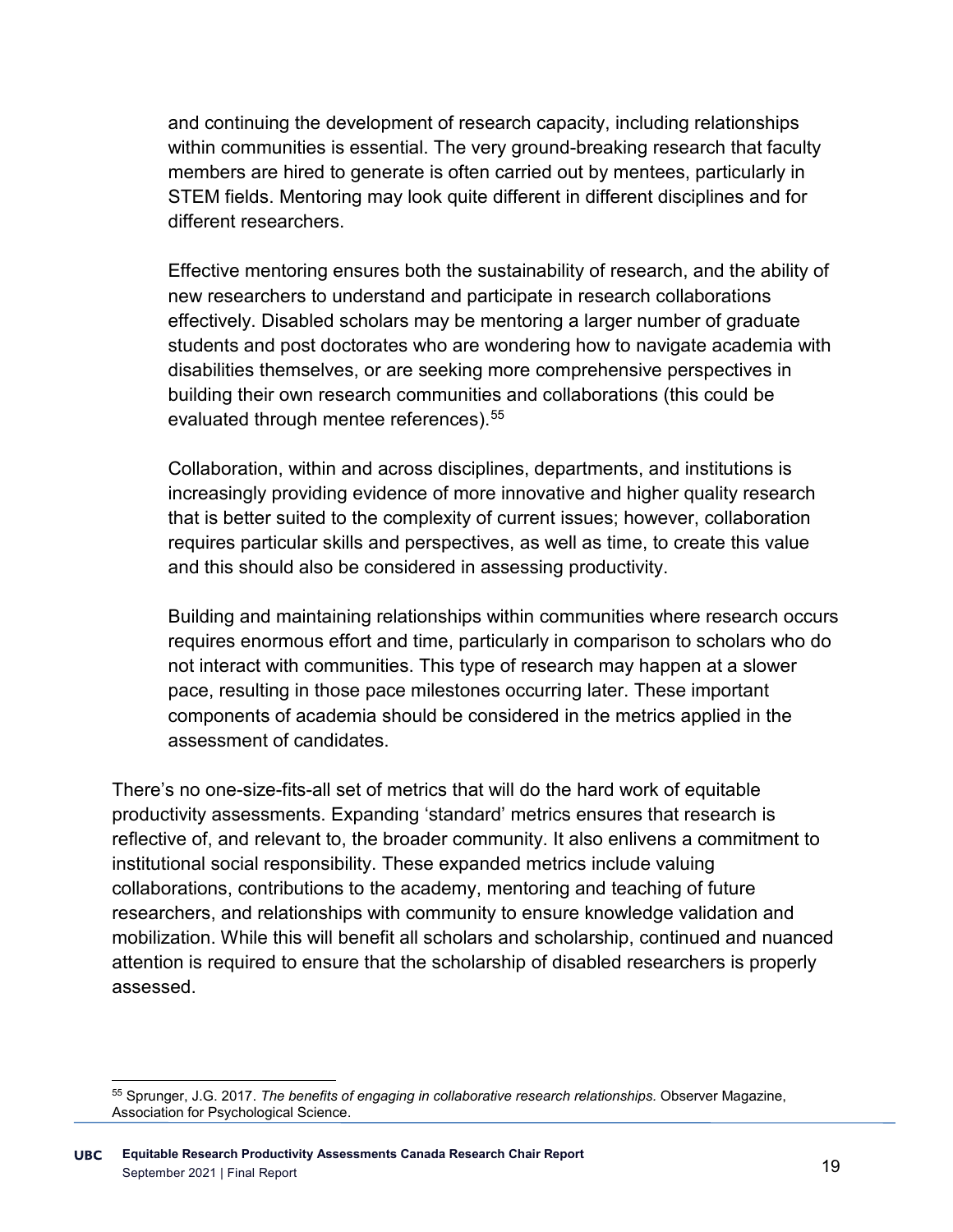The above suggestions for additional and more equitable metrics for quality research do not discount the divisiveness of the conversation that has been reported/found to result when changing these metrics is proposed, and yet that is a necessary conversation required within every discipline. No formula will suffice to make metrics equitable; they need to be deconstructed to examine how they privilege and/or marginalize different groups, and what can mitigate those effects to create more inclusive research communities that can include more disabled scholars. While the current standard metrics require working conditions that are not sustainable for most scholars, changing the standards for everyone will not obviate the need to address the unique barriers for disabled scholars.

#### **4.5 Interviews and Selection**

#### **4.5.1 Interviews**

Traditional faculty interviewing practices are not inclusive or accessible, often requiring travel, a substantial number of meetings with few breaks, and a general failure to provide appropriate and supportive accommodations. Additionally, disabled applicants must navigate the complexity of disablism.

Prior to the COVID-19 pandemic, the primary part of an interview involved travel. Travel is not always as simple as getting onto a plane, finding a hotel, and eating out. For disabled people, travel can come with many obstacles, including but not limited to: sensory overload, pain from plane rides and sleeping accommodations that are not set up for them, illness from the lack of a kitchen to prepare meals, being away from primary care, exhaustion as a result of these situations, and flare ups that can last long after the interview is over. Therefore, in-person interviews can have an impact on work and daily life for days/weeks following such an event.

In addition to the direct effects of travel, in-person interviews generally consist of backto-back meetings, seminars, one-on-one interviews, and lunches/dinners over multiple days. This packed itinerary can further exacerbate all of the aforementioned pain and overwhelm, and exhaust disabled candidates. This type of interview strategy relies heavily on personality and whether individuals will mingle well in the departmental culture (which could very well be ableist). Alternative interview formats and processes (as during COVID 19), and ready access to accommodations information, can make interviews more accessible.

Compared to their non-disabled counterparts, disabled scholars enter into an interview with an additional set of pressures and considerations regarding their performance. Candidates may often do additional work to gauge how ignorant or biased the reviewers or committee members might be, to assess the risks of disclosing a disability, to make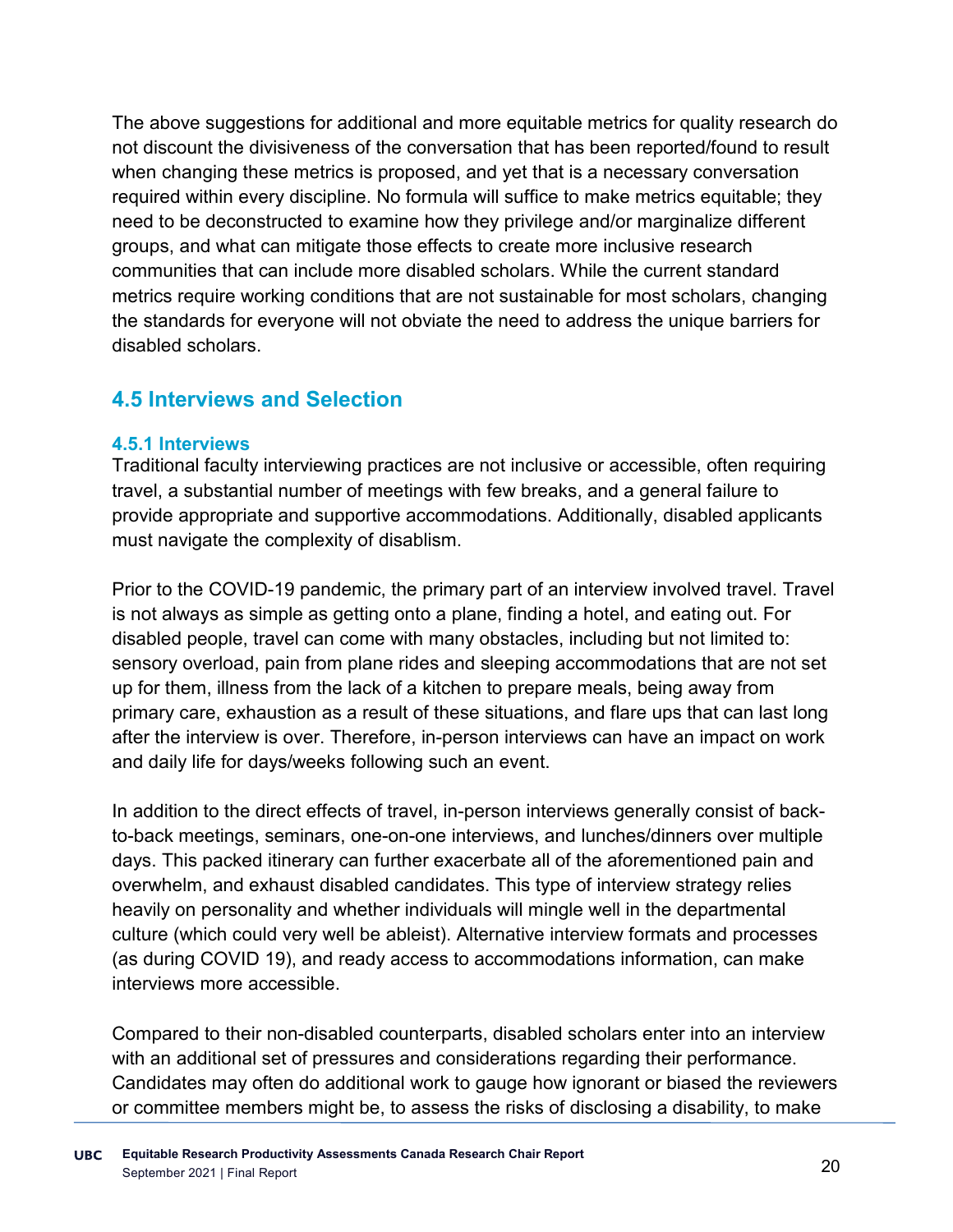committee members feel more comfortable with their disability, and often go into graphic details to explain support needs.

"[disclosure of accommodation requirements] it's a pretty major barrier that if we disclose the requirement of accommodation that we're likely not to be hired, because it's often the small department that accommodations are offloaded onto… It's a major problem that we need to disclose to be competitive but we can't disclose or we're likely to not [be] hired."

"I tried to go to an interview without disclosing my disability and it was a nightmare...I knew they didn't want me. It was a surprise and that's what they were focusing on."

During interviews, candidates are often asked about gaps in their CVs that can include leaves of absence. This investigation of leaves invites bias and discrimination by selection committee members. Candidates may opt to provide information to describe their leaves but this reinforces that some leaves (e.g., parental leave) are easily explained while others (e.g., disability leave or intermittent sick leave) may require disclosure of more detailed personal information. As a result, some committee members may identify certain leaves as reasonable at the expense of other types of leave.

"[While many grants and applications have sections to discuss leaves]...it exists to deal with issues of parental leave, and in particular maternity leave...there's no sort of evidence that people who will be reading the grant won't consider any disability-related leave as proof that you can't actually complete the project, or that you'll be a liability to the work.... I know enough about the ableism of my colleagues and the people around me to assume there'll be actually no training of the people reading this...sort of feel like we're set up to fail".

Additionally, it creates a hierarchy of disability, where certain types of disability and/or medical leaves are more acceptable, for instance a leave for surgery and recovery versus admissions for psychiatric care.

#### **4.5.2 Selection**

Prior to and during the selection of a disabled scholar for a faculty or CRC position many disabled candidates may be set up for failure because of a lack of proper communication. This can occur as a result of improper dialogue and education within the department regarding disability and/or not having the same inclusive and equitable metrics being reflected in the review process.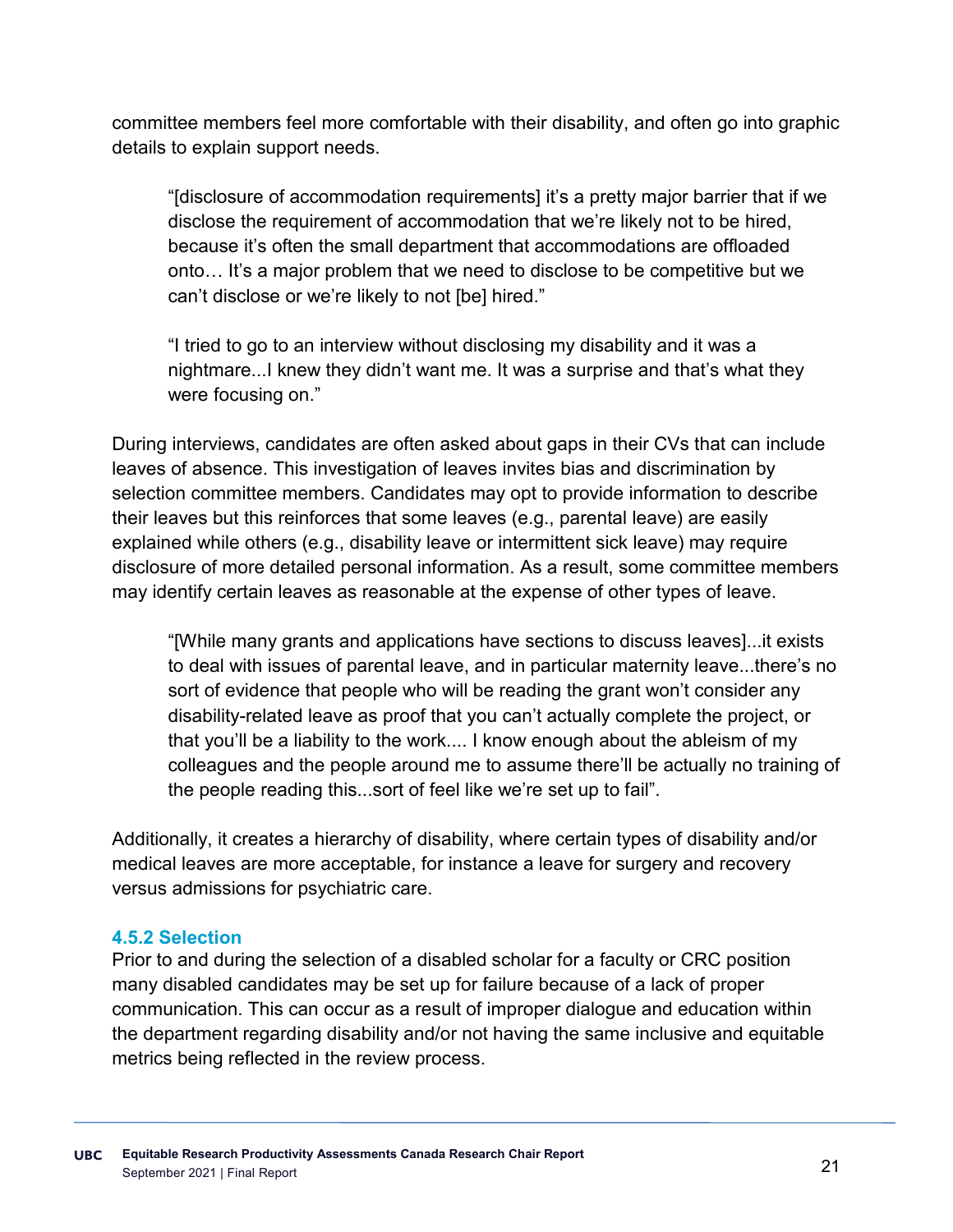Collegial consultation with faculty members who are not part of the selection committee can overturn the attempts of the search committee to apply more inclusive selection criteria. It is therefore important to have open communication and education about access, inclusivity, and accommodations, as well as how ableism and disablism affect the department.

There is a lack of knowledge about disability, unconscious ableism, disablism, disability discourse, and disabled lives within the general community. As mentioned in previous sections, non-disabled people fear disability and this limits the conversation and the possibilities of hiring disabled scholars. Changes to workload, such as an accommodation that reduces the number of courses taught, could create intradepartmental tension without proper education. This is why 'parachute' hires, appointments that are made at the faculty level and then placed into departments to increase diversity without collegial recruitment, may backfire. There needs to be an intentional process by the committee and department to make their community more inclusive prior to hiring a disabled scholar, or the disabled scholar will likely be placed into a hostile working environment (with the knock-on effect of impacting the very productivity that is valued in academic metrics).

Following the selection of an individual by the committee, the applicant must then go to external review as part of their nomination for a CRC. If external reviewers are not also using the same equitable metrics and/or understanding the disability discourse that informs these more equitable metrics, it is unlikely that this candidate will have their nomination approved.

### **4.6 Renewal, Promotion, and Retention**

The retention and promotion of disabled scholars can be challenging because of the standard metrics of productivity previously described that do not have the necessary flexibility for the complexity of disability; this is then exacerbated by delays created by a lack of proper supports and accommodations in place from the beginning of the appointment.

The traditional work-life balance of academia is ableist and disabling, creating further barriers to disabled scholars being competitive for renewal and promotion. The "publish or perish" mentality and 70+ hour work week have been demonstrated to be unhealthy and disabling for a non-disabled scholar, and may not be possible for many disabled scholars. Even if more equitable metrics are used in the initial assessment of a disabled candidate, it is unclear whether these would continue to be in effect throughout the career of a disabled scholar.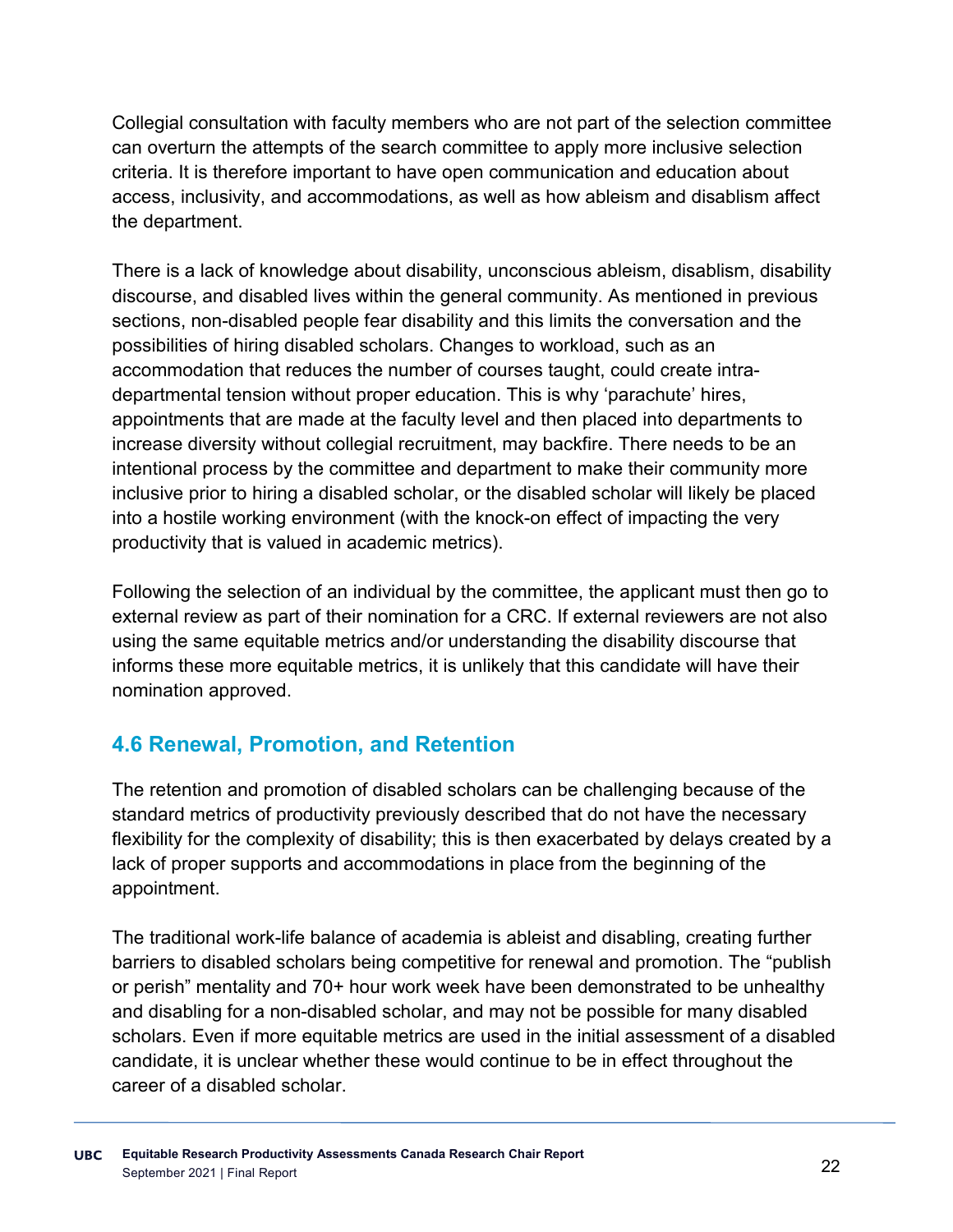A fear that someone won't have their CRC renewed could cause units and departments to hesitate in nominating a disabled scholar, as searches, etc., require an investment of time and resources and the chair may remain vacant and unfunded for a certain period. Inconsistent assessment protocols could mean that even when a first term Tier 1 or Tier 2 award is successfully completed*,* if new productivity metrics are not incorporated into both institutional and federal CRC renewal processes, assessments will revert to ableist and routine measures of productivity, and the chairholder could potentially lose the second term of their chair

Additionally, disability is not binary: it is diverse and this must be reflected in assessments for promotion and renewal or disabled scholars are set up yet again for failure. Many disabled researchers will have unpredictable interruptions and require changes in accommodations over time, which may be reflected in their CVs.

"There is an assumption that disability implies permanent static impairments with a binary between disabled and non-disabled. It isn't a binary and policies and procedures need to reflect this."

Furthermore, accommodations that a researcher requires need to be set up in advance of their arrival or else this is false equity. No matter what type of accommodation it is, there should be proper dialogue with the department and the service, whether it is interpreters, technicians, instalment of automatic doors, etc., to ensure everything is in order by the time the new hire arrives.

"Recently [we] hired a deaf scholar who didn't get their interpreter accommodation for six months after their hire..."

From an assessment perspective for this particular example, how and where does one explain an inability to communicate with colleagues and students and, as a result, a decline in productivity? The same decline can result if one is unable to access a building or laboratory. If a scholar is denied access or timely accommodations, they are also denied equal participation.

To retain disabled scholars, there must be equity, community, and inclusivity within departments and faculties. Communities of support are essential for all researchers, but particularly for researchers from marginalized groups. Building up a community by having access, encouraging more disabled scholars to apply, and by having a network of disabled researchers within the university to share lived-experience is an important factor in the retention and success of disabled faculty.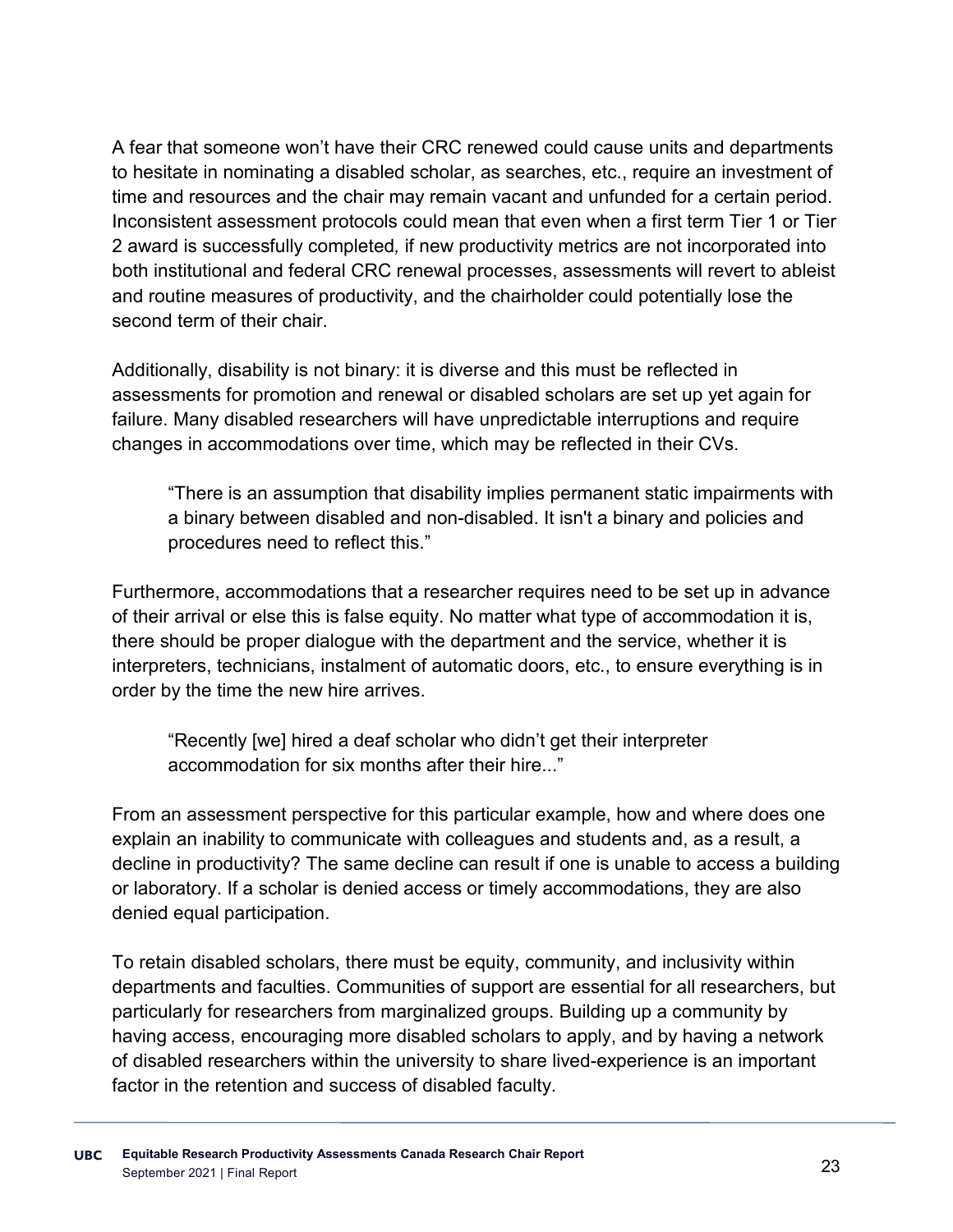## **4.7 Higher Education and the CRC Program**

Over the past four years, the CRC Program has intentionally required Canadian universities to focus on equity, diversity, and inclusion. CRC's leverage supports institutions to incorporate more diversity in research excellence. Nonetheless, FDG members remain under-represented in the program. This is especially true for disabled scholars who are excluded from the academy because of concerns about costs to accommodate, the academy's ableist history, the filtering out of disabled people, and concerns about institutional prestige.

Uninformed assumptions about the cost of accommodations prevents many departments from hiring disabled scholars, emphasizing the need for a centralized accommodation fund at an institutional level. Whenever a disabled scholar is interviewed, nominated, or promoted, the cost to accommodate will inevitably come up. It should not be the responsibility of the disabled scholar to pay for their access needs, nor should it be the department's, as this places departments against each other, resulting in the exclusion of disabled scholars from certain spaces.

Bias and discrimination that recreate and maintain inequities occur at various levels within our nested systems. The discrimination and 'othering' of disabled people is intimately entwined in the history of higher education and academic institutions. This troubled history is foundational to the operation of higher education systems, and institutions need to address this and their continued 'othering' of disabled people. Institutions must ensure better systemic practices and accessible EDI efforts, along with fundamental education and training within departments and faculties, to create spaces of inclusion and not harm for disabled scholars. This will be vital as the CRC program and universities strive to diversify the academy; this historical exclusion must not be left to disabled scholars to fix.

Efforts to diversify faculty and to hire disabled faculty must start early. The highest proportion of disabled people in higher education is at the undergraduate level, with a progressive decline through to the rank of full professor. This occurs even though the proportion of the population that is disabled increases with age. There need to be better processes in place to prevent disabled students from slipping through the cracks, or else we are picking and choosing what types of disabilities make it through the ableist filtering system (particularly those that do not require accommodations if their access needs are already met by the university).

Changes in metrics, acceptance, and inclusion, will not help disabled scholars on an institution-by-institution or department-by-department basis, it requires a change to the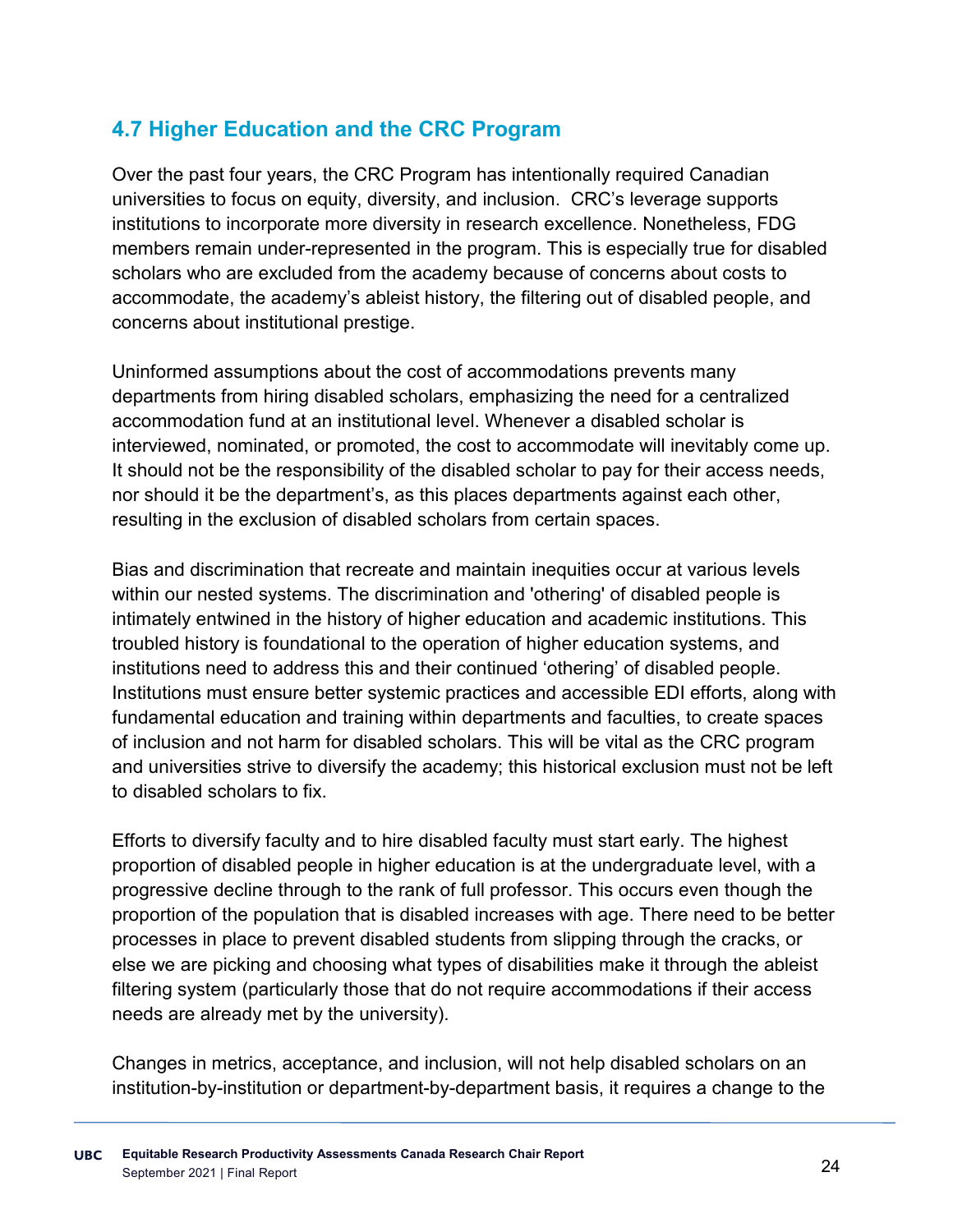system of higher education. Without a push across institutions to create more inclusive metrics to assess scholarship, disabled scholars and other scholars who have been excluded because of their identities may continue to be seen as burdens or as a threat to the prestige of the university (for example, by seeing those more progressive institutions who are using more inclusive metrics as somehow "lowering standards", rather than as changing them to fit  $21<sup>st</sup>$  century values and requirements). Traditional metrics not only harm disabled people directly, but also harm academic scholarship by removing an important perspective from our research, and harm progressive universities that are committed to hiring and supporting disabled scholars. Thus, institutions across the board will need to challenge the preconceived notions of productivity in order to gain better, more well-rounded scholarship.

The current shift to increase diversity must not be simply a quota or a target. Without transforming the CRC Program's values and offering support, we risk harming the equity deserving groups that the CRC Program seeks to include. Some participants reported a perception that the CRC Secretariat in Ottawa is not inclusive when assessing applicants from FDGs (e.g., leaves of absence being scrutinized and seemingly penalized and then when the selection committee inquired and argued against those assessments, the CRC Secretariat did not respond).

The CRC Program has a history of ableism and discrimination, and as an academic funding program perpetuates the same traditional and ableist research excellence ideals and standards as described throughout this report. The CRC Program was developed to recruit excellent researchers from abroad, as well as to retain research excellence within Canada. Rather than widening the potential pool of excellent researchers, these traditional standards have resulted in awards that are a reflection of what is seen in the academy at large: the prizes go to predominantly white and predominantly male members of the academy.

# **Recommendations**

### **5.1 Institutional ableism**

**1. Create proactive accessibility.** Forego medicalization of accommodations and posthoc performative accommodations and continue the implementation of universal design principles. Some accommodations will always be necessary, as universal design will not support every diverse disability, but a universal design perspective will increase inclusion. For example, accessibility measures, such as hybrid conference formats, have been shown to benefit many people and not just those with disabilities.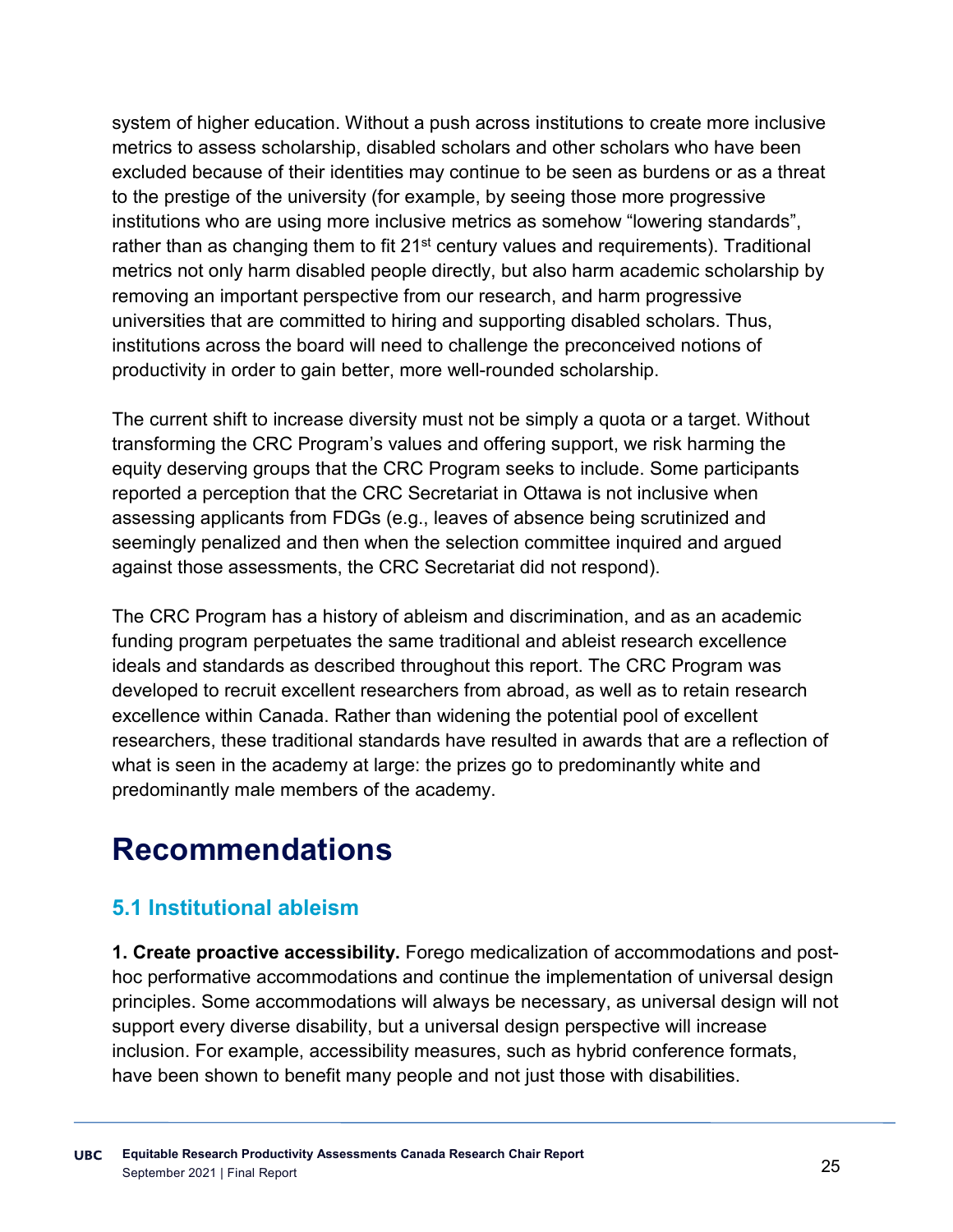**2. Designate HR specialists for accommodations and accessibility.** To fix the opaque accommodations process, personnel need to be educated in disability discourse to understand the complexity and diversity of disability, and learn to respond creatively and proactively to make things work. Departments need to be made aware of their designated specialist, so that the need to assess and provide accommodations is removed from the department/unit to preserve privacy. Accommodations and accessibility specialists need to be able to hold department staff accountable to creating viable solutions with expectations that those accommodations will be implemented according to deadlines.

**3. Educate!** There is a profound lack of understanding of disabled people/people with disabilities. Institutions need to incentivize and provide training to educate faculty, faculty associations, and unions about the stigmatization and bias working against disabled people. Basic bias training will not suffice: carefully targeted training, for example using the 'Model of Difference and Discomfort'[56,](#page-29-0) is more likely to enable people to create a more inclusive environment.

**4. Develop a policy framework that conveys an understanding that disability is a valued form of human variation affected by social contexts, not primarily a medical concern.** Medicalizing disability is a way disabled scholars and educators are governed in disabling ways, requiring disabled people to engage in the unpaid work of disability in seeking medical verification to "prove" their disability.

**5. Increase flexibility in the definition of leaves of absence.** Currently, medical leaves are extended periods of time without work, but this does not include periods of time where reduced work is possible and desirable, or is required. Because reductions in productivity during times of reduced work hours are not legitimized by a substantiated leave, those necessary accommodations can penalize disabled academics. Ensuring that leaves can also be considered as a fraction of a full-time position, with flexibility over time, would ensure that productivity can be equitably assessed while researchers continue in their roles where possible and desired.

**6. Acknowledge the role of academic institutions in perpetuating trauma, violence, and harm to disabled people, and then commit to transforming institutions.** To begin any reconciliation, institutions, academic societies, and funding agencies need to acknowledge their contribution to discriminating against disabled people.

<span id="page-29-0"></span> <sup>56</sup> Breen, J. & Forwell, S. (2021). The difference model of disability: A focus on employment. In N. Ferreira, I. Potgieter, & M. Coetzee (Eds.), *Agile coping in the digital era: Emerging issues for research and practice.* (pp. 275-298). Cham, Switzerland: Springer Nature.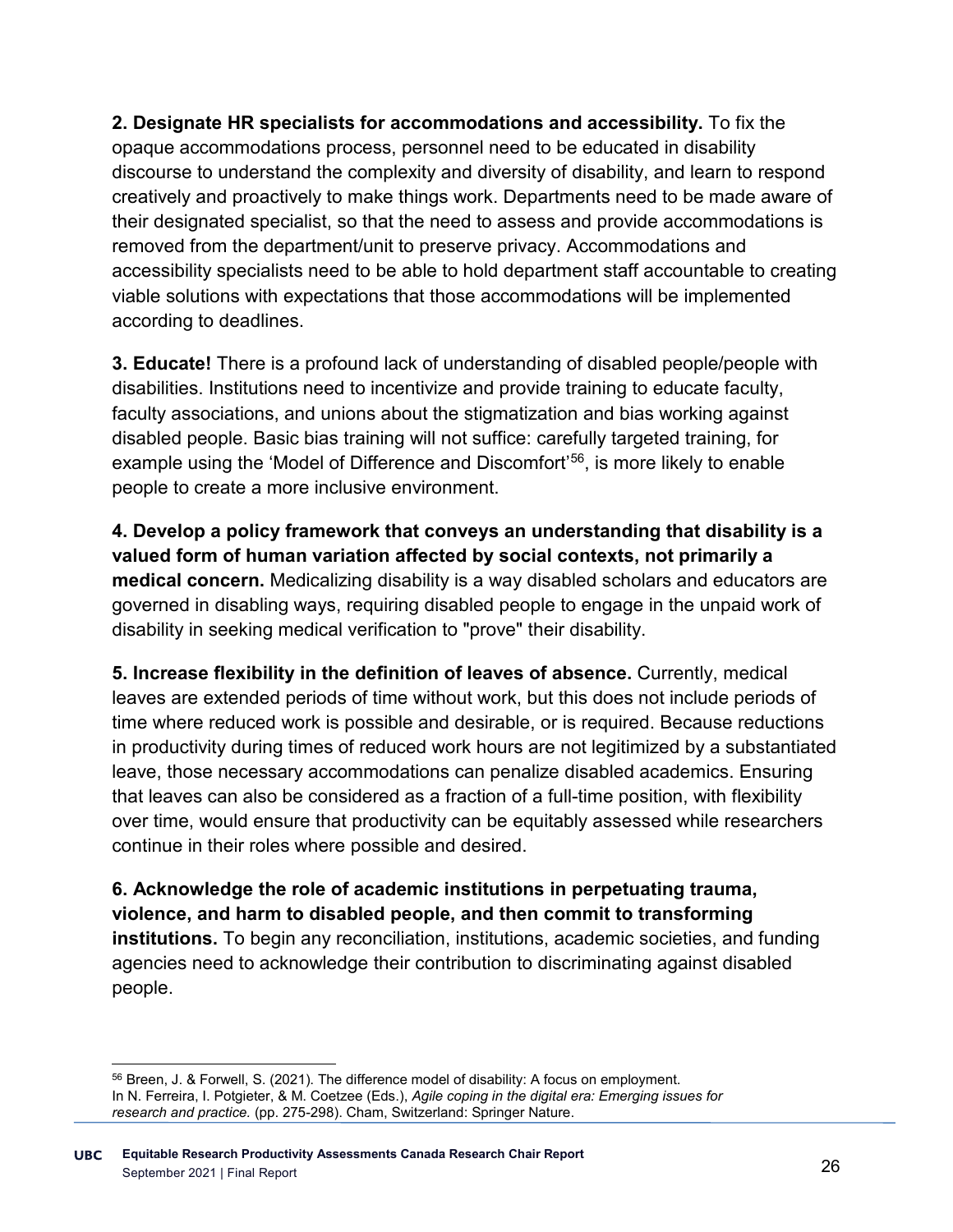**7. Support the visibility of disabled people, their communities, and disability justice movements on campuses.** This can be through disability affinity groups, support programs, and disability task forces or broader community coalitions with a presence/membership from academic institutions mutually represented at leadership tables.

**8. Value the advocacy and activist work that disabled scholars do with disabled people to create a more inclusive academy.** For instance, recognize this as service work when service is being allocated each year, or as part of the job description.

# **5.2 Recruitment**

**1. Advertise in ways that are more inclusive of disabled scholars.** Job descriptions and advertisements should advertise broadly for people within a specific field, allowing for people with a diversity of specializations to apply to a position**.** For instance, CRC job postings could be less prescriptive to the specific research area, but rather include the field generally, to help attract a more diverse pool of researchers and perhaps increase the potential for novel thoughts and research projects.

#### **2. Provide clear information about access and accommodations in**

**advertisements.** Having details about possible accommodations that can be made can be helpful for individuals to assess whether they can apply. Additionally, it opens up dialogue about possible access needs applicants may not have brought up in the first place. If brevity is a concern on an advertisement, a link can be included that provides more details with examples of types of accommodations.

#### **3. Name a designated HR specialist for applicants in each job advertisement.**

Having disabled applicants reach out to search committee chairs is not equitable, as most non-disabled applicants do not have to have their first interaction with a potential colleague focused on accommodation. Having a designated person who is not part of the selection or search committee as the point person to first bridge issues regarding access is a key part in bringing in more disabled applicants.

### **5.3 Selection committees**

**1. Accept and validate the legitimacy of previously approved leaves, without requiring the reason.** During the assessment process, leaves should only be identified as periods where one has taken personal time away from work without a required reason for them. These leaves have already been approved by the host institution and therefore more information is unnecessary for the selection committee.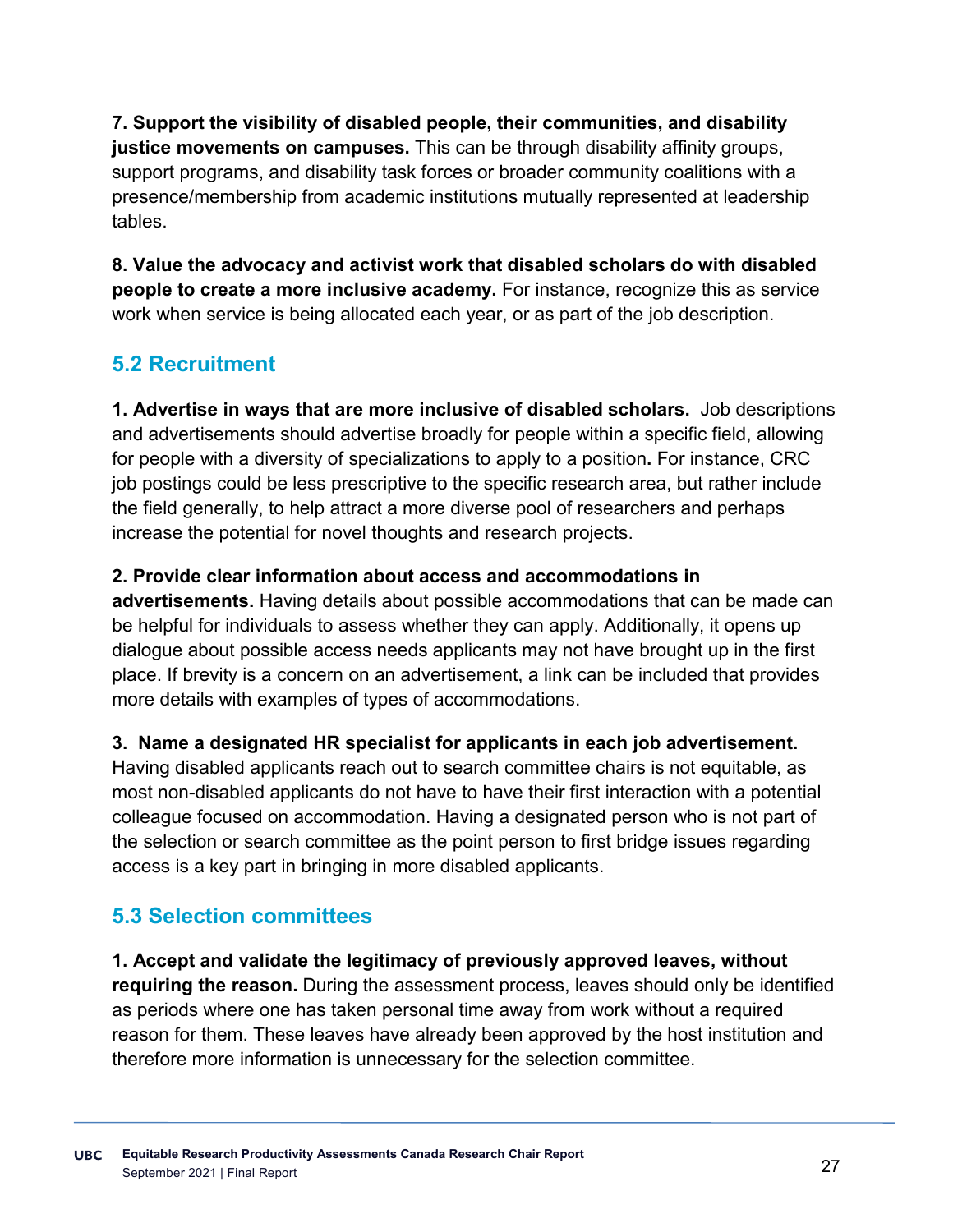**2. Develop the capacity of committee members to understand and mitigate bias and ableism in selection processes.** Hiring panels need to increase awareness of their own biases and have competency around disability. They need to understand accessibility and accommodations and know who can provide support. Additionally, they should be trained in a way that emphasizes the specific ways that scholarly contributions may look different for disabled applicants. Committee members need to understand that disabled scholars have additional workloads by virtue of navigating their disability in ableist institutions.

**3. Include disabled voices on these committees.** Consider this to be their service work and not additional to other service work.

**4. Establish weighting of the selection/evaluation criteria, including the alternative metrics, prior to receiving applications.** This will help prevent some of the biases that may initially appear, should you not establish this in advance.

# **5.4 Metrics**

**Incorporate more and different excellence indicators in evaluations.** Moving away from standard metrics, particularly journal impact factor and as a result H-index. This is not a suggestion to forgo the traditional standard metrics, but rather to decrease their weight in relation to other metrics as the definition of excellence evolves. Consider the weighting of alternative metrics as more indicative of "qualities" of excellence that indicate development of knowledge, impact beyond the academy, and sustainability of research and the research community. These alternative metrics include: experiential knowledge, dissemination of knowledge and other forms of publication, research sustainability and mentorship, collaboration and cross-disciplinary research, and building and maintaining relationships within communities.

# **5.5 Interviews and Selection**

#### **Follow interviewing best practices:**

- Include detailed information about access and accommodations during/beyond the interview.
- Provide more than one way of participating in an interview, so people can choose. Consider creating opportunities for virtual and/or in-person meetings spread over shorter days with more breaks.
- Always provide materials in advance for all applicants, including questions that will be asked and not simply as an accommodation upon request.
- Reduce the number of engagements during the interview days.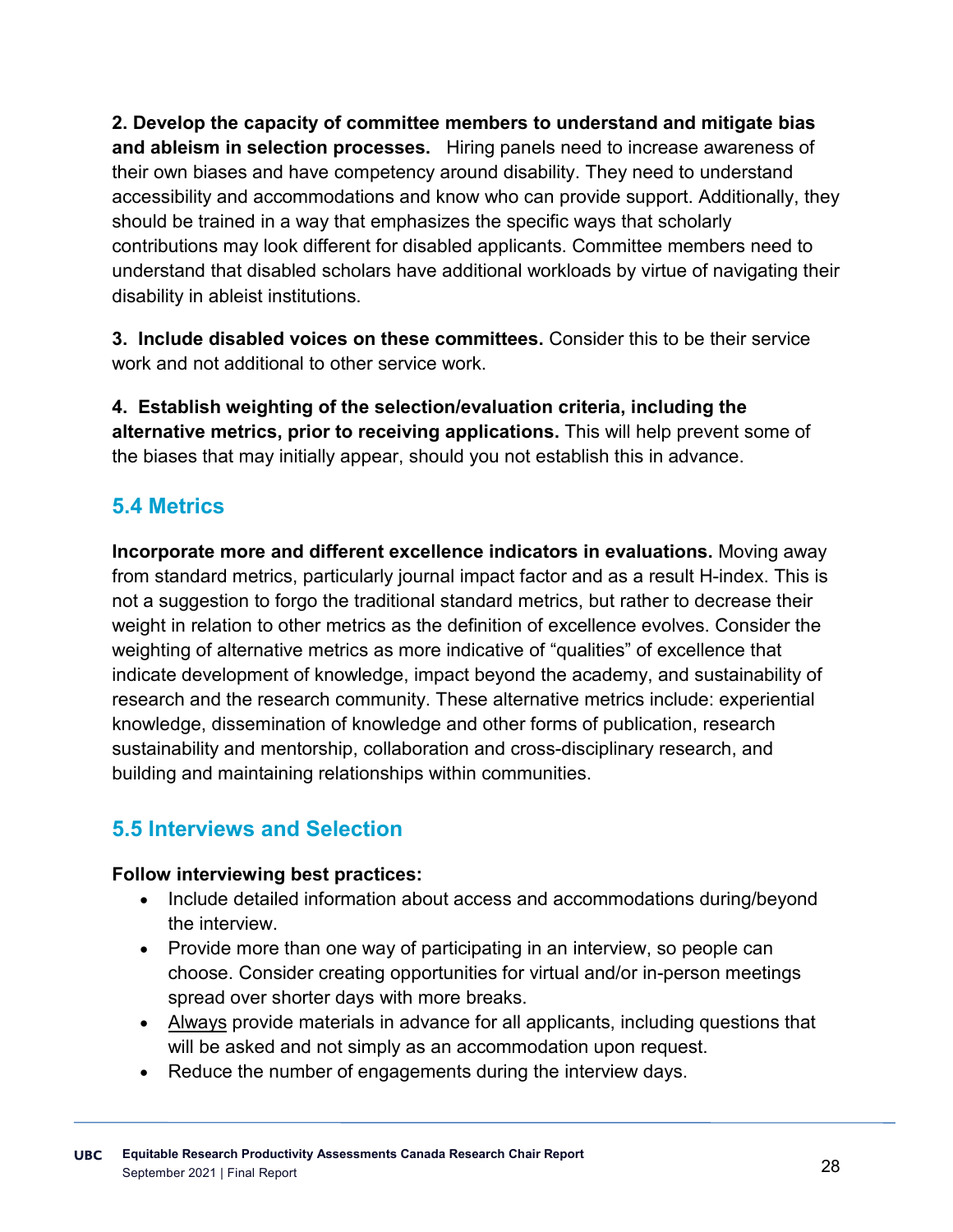• Interview more candidates, perhaps via virtual conferencing, specifically designed to have the candidates explain their scholarly impact and achievements, this can help narrow in on the best candidates for the position and can help diversify the pool.

### **5.6 Renewal, Promotion, and Retention**

#### **1. Ensure communication across levels of promotion and hiring committees.** If

there is not proper communication, transparency, and continued use of the formula used during a disabled scholar's initial hire, they will not meet the criteria for future selection. This shift in metric use needs to be retained throughout all aspects of academic hire, including through to the CRC program and Secretariat. However, in order to make this feasible, other recommendations need to be implemented to create a more inclusive environment where disclosure does not present the same risk to disabled scholars.

**2. Allow for flexibility.** Disability is not binary and can be intermittent or change over time. There must be flexibility in access, accommodations, in promotion and hire, to allow for unique experiences. Fractional appointments that are linked to percentages of time worked could ensure that the tenure clock reflects lived experience for faculty members.

**3. Provide support for CRCs.** Resources could be created to help deans and department chairs/heads assist, support, and mentor first time CRCs. Mentoring programs for CRCs could be helpful to support their success and potentially their renewal.

**4. Ensure all access needs and accommodations are in place prior to the start of a position.** It is disrespectful and unethical to not have one's needs met upon arrival. Delays in having access not only put strain on scholarly activity, but a mental drain on the individual.

**5. Recognize that disabled scholars often, similarly to other equity deserving groups, perform disproportionate service, mentorship etc.** This type of work should be valued as important contributions to the university and greater community.

### **5.7 Higher Education**

**1. Integrate supportive systems and structures early in academic careers.** Policy changes need to be implemented for undergraduate and graduate students to ensure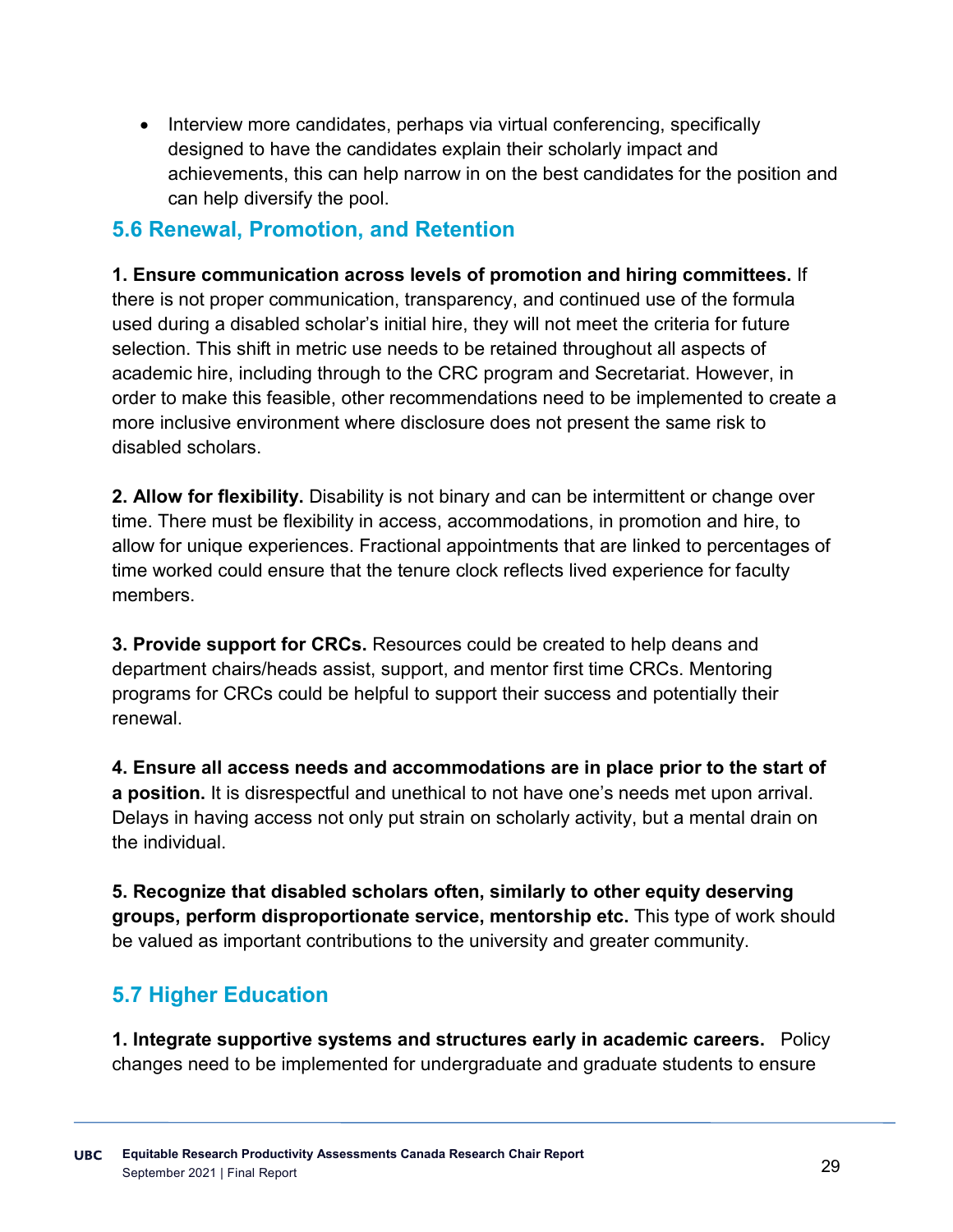that disabled students can remain in academia, since focusing on faculty has already filtered too many potential scholars out.

**2. Create and maintain central accommodation funds.** All universities need centrallyadministered funds that do not tax individual departments or disabled scholars. Accommodations should include funds for teaching release from disabling teaching loads.

**3. Develop clear plans and communications to reduce stigma around disclosure.**  This will support the research and career paths of disabled scholars, build a community of disabled scholars, and encourage others to apply. Stigma attached to disability and requirements for accommodations means that disabled researchers are unable to find the support needed to focus on their research and may spend valuable time navigating inaccessible systems, administrative ignorance, etc.

4. **Create greater visibility of disability.** Develop a campaign, similar to the "Positive Space" campaign at UBC for LGBTQ+ people, that raises awareness and visibility of disabled people on campus. Because of stigma, faculty members are historically and currently reluctant to identify as disabled in a way that confronts ableist biases, normalizes the prevalence of disability, and more effectively supports the possibility and spectrum of disability in the campus.

**4. Maintain flexible working environments.** COVID-19 has demonstrated a very different way for us all to learn, work, and interact. The changes to work during this time have benefitted many disabled people and non-disabled people alike. Having flexible working and teaching environments are the way of the future and create a more equitable arrangement for all.

**5. Encourage and listen to disabled voices and representation on campus.** The lived experiences of disabled people provide a window into previously unconsidered aspects of research. Their perspectives on systems-failures provide insights for improvements.

**6. Include disabled perspectives in internal review committees for CRCs and promotion and tenure.** Serving on such committees in this capacity should be recognized as unique service work and a contribution to the university community. Considering that there are so few academics who self-identify with disabilities this should be one of their primary and perhaps sole service work requirements, if they agree to serve in this way.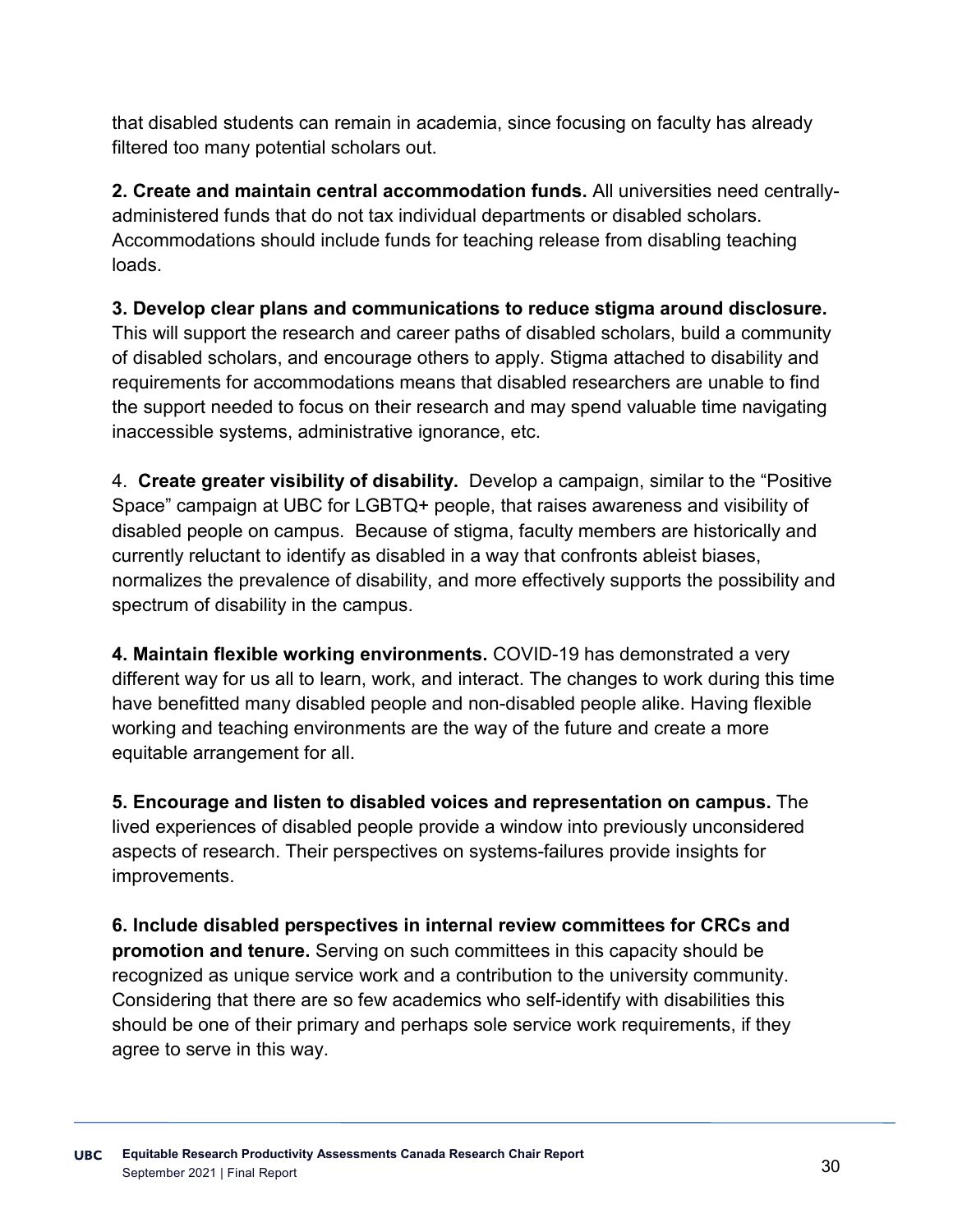# **5.8 CRC Program Specific Recommendations**

**1. Specifically address systemic ableism in policy statements and regulations.** Wherever possible, the CRC Program (CRCP) should support academic institutions in implementing the recommendations for reducing ableism that are outlined above.

**2. Confirm CRC funding is used exclusively for research support and not for accommodations.** Where CRC funding is used to pay for accommodations, it reduces the amount of research funding and further disadvantages disabled scholars.

**3. Include disabled voices in external review committees to ensure that their perspectives and expertise is included.** For CRCs with disabilities, developing and contributing this expertise in assessments should be their only service work in addition to their research and support of their students and researchers.

**4. Ensure that alternative metrics and equitable consideration of disabled scholars is supported through the renewals process,** otherwise it risks penalizing institutions that have broadened their definitions of excellence to include metrics that reflect the changing research environment.

**5. Fund comprehensive evaluations of the impact within CRCP and within and across institutions as a result of implementing these equity targets.** These initiatives attempt to create positive change and require a rigorous framework to ensure we understand their impacts and make the learning from them readily available.

6. **Incorporate disabled scholars' voices and perspectives in the redesign of policies and practices.** Operating from the principle that 'nothing about us, without us, is for us', all implementation measures need to include substantive engagement with disabled scholars at all stages of the process.

**7. Create a CRCP pipeline for non-tenure track scholars.** Develop and fund a pre-CRC award that enables researchers in precarious teaching positions to develop a research track record.

**8. Consult with disabled scholars to revise and improve the definition of disability.** Since there is currently no clear definition of disability in Canada, it becomes difficult for scholars to assess whether they are included within the CRC framework and are eligible to apply for a CRC position. Having a clearer definition for prospective applicants will assist in self-identification with consistency across institutions and the federal CRC Program.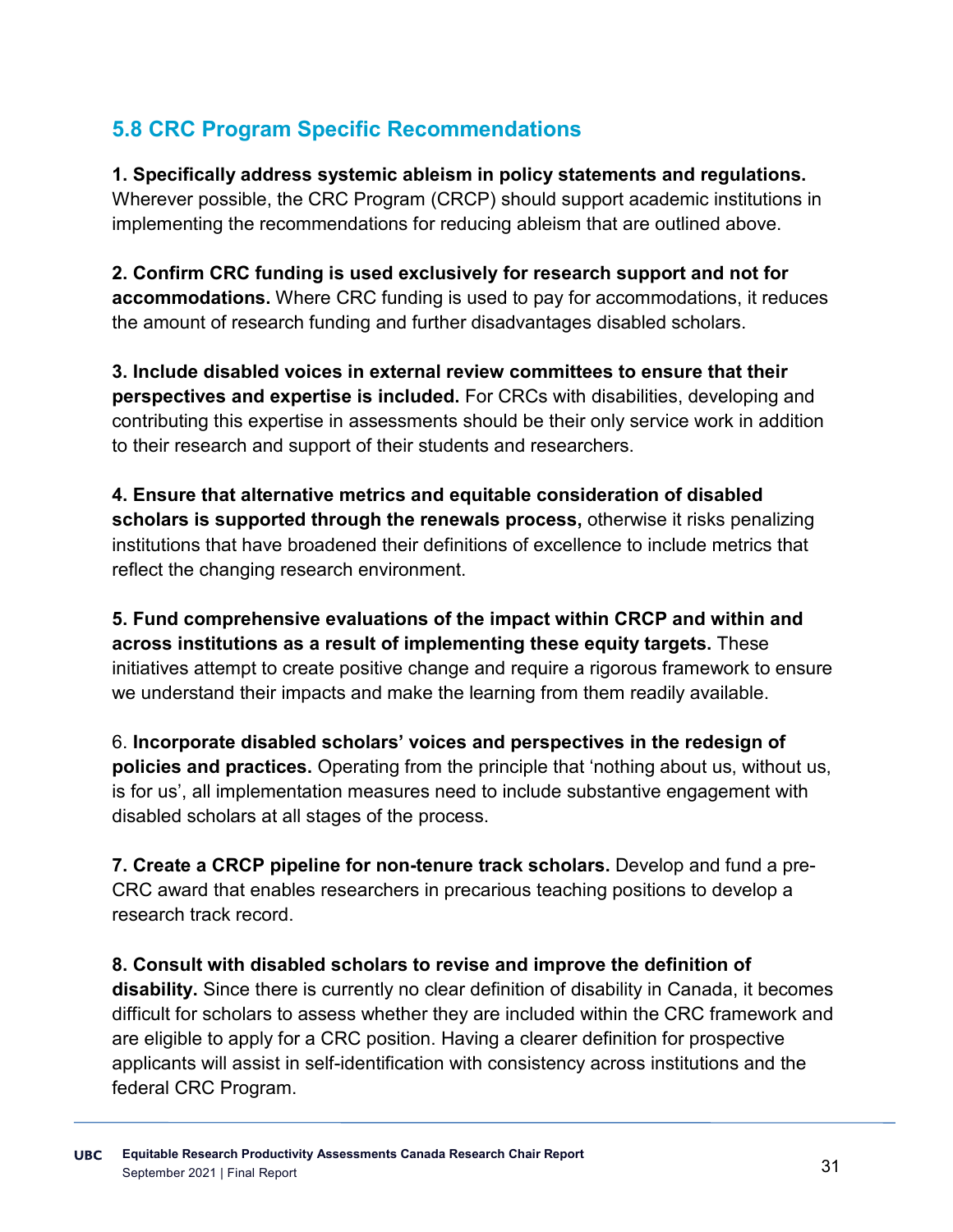**9. Support units to use the suggested alternative metrics for research excellence.**  Provide guidance and clarity about how to incorporate alternative metrics into the evaluation of productivity and what that looks like in practice, in consultation with disabled scholars.

**10. Recommend to Tri-Council Agencies to develop more accessible granting processes.** Granting processes should enable disabled graduate students and postdoctoral fellows to pursue research effectively, ensuring a greater pool of disabled academics for CRC positions.

# **Conclusion**

Academic institutions, and by affiliation, all grant funding agencies have a history of ableism and disablism that continues today. Efforts to challenge systemic barriers for disabled academics are underway by many universities across Canada, but many of these efforts are falling short, since standard metrics of research productivity and excellence are ableist and disadvantage disabled bodies and minds.

Dismantling these barriers requires transformative initiatives that include, but are not limited to, changing research productivity assessments to better reflect 21<sup>st</sup> century society. The recommendations put forward in this report are derived from the thoughtful input of disabled and non-disabled scholars and administrators to move toward that transformation.

Education and training, the typical recommendation, will not be enough; the systems<sup>57</sup> that guide our practices, norms and social behaviours must change in purposeful and transparent ways. Equitable spaces for disclosure of disability and inclusion of disabled voices require that strides are made to value the contributions and lived experiences of disabled people (as a significant portion of the population) in academic settings. Because ableism is foundational to our institutions, the recommendations in this report are targeted at various sites and processes across academia.

<span id="page-35-0"></span><sup>57 &</sup>quot;Medicalization of discrimination reframes something that is a collective problem into this individualized patientcentric framework. Of course, maybe this is no different from where civil rights law has already gone. It relies increasingly on individual legal claims and harms, and structural interventions have become increasingly difficult in light of shifting affirmative action doctrine." Hoffman, Alice, 2020, *How Medicalization of Civil Rights Could Disappoint,*  Stanford Law Review, Volume 72, downloaded here: [https://www.stanfordlawreview.org/online/how-medicalization-of](https://www.stanfordlawreview.org/online/how-medicalization-of-civil-rights-could-disappoint/)[civil-rights-could-disappoint/](https://www.stanfordlawreview.org/online/how-medicalization-of-civil-rights-could-disappoint/)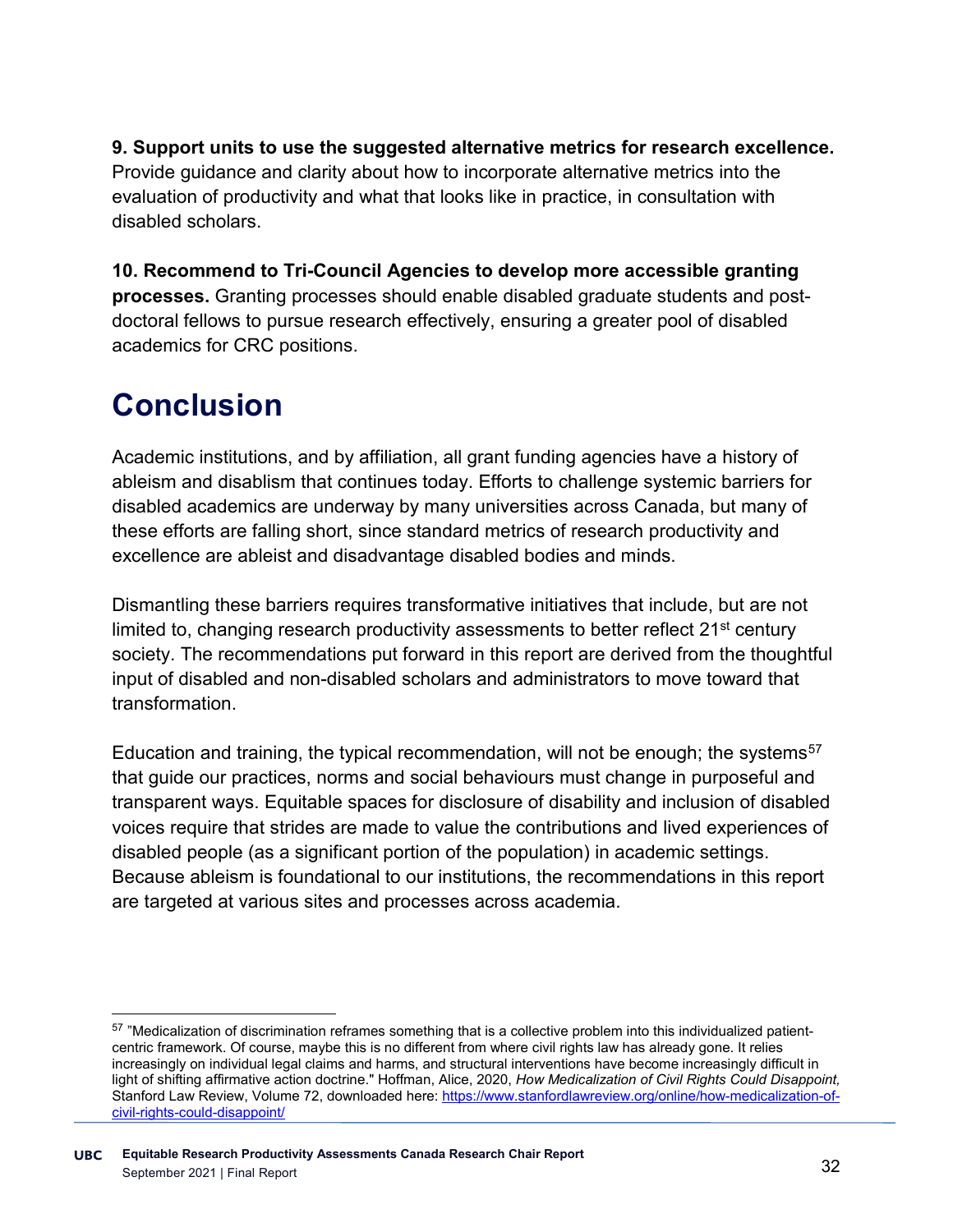The CRC Program has an important role in promoting changes in scholarly assessment by using their leverage as a national program to spread awareness and advocate for the valued contributions and inclusion of disabled scholars within academia across Canada.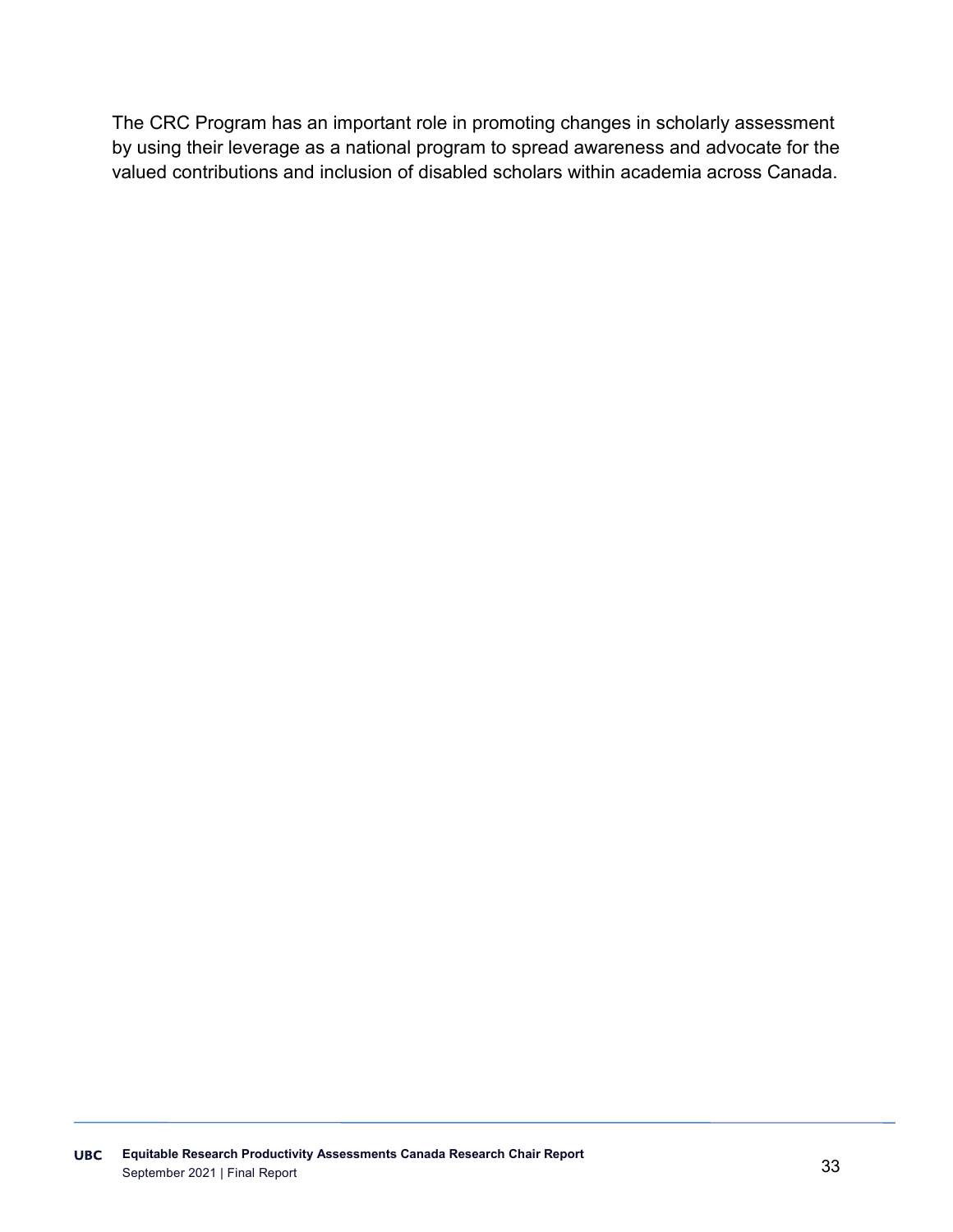# **Appendices**

## **Appendix A — Interview Questions**

Table 1. Questions asked during the key-informant interviews during January-February 2021.

| #                | Question                                                                               |
|------------------|----------------------------------------------------------------------------------------|
| $\overline{1}$ . | Have you been on a hiring committee before? If so, did you take bias training or were  |
|                  | there guidelines used for assessing applicants generally?                              |
| $\overline{2}$ . | When you think about assessing research productivity in an academic application, what  |
|                  | are the key elements that are considered (e.g., key fundamental characteristics of     |
|                  | research to assess quality, quantity, etc.)?                                           |
| 3.               | What are some ways that curriculum vitaes could look different for disabled scholars?  |
| $\overline{4}$ . | What are some strategies or processes that you think would lead to more equitable      |
|                  | assessments of research productivity?                                                  |
| 5.               | How does disclosure play into equitable hiring? Can we have equitable assessment       |
|                  | without disclosure?                                                                    |
| 6.               | What are some accommodations that can be made during the application/interview         |
|                  | process?                                                                               |
| 7 <sub>1</sub>   | Are you aware whether there are faculty accommodations at your university? If so, were |
|                  | you aware of these when you applied for your positions and what kinds of               |
|                  | accommodations are there?                                                              |

Table 2. Questions asked during the disabled scholars and administrators focus group.

| #  | Question                                                                                                                                                                                                                                                                                                                                                                                                                                                                                                                          |
|----|-----------------------------------------------------------------------------------------------------------------------------------------------------------------------------------------------------------------------------------------------------------------------------------------------------------------------------------------------------------------------------------------------------------------------------------------------------------------------------------------------------------------------------------|
| 1. | What has been your experience with how (or whether) current accommodations and/or<br>leaves are considered in evaluating academic CVs?                                                                                                                                                                                                                                                                                                                                                                                            |
| 2. | When we talk about considering accommodations or leaves for disability/ies, is it<br>possible to create an equitable hiring process without disclosure of a disability?                                                                                                                                                                                                                                                                                                                                                           |
| 3. | What are the barriers for disclosing disability and seeking accommodations during the<br>recruitment process?                                                                                                                                                                                                                                                                                                                                                                                                                     |
| 4. | Currently, in the CRC application process, there are options for applicants to provide<br>details of leave (for instance medical and parental leave) in the justification process for<br>a longer eligibility period for Tier 2 chairs (currently within 10 years from PhD<br>completion). The justification form does not offer space for intermittent leave, reduced<br>workload/pace of research, and fluctuating symptoms. How would you feel about having<br>a space to detail this type of chronic leave in an application? |
| 5. | Is assessing quality over quantity of research enough? What are the precise criteria that<br>could be used for assessing quality?                                                                                                                                                                                                                                                                                                                                                                                                 |
| 6. | Does the lived experience of disabled scholars bring perspectives that can foster<br>research excellence in different ways (i.e., contribution to quality in innovation,<br>collaboration, etc., because of that perspective)?                                                                                                                                                                                                                                                                                                    |
| 7. | How could those perspectives be showcased in an application?                                                                                                                                                                                                                                                                                                                                                                                                                                                                      |
| 8. | What would you like a selection committee or your colleagues to know in order to be<br>able to work and participate effectively and comfortably?                                                                                                                                                                                                                                                                                                                                                                                  |